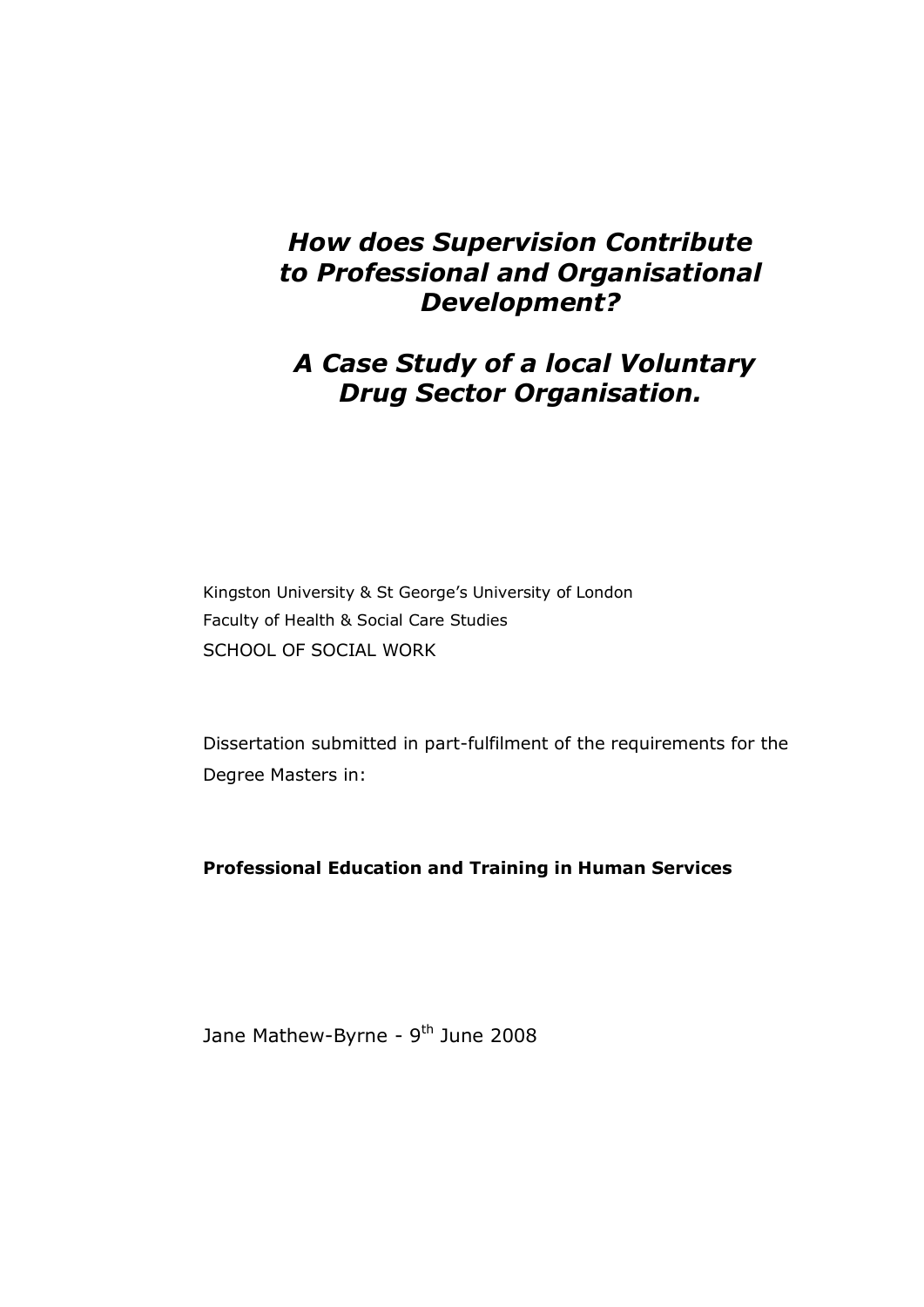### **Abstract**

The Drug Strategy (2002) is a cross-government programme of policies and interventions that concentrate on the most dangerous drugs, the most damaged communities and problematic drug users. The emphasis is to improve effective service delivery and therefore the outcomes for service users however, Commissioners have expressed concerns that the systems put in place are outdated and limited. The National Treatment Agency has the power to inspect services and enforce changes under the Community Care Act 1990 s.48. Failure to comply can lead to reductions or loss of funding. This in turn may lead to financial '*cuts*' and subsequently impact on human resources.

The main aim of this case study is to consider and explore the contribution of supervision in professional and organisational development, within the context of a third-sector organisation, as well as exploring the mechanisms that support or hinder the process. The views of managers and team members, within this multi-disciplinary organisation, were actively sought to examine the culture and processes of supervision.

Methods employed include an extensive review of relevant literature and exploration of the organisations supervision policy, staff development policy and staff review and developmental appraisal system, alongside questionnaires and semi-structured interviews with managers and staff. Qualitative methods of data collection were utilised to analyse the data based on grounded theory. Emerging themes were found and analysed in order to understand the nature of the findings.

The evidence indicates that while the organisation appreciates the value of supervision, as can be demonstrated in the policy, there are practical issues that have not been addressed as well as a culture of crisis management, real or perceived, that negates prioritisation of the supervision process. Individuals appear to value supervision however, the culture of an '*open door policy*' appears to take away from the importance of supervision. This culture may stem from the organisational roots and warrants further investigation.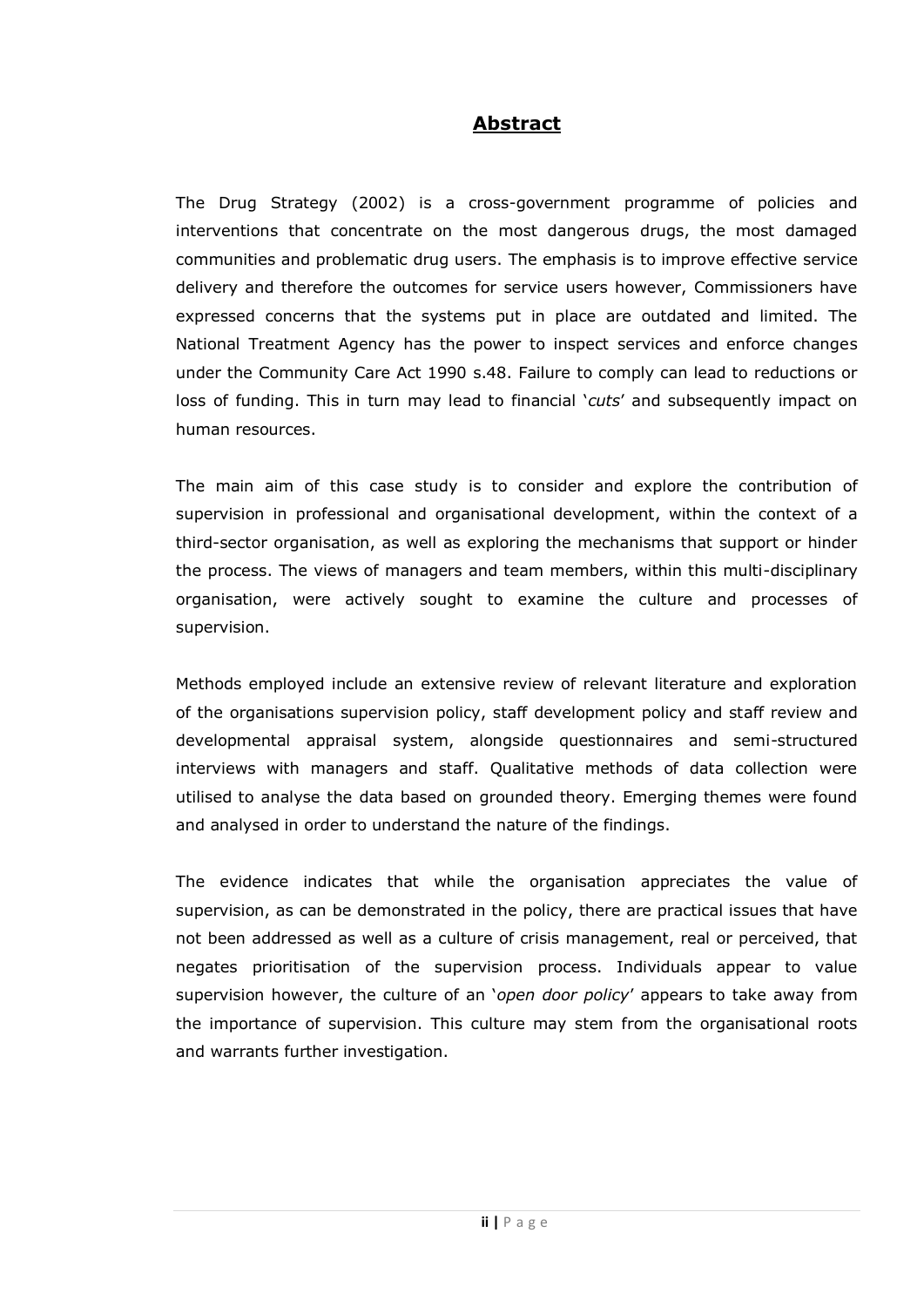| Title                                                | Page No. |
|------------------------------------------------------|----------|
|                                                      |          |
| Abstract                                             | ii       |
| <b>Table of Contents</b>                             | iii      |
| Acknowledgements                                     | v        |
| Glossary of Terms                                    | vi       |
| List of Figures                                      | vii      |
| List of Tables                                       | viii     |
| <b>Chapter One - Introduction</b>                    | 1        |
| <b>Chapter Two - Literature Review</b>               | 3        |
| Introduction                                         | 3        |
| Administrative                                       | 4        |
| Educative                                            | 8        |
| Supportive                                           | 11       |
| Summary of Literature Research                       | 12       |
| Conclusion                                           | 13       |
| Chapter 3 - Methodology, Methods and Research Design | 15       |
| Introduction                                         | 15       |
| Methodology                                          | 15       |
| <b>Research Design and Methods to Gather Data</b>    | 16       |
| The Target Group                                     | 16       |
| Data Collection                                      | 17       |
| Reliability                                          | 17       |
| Data Analysis                                        | 18       |
| <b>Practical Issues</b>                              | 19       |
| <b>Bias</b>                                          | 19       |
| <b>Ethical Considerations</b>                        | 19       |
| Chapter 4 - Data Presentation                        | 23       |
| Profile of Respondents                               | 23       |
| <b>The Administrative Function</b>                   | 25       |
| Culture of Supervision                               | 25       |
| The Problems and Solutions for Supervision           | 27       |
| The Problem Areas                                    | 27       |
| The Solutions for Raising the Profile of Supervision | 29       |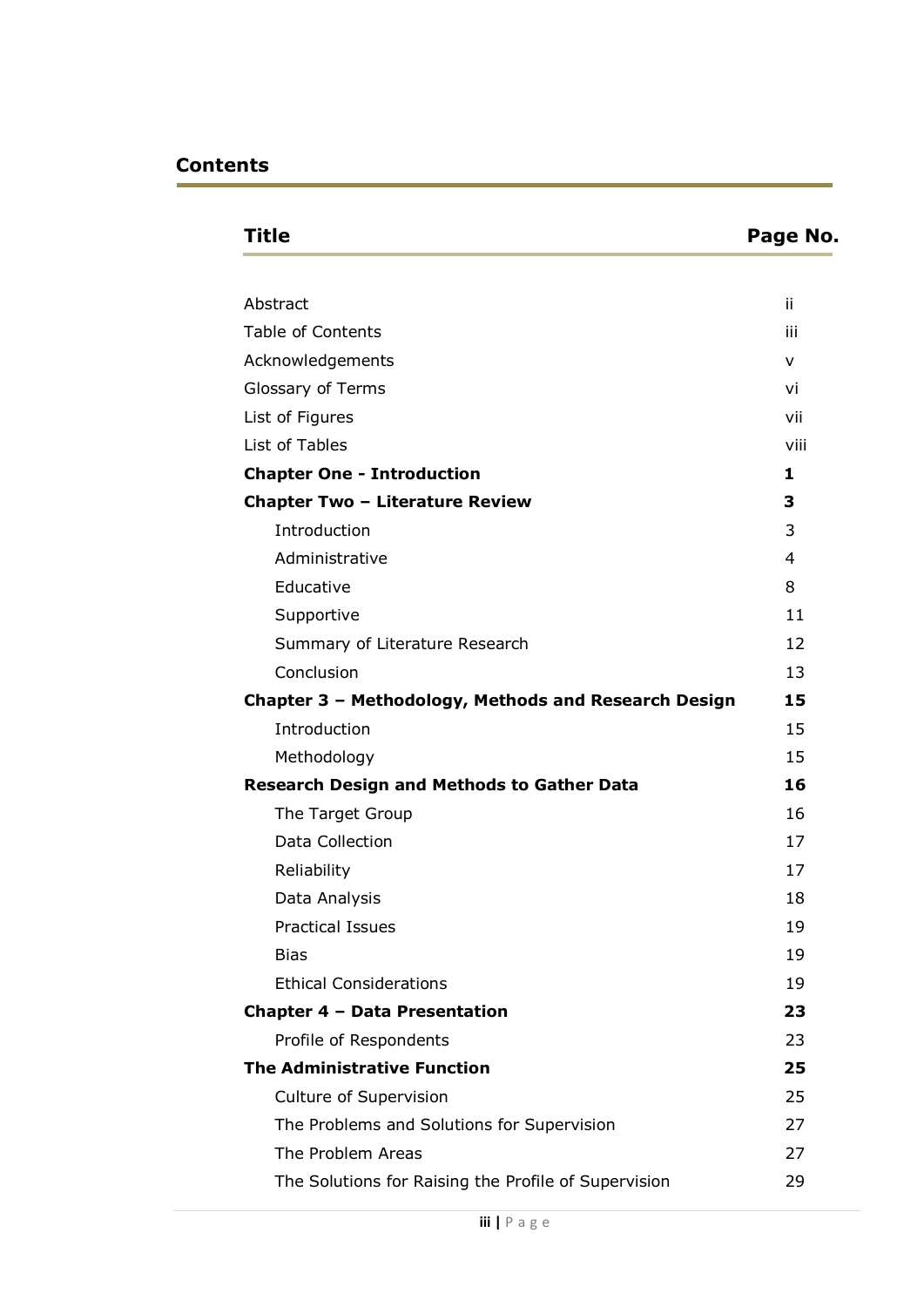## **Contents continued...**

| Title                                                                                                                                                                                                                                                                                                                                     | Page No.                                                       |
|-------------------------------------------------------------------------------------------------------------------------------------------------------------------------------------------------------------------------------------------------------------------------------------------------------------------------------------------|----------------------------------------------------------------|
| <b>Managers Experience of their Supervisory Role</b>                                                                                                                                                                                                                                                                                      | 31                                                             |
| Introduction                                                                                                                                                                                                                                                                                                                              | 31                                                             |
| Regularity                                                                                                                                                                                                                                                                                                                                | 31                                                             |
| Casework                                                                                                                                                                                                                                                                                                                                  | 32                                                             |
| Supervisory Role                                                                                                                                                                                                                                                                                                                          | 33                                                             |
| <b>The Educative Function</b>                                                                                                                                                                                                                                                                                                             | 34                                                             |
| Qualifications                                                                                                                                                                                                                                                                                                                            | 34                                                             |
| Professional Development and Training                                                                                                                                                                                                                                                                                                     | 35                                                             |
| <b>Supervision Training</b>                                                                                                                                                                                                                                                                                                               | 37                                                             |
| <b>The Supportive Function</b>                                                                                                                                                                                                                                                                                                            | 38                                                             |
| Content of Supervision                                                                                                                                                                                                                                                                                                                    | 38                                                             |
| <b>Chapter Five - Emerging Themes and Conclusion</b>                                                                                                                                                                                                                                                                                      | 41                                                             |
| The Administrative Function                                                                                                                                                                                                                                                                                                               | 41                                                             |
| The Educative Function                                                                                                                                                                                                                                                                                                                    | 45                                                             |
| The Supportive Function                                                                                                                                                                                                                                                                                                                   | 47                                                             |
| <b>Conclusion and Recommendations</b>                                                                                                                                                                                                                                                                                                     | 48                                                             |
| Conclusion                                                                                                                                                                                                                                                                                                                                | 48                                                             |
| Recommendations                                                                                                                                                                                                                                                                                                                           | 51                                                             |
| <b>References</b>                                                                                                                                                                                                                                                                                                                         | 53                                                             |
| <b>Appendices</b>                                                                                                                                                                                                                                                                                                                         | 58                                                             |
| 1. Staff Questionnaire<br>2. Managers Questionnaire<br>3. Interview Schedule Supervisors<br>4. Interview Schedule Project Staff<br>5. Service Managers Letter<br>6. Participants Joining Instructions<br>7. FREC Application<br>8. Ethical Approval<br>9. Participant Consent (a)<br>10. Participant Consent (b)<br>11.Supervision Policy | 58<br>62<br>68<br>69<br>70<br>72<br>74<br>78<br>79<br>80<br>81 |
| 12.Staff Development Policy<br>13. Staff Review and Development Appraisal System<br>14. Tables from Questionnaire                                                                                                                                                                                                                         | 88<br>92<br>98                                                 |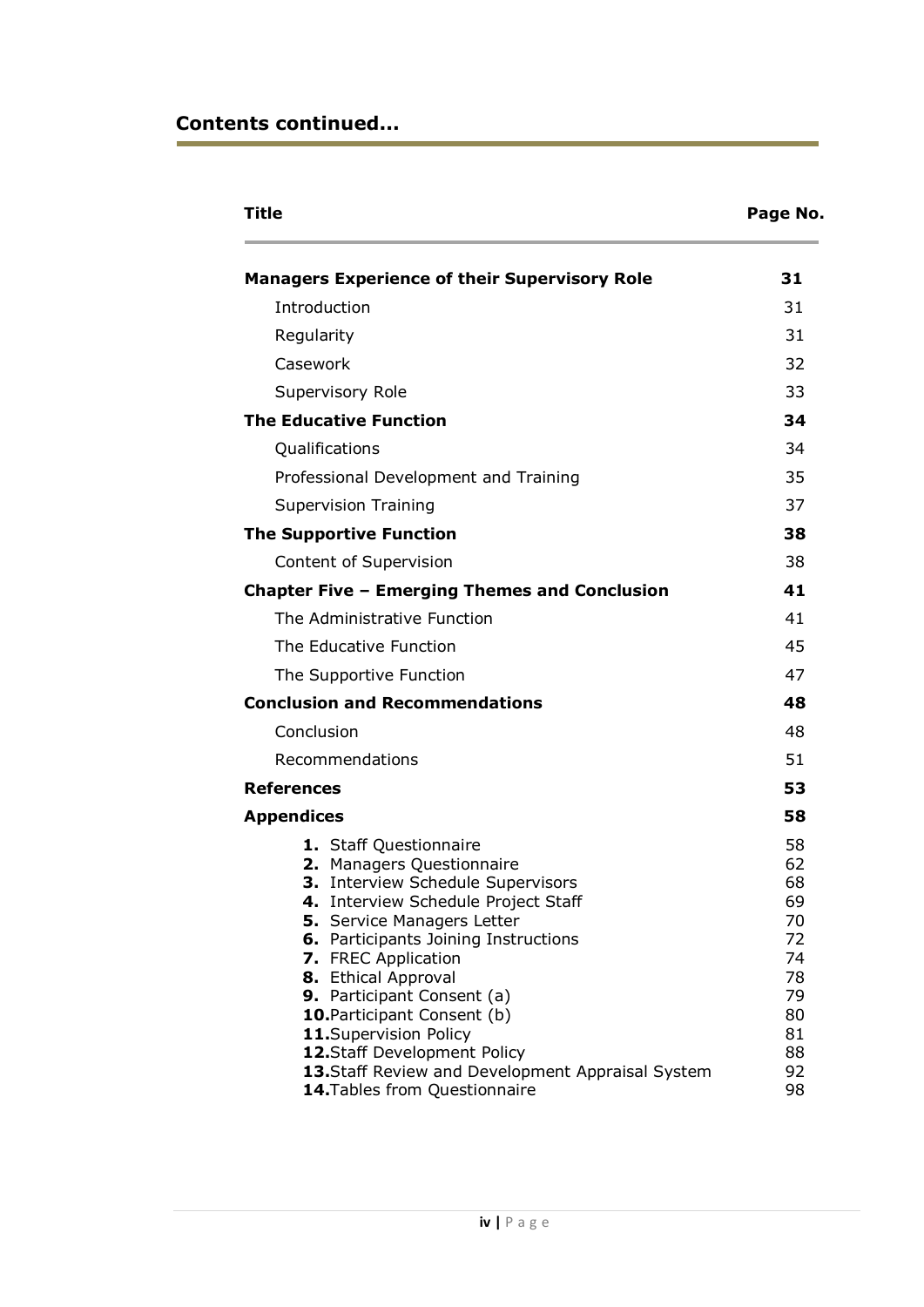## **Acknowledgments**

A BIG thank you to all those in the organisation who participated in this research, without you this would not have been possible. For your honest articulation and contributions making this an interesting case study to undertake.

I would also like to take this opportunity to thank all those who have supported and contributed to my professional development. Another leg of the journey...

I would particularly like to thank the following –

To Jane Lindsay without whom I would not have even considered undertaking an MA and her useful suggestions and inspirations, thank you so much.

Special credit to my MA supervisor Ian Byford for his patience, inspiration and for believing in me.

My fellow colleagues on the MA who provided much laughter and support.

My husband and son, Laz and Luke, for their patience and tolerance as I immersed myself in the data. As well as my extended family who think I have disappeared off the face of the planet.

My friend, proof-reader and fellow social worker, Cathy, who also supported my studies by listening.

> In special memory of my early learning mentors – Hazel Danbury and David Casey.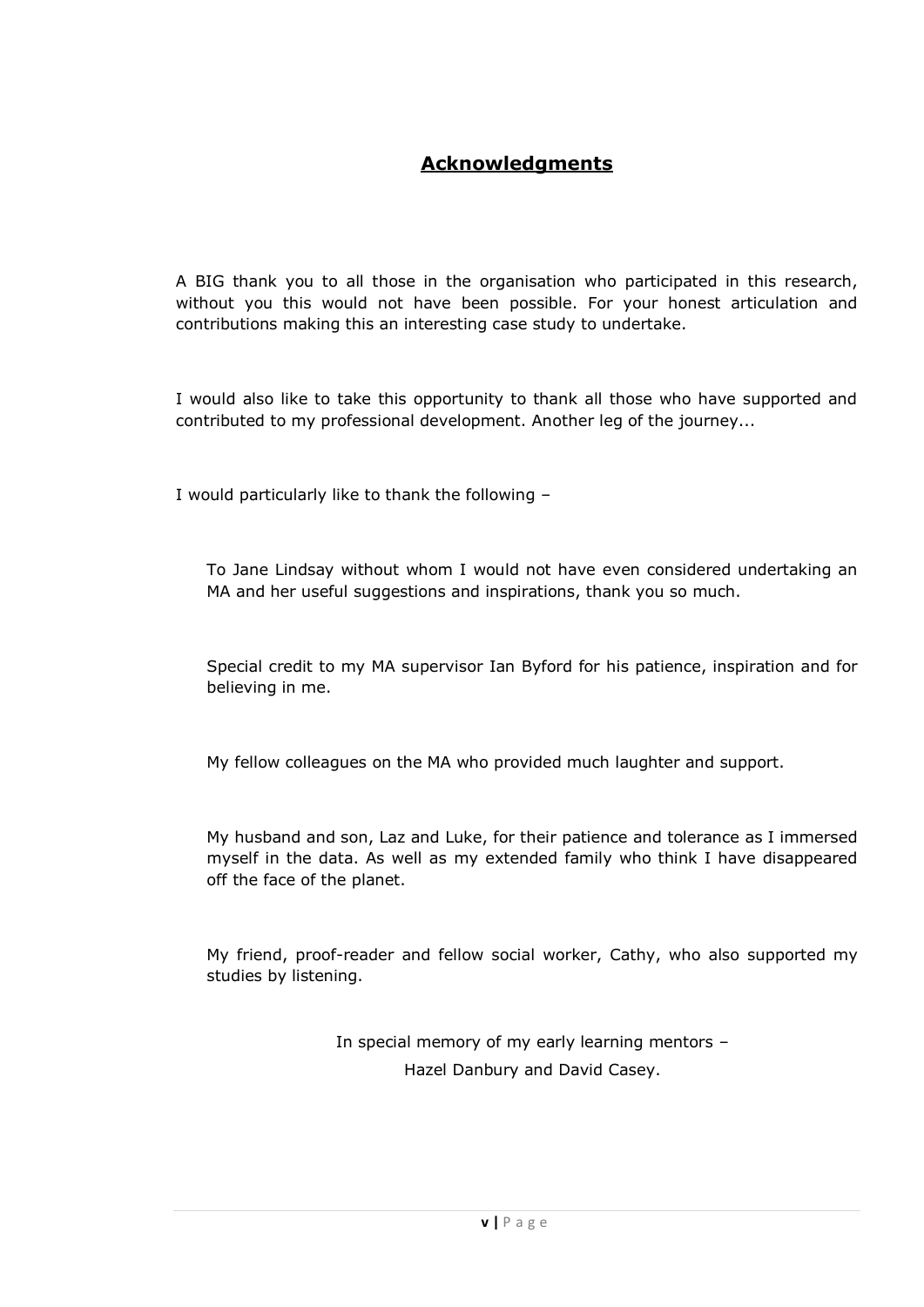## **Glossary of Terms**

| <b>BASW</b>     | <b>British Association of Social Workers</b>      |
|-----------------|---------------------------------------------------|
| <b>CDAT</b>     | Community Drug and Alcohol Team                   |
| <b>DANOS</b>    | Drug and Alcohol National Occupational Standards  |
| <b>FREC</b>     | Faculty Research Ethics Committee                 |
| <b>IFSW</b>     | International Federation of Social Work           |
| <b>KU/SGULS</b> | Kingston University/St. Georges University London |
| <b>NHSCCA</b>   | National Health Service Community Care Act        |
| NTA             | <b>National Treatment Agency</b>                  |
| <b>NVQ</b>      | National Vocational Qualification                 |
| <b>POVA</b>     | Protection of Vulnerable Adults                   |
| QuADS           | Quality in Alcohol and Drug Services              |
| <b>TCS</b>      | <b>Task-Centred Supervision</b>                   |
| <b>TOP</b>      | Treatment Outcome Programme                       |
| UK              | United Kingdom                                    |
| US              | <b>United States</b>                              |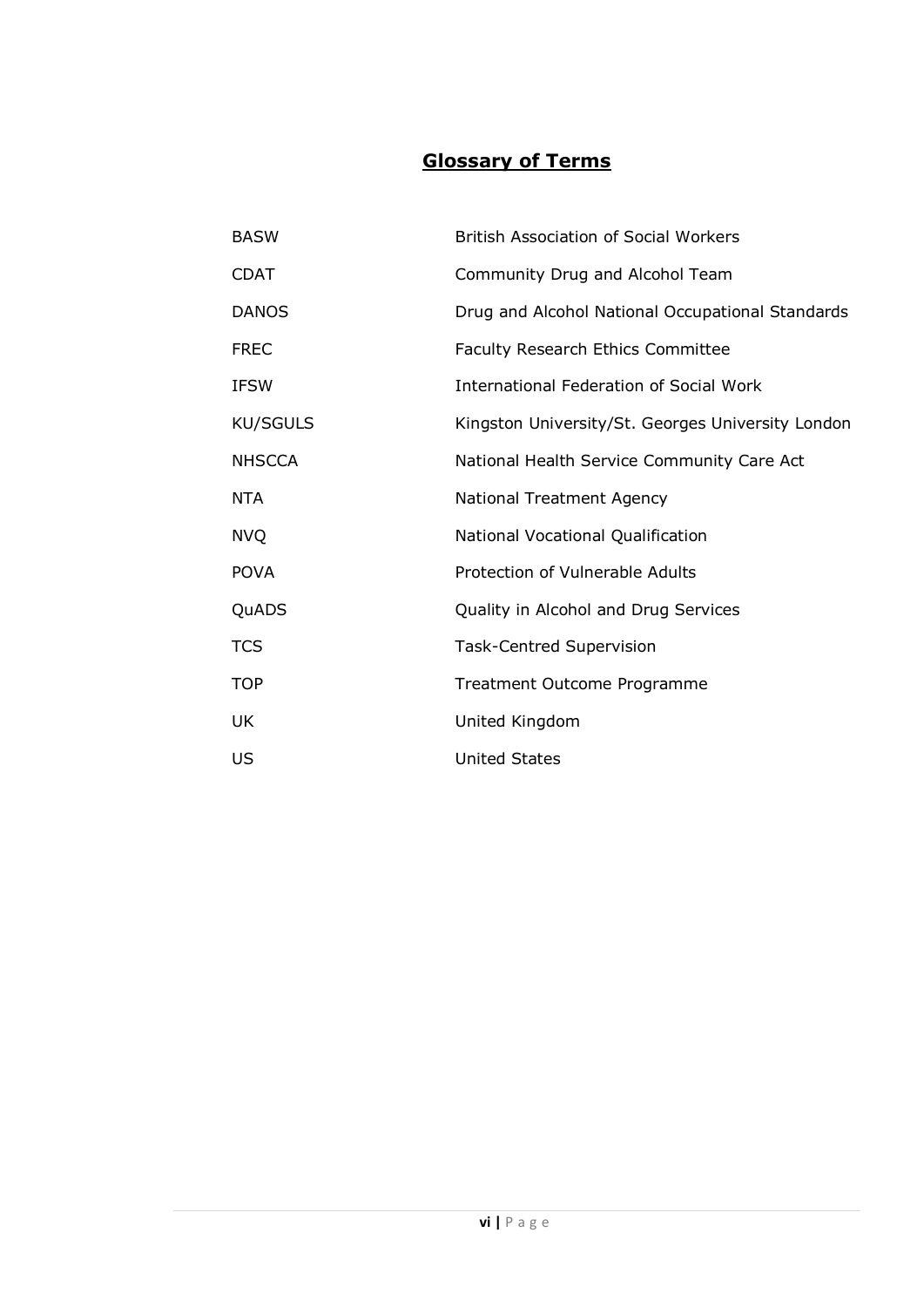# **List of Figures**

| <b>Title</b> | Page No. |
|--------------|----------|
|              |          |

| 1. Professional profile of respondents who agreed to be interviewed | 23 |  |  |  |  |  |
|---------------------------------------------------------------------|----|--|--|--|--|--|
| 2. Age of respondents                                               | 24 |  |  |  |  |  |
| <b>3.</b> Frequency of supervision                                  | 25 |  |  |  |  |  |
| 4. Time allocated to supervision                                    | 26 |  |  |  |  |  |
| 5. Is supervision embedded in the culture of the organisation?      | 27 |  |  |  |  |  |
| 6. What hinders the supervision process?                            | 29 |  |  |  |  |  |
| <b>7.</b> What would improve supervision?                           | 30 |  |  |  |  |  |
| 8. Number of staff supervised                                       | 31 |  |  |  |  |  |
| 9. Does supervision support case work?                              | 33 |  |  |  |  |  |
| 10. Does supervision support your supervisory role?                 | 34 |  |  |  |  |  |
| 11. Participants views of professional development                  | 37 |  |  |  |  |  |
| 12. Experience of supervision of questionnaire respondents<br>39    |    |  |  |  |  |  |
| 13. Informal access to supervision                                  | 40 |  |  |  |  |  |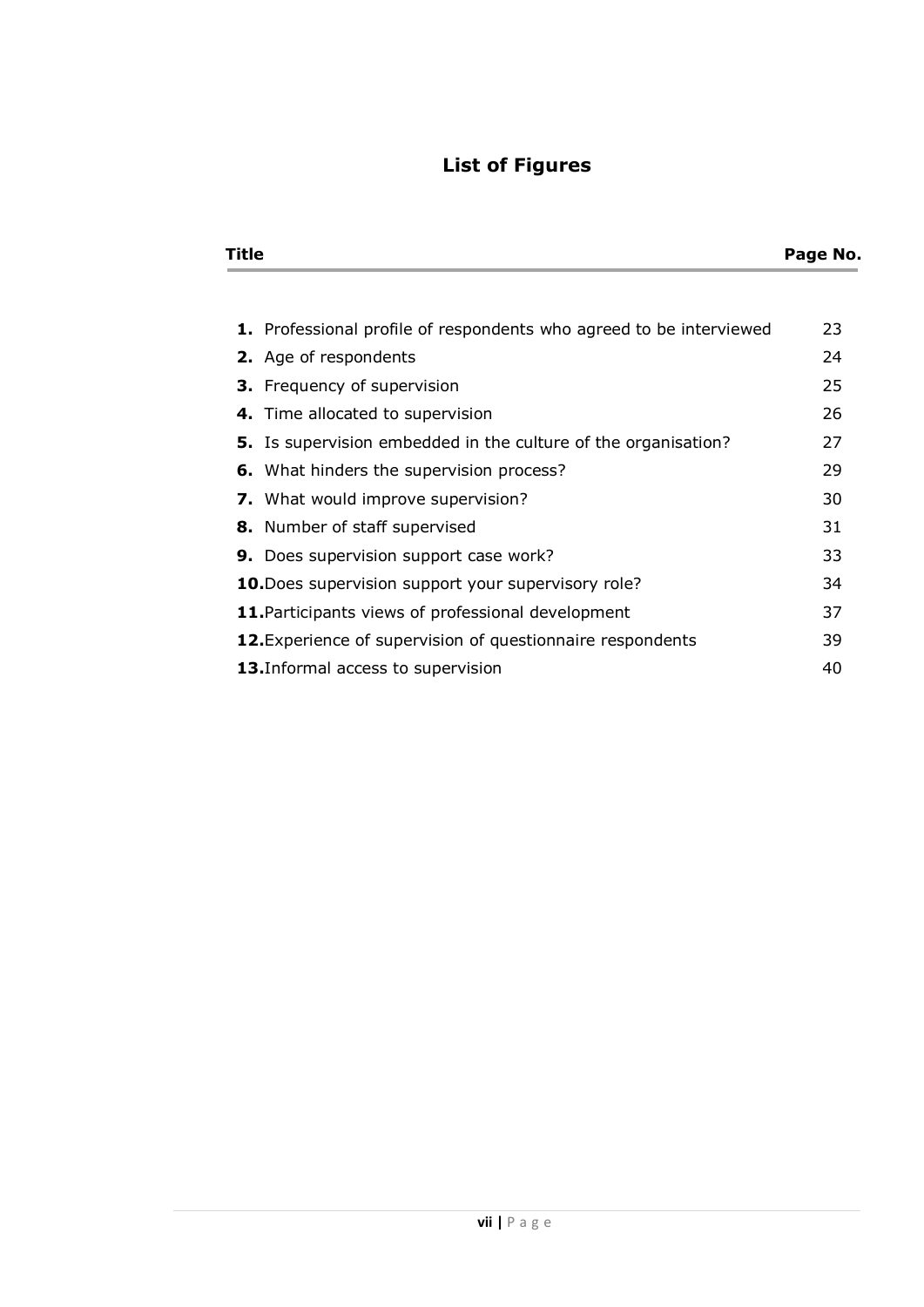| Title                                                    | Page No. |
|----------------------------------------------------------|----------|
|                                                          |          |
| <b>1.</b> Questionnaires Distributed                     | 98       |
| 2. Length of Service, Coding and Selection for Interview | 98       |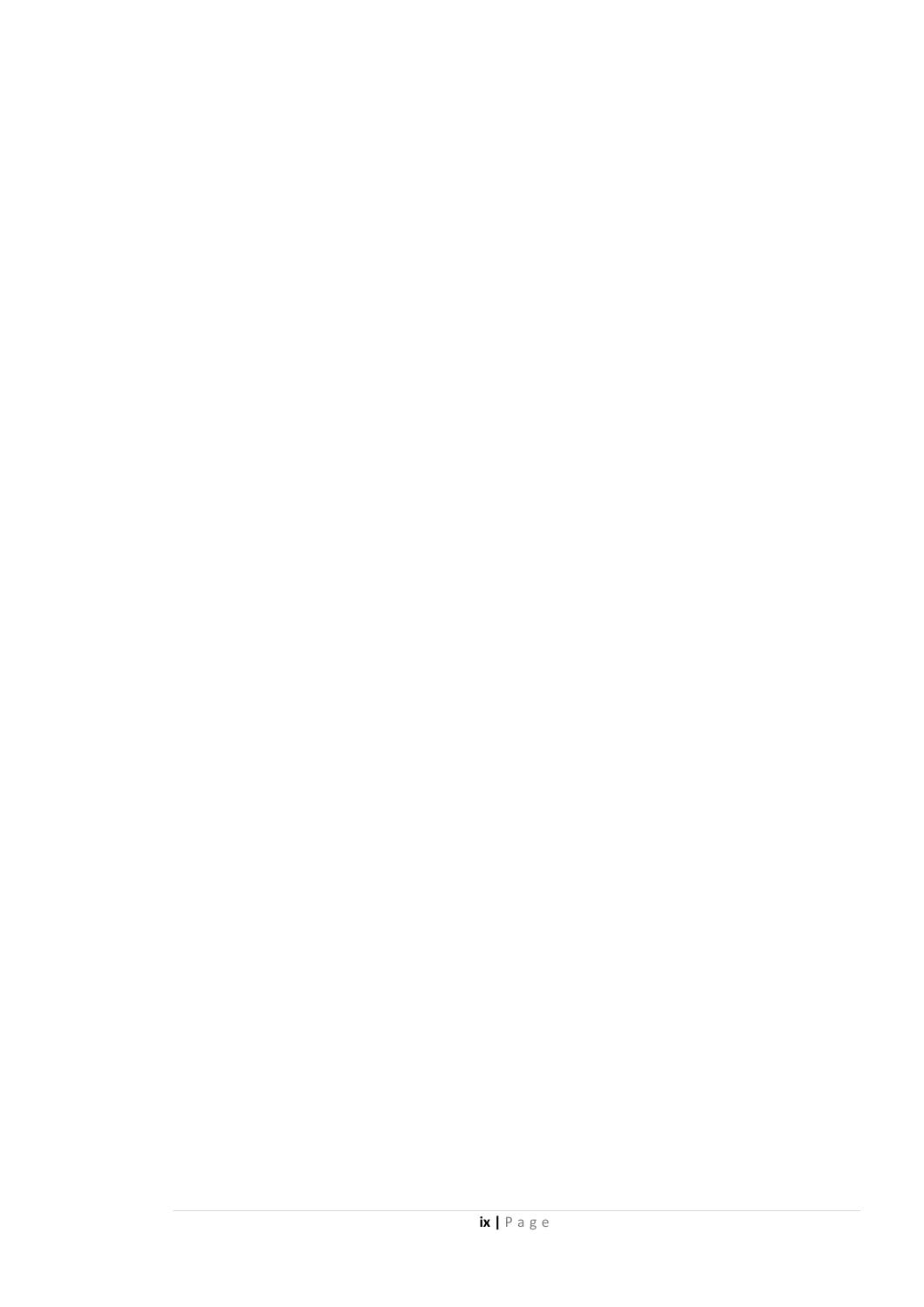# **Chapter 1 Introduction**

The researcher's interest in supervision stems from seventeen years experience as a supervisor based within a medical setting of a CDAT and more recently as a lecturer and social work practice teacher, in a multidisciplinary voluntary sector organisation, specialising in addictions. The case study was initially triggered by personal experience of non-supervisory support as a manager and social worker, in a medical setting. Miller et al (2001) describe the '*medical model"*, as one that constitutes a hierarchical approach to patient care and dominance in decision-making.

The voluntary sector organisation, on whom this case study is based, was established forty years ago and has grown from an entrepreneurial management structure with informal communication and mutual adjustment. At this time fewer employees and the ethos of the unit could be maintained via informal support networks (Mitnzberg, 1979). The organisation can be argued to reflect the organisational and cultural aspects of the statutory sector from two perspectives. The organisation consists of medical, social care and outreach teams, inclusive of a number of disciplines i.e. qualified medical professionals – consultant and nurses, social workers and nonqualified staff. The second factor may relate to government policies and regulatory bodies such as the NTA, DANOS and QuADS, all of which dictate standards and targets.

The Drug Strategy (DoH, 2002) is a cross-government programme of policies and interventions that concentrate on the most dangerous drugs, the most damaged communities and problematic drug users. The NTA has the task to improve availability, capacity and effectiveness of treatment for drug misuse in England (DoH, 2002). They were created to standardise and oversee services delivered by local authorities and voluntary sector organisations, under the NHSCCA s.46(3) (Brammer, 2007). One of the measurement tools requires agencies to participate in performance indicators such as the TOP. The NTA have the power to inspect services and enforce changes under the Community Care Act 1990 s.48. Failure to comply can lead to reductions or loss of funding.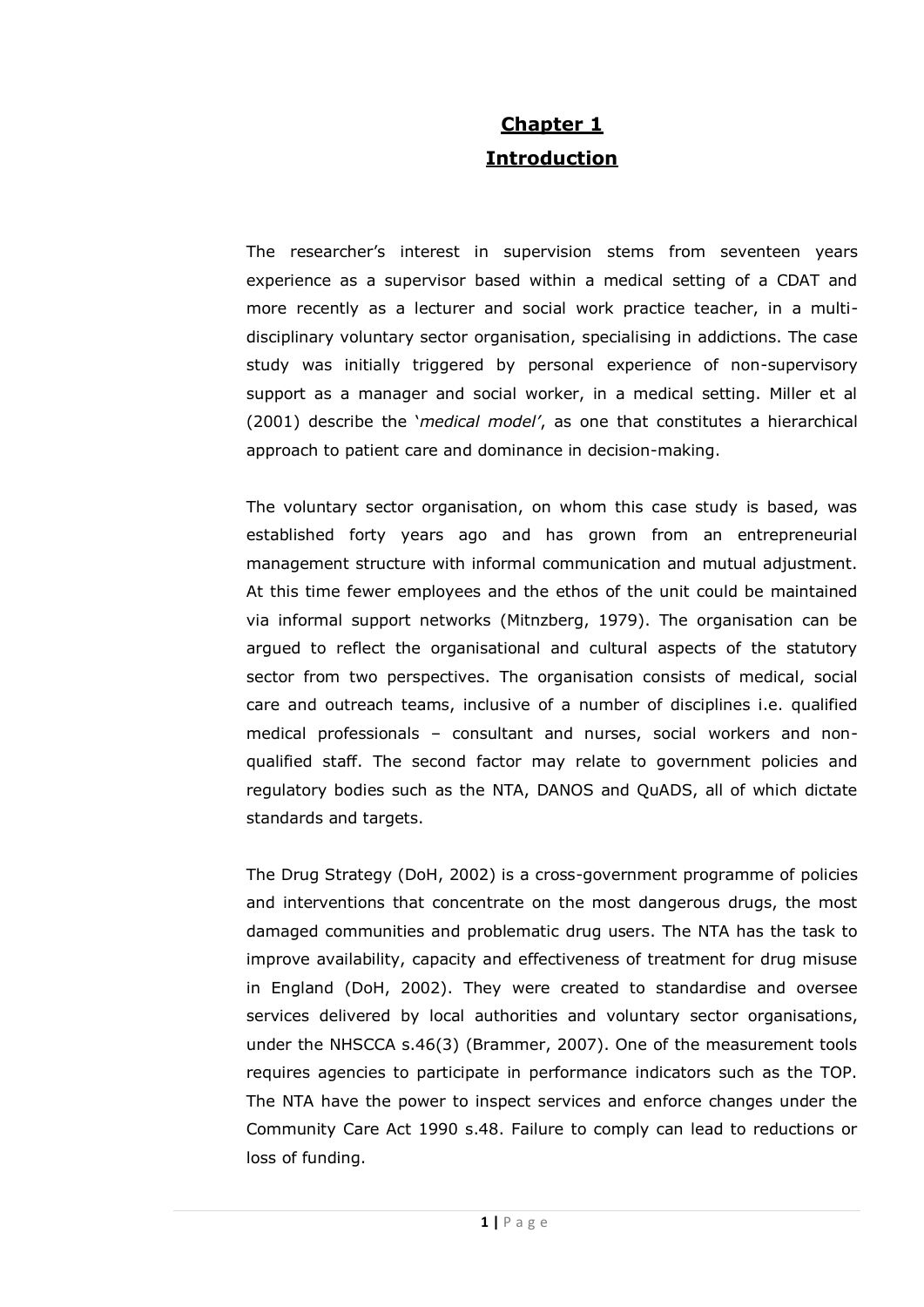This raises some interesting questions for voluntary sector organisations or third-sector organisations as described by Whelan (1999), in terms of autonomy and their role as adversaries. Whelan (1999, p.3) questions the status of voluntary organisations,

'*Many of the organisations which constitute the (voluntary) sector have strayed too far from the principles of voluntarism.*'

Third-sector organisations should arguably not be tied to the state or the commercial sector and as Whelan (1999, p.9) points out,

'*Those who have harnessed themselves to the coach of state...must obey the reins*.'

The rationale for this case study is to consider and explore the contribution of supervision in professional and organisational development, within the context of a third-sector organisation. The term third-sector will be utilised throughout the study. The literature review is based within the epistemology of social work however, it is relevant as staff and managers are working with vulnerable adults under the NHS and Community Care Act 1990. The majority of the service users seeking help from the project are or have been subject to statutory services. This includes the Children Act 1989, the Mental Health Act 1983, POVA 2004 and the Mental Capacity Act 2005. The literature reviewed is subsequently relevant to this case study.

Chapter Two will explore and discuss literature pertaining to models of supervision and the process from a UK and international perspective in order to make comparisons. Chapter Three focuses on presenting the methodological approach utilised in this case study, clarifying the methods used. Chapter Four presents the findings of the research, analysis and discussion. Chapter Five explores and analyses the emerging themes followed by a Conclusion with debate about the initial research questions, how they were considered and possible solutions for the future with recommendations.

# **Chapter 2 Literature Review**

#### **Introduction**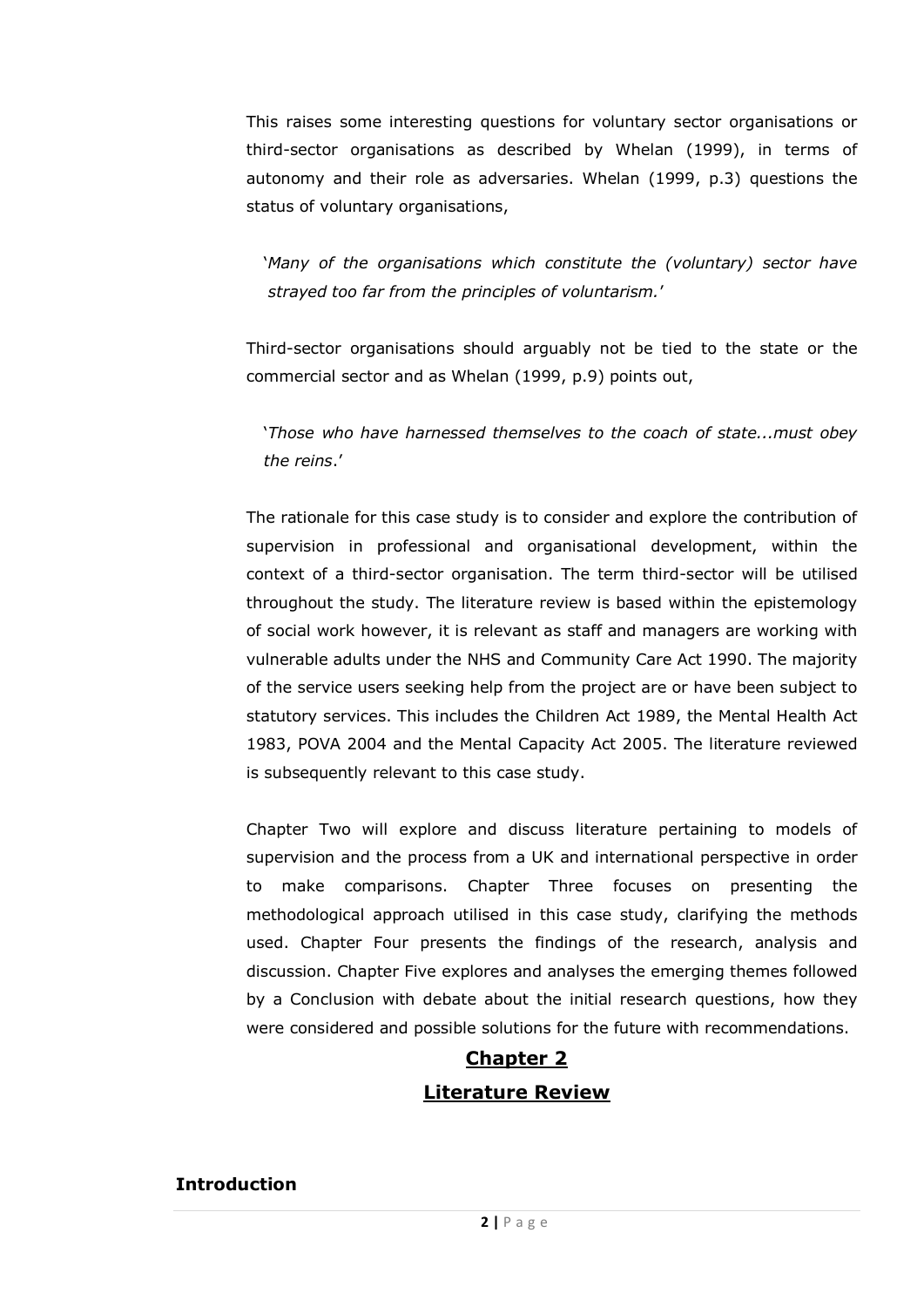Professionals sometimes bemoan the poor quality of supervision they receive, often citing lack of time as the main culprit. This leads to the supposition that supervision may not be prioritised, due to uncertainty about whether or not it makes a difference to practice. This contrasts with the perceived wisdom that supervision is a crucial tool in ensuring effective practice (Tsui, 1997). Privatisation of health care and restructuring of teams because of decreasing budgets are strategies designed to remain competitive in the market place (Berger, 1993). One of the consequences of these strategies has led to '*cuts*' in management positions where traditionally supervisory responsibility is held. Also as a consequence of '*cuts*' in addiction services, for not meeting targets, investment in staff training, practice skills and professional development is less likely (DrugScope, 2007).

The researcher explores relevant literature and research related to supervision and aims to achieve this by using Kadushin's (1976) functional model as a structural basis for the review i.e. administrative, educative and supportive, as cited in Tsui (2005). Kadushin (1973 and 1989) conducted two large-scale national surveys of 1500 randomly selected social workers, from the National Association of Social Workers, in the US. For both groups the most useful function was educational followed by supportive while the administrative function caused the most dissatisfaction. Kadushin's model of supervision is the most widely used in the UK however; the administrative function has led to supervision becoming intertwined with accountability. It may now be useful to explore concepts of supervision and the supervisory process.

Although Morrison's (2005, pg.32) definition of supervision does not appear to emphasise the supportive element his description may be a useful starting point:

'*A process by which one worker is given responsibility by the organisation to work with another worker(s) in order to meet certain organisational, professional and personal objectives which together promote the best outcomes for service users.*'

Supervision has become an increasingly important aspect of social care as it is argued to determine the quality of service clients receive as well as endeavouring to ensure professional development and job satisfaction (Harkness, 1995; Harkness and Hensley, 1991; Harkness and Poertner, 1989; Kadushin and Harkness, 2002). Professional development however may be what the organisation wants for particular areas of work as opposed to the supervisees desires. A comprehensive definition of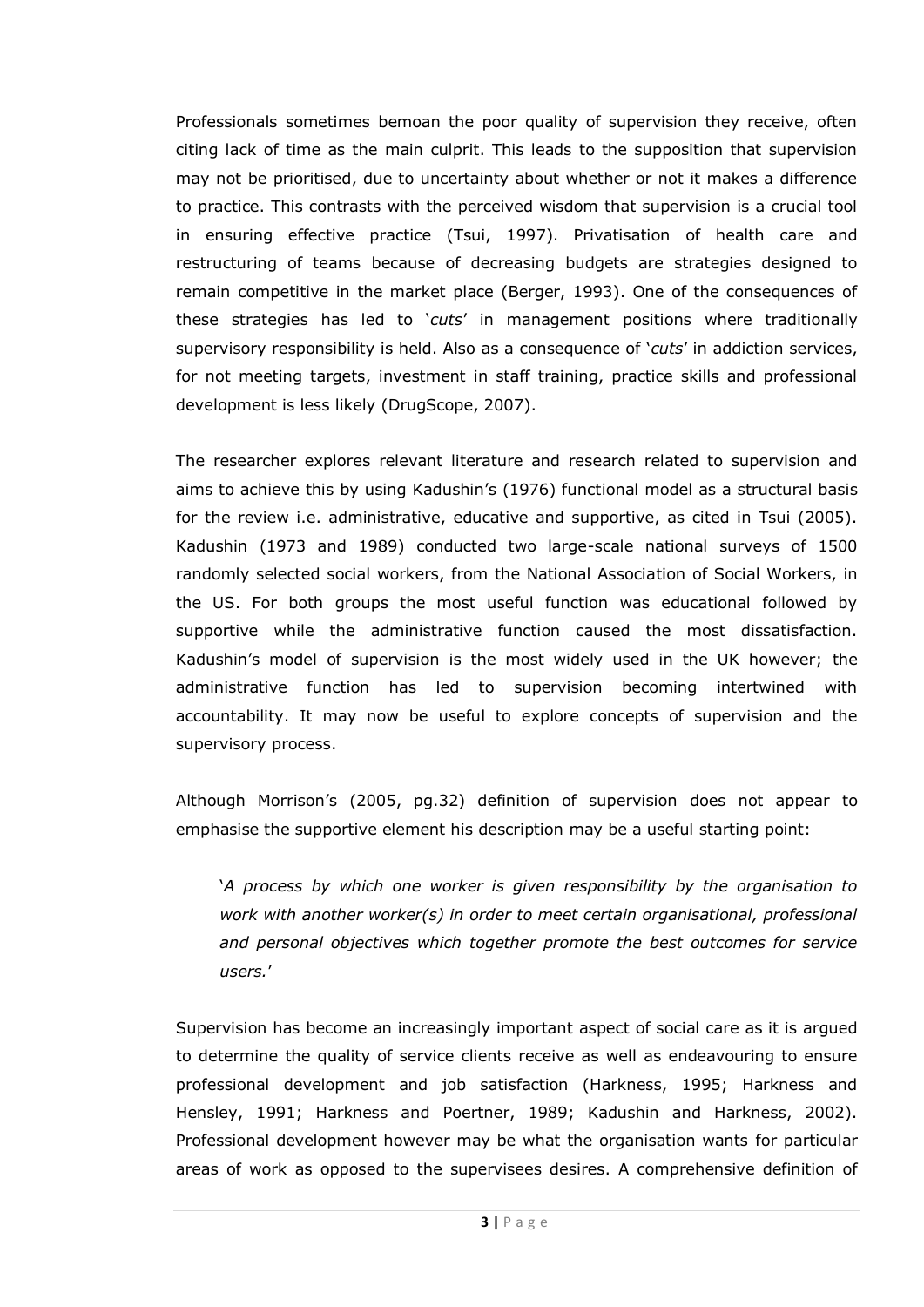supervision often appears in the literature as including administrative – which aims to ensure agency policy and service delivery is implemented; educational - aiming to enhance the values, knowledge and skills of practitioners and supportive - to ensure job satisfaction and good morale (Kadushin and Harkness, 2002) and mediation (Morrison, 2005). The '*process*' of supervision is often seen as an event or process whereby a formal one-to-one session is at the centre, set within the context of the management of the team (Brown et al, 1996).

#### **The Administrative Function**

The administrative function of supervision tends to be carried out by senior members of staff who oversee the work of others (Schein, 1985). Hawkins and Shohet (2000) argue the organisational culture of supervision can be seen in its policy but also in respect of frequency, with whom and where and the importance and priority. The authors' refer to policy as '*high culture"* and the practicalities as '*low culture*' suggesting there is a split in culture. Policies will refer to the importance of supervision and staff development, however supervision is often one of the first things to be cancelled. They observed a number of cultural dynamics that may lead to degenerative supervision (Table 1).

#### Table 1

## **Cultural Dynamics that Lead to Degenerative Supervision**

Hawkins and Shohet (2000, pg.129)

- **Hunt the personal pathology** see's all problems as located in one individual
- **Strive for bureaucratic efficiency** high on task orientation and low on personal warmth i.e. supervision is literally about checking that all tasks have been completed.
- Watch your back when the climate is highly competitive or politicised.
- **Driven by crisis** there is regularly something more important that requires attention and supervision is cancelled.
- **The addictive organisation** whereby
	- The supervisor may be addicted to substances such as alcohol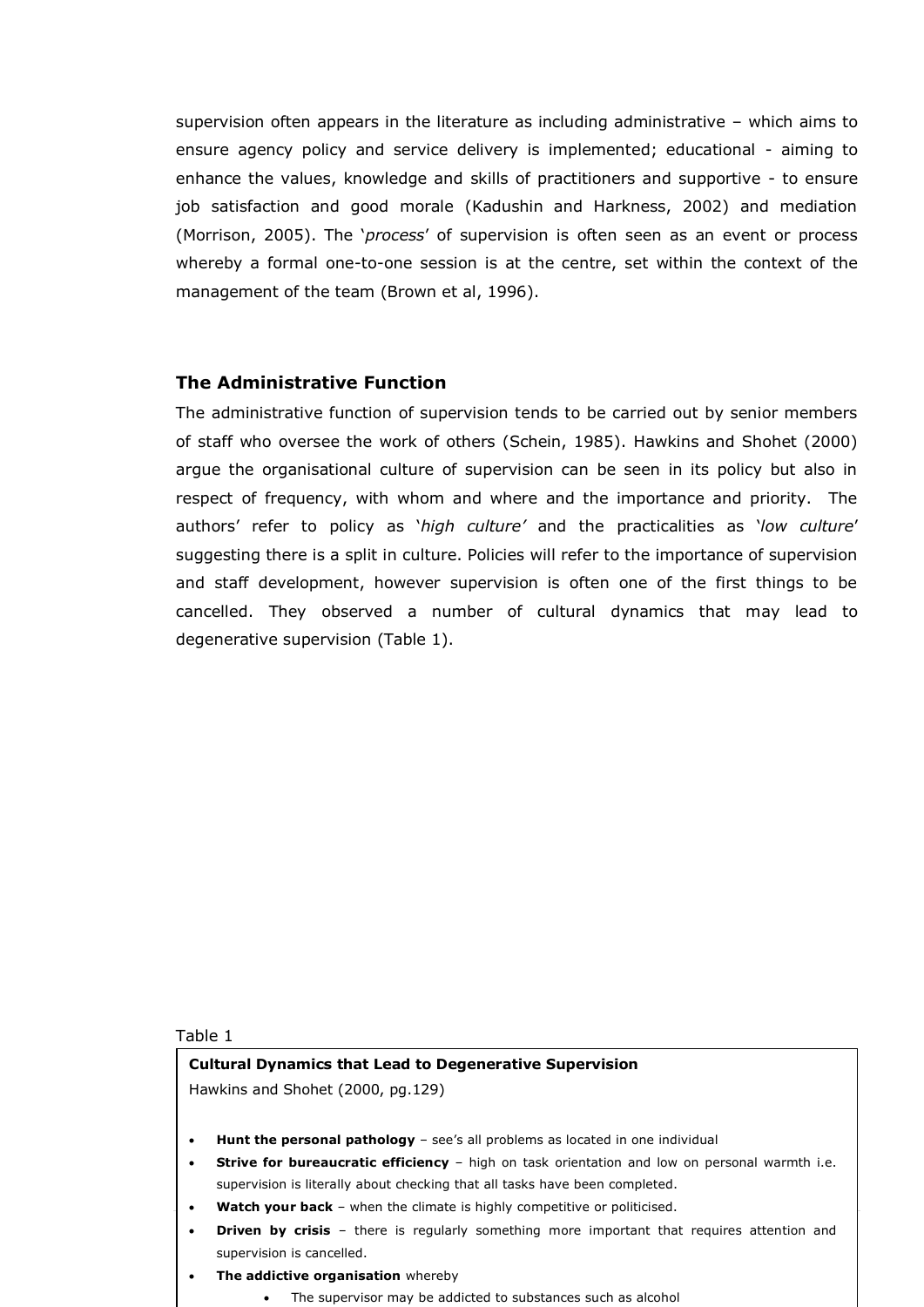Managers are often responsible for providing supervision and may arguably have a difficult task as they attempt to '*juggle*' the needs of the service user, staff and the organisation. In Israel Erera and Lazar (1994) undertook a national survey of all supervisors including team leaders, service-orientated and treatment orientated supervisors. They endeavoured to avoid bias by including all supervisors although a detailed breakdown of who actually responded is lacking. Perhaps not surprisingly, they found team leaders experienced a higher level of ambiguity and role conflicts than the treatment oriented supervisors due to the high level of administrative functions. Further analysis seems to indicate the administrative function as opposed to the educational or supportive functions were where the greatest discrepancies were found. The research study by Tsui (2005) however raises some different perspectives.

Tsui (2005) undertook a research study of social work supervisors and supervisees in Hong Kong. Following six focus groups, in-depth interviews were carried out with representative groups of twenty supervisors and twenty supervisees. The study found respondents agreed as to the purpose of supervision, with the primary role of ensuring improved service delivery as well as enhancing staff development. Supervisees felt supported and appreciated while communication within the supervision process allowed for co-ordination and co-operation by individuals to work as a team. The perception of the function of supervision in Hong Kong contains three distinguishing characteristics. In Chinese culture authority is respected with emphasis on compromise and harmony therefore it can perhaps be argued that agreement between the supervisor and supervisee about the purpose of supervision is not surprising (Tsui, 2005). There is also a traditional Chinese view that a superior must be authoritative as well as benevolent to a junior as an '*effective leader makes clear decisions and takes care of subordinates*' (Bond, 1996; Leung and Nann, 1995 as cited in Tsui, 2005, p.91). This perhaps accounts for the significant amount of time spent in discussing personal matters (Tsui, 2005).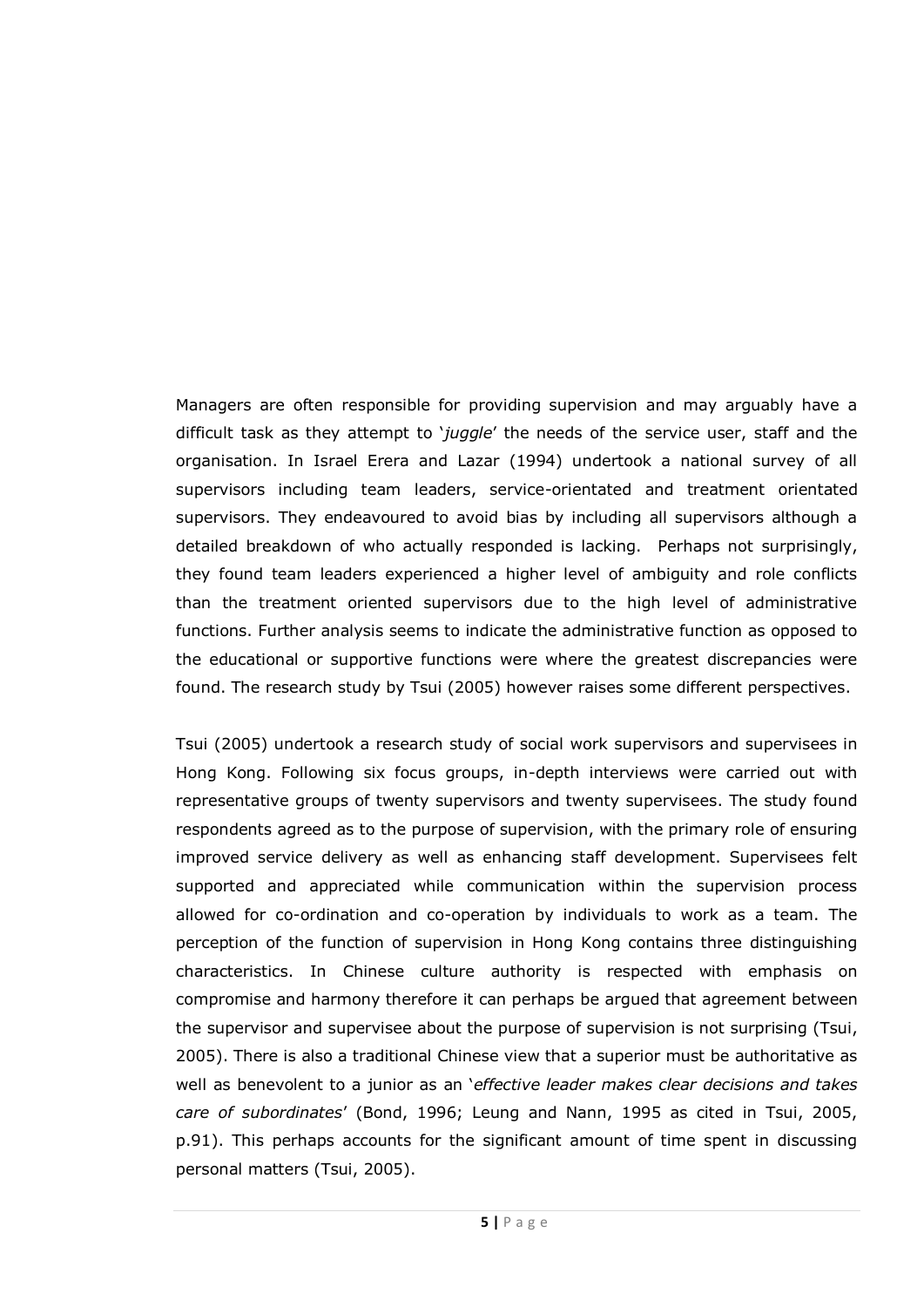Tsui argues that the functions of supervision in Hong Kong are not just professional and organisational but also cultural and personal. This view of the supervisory process, particularly in relation to the manager taking a benevolent view of subordinates may not however transfer to western culture. Participants were not randomly selected, opting to attend perhaps indicating an interest and therefore useful contributions. To check validity a constant comparative approach was utilised. It may now be expedient to consider a supervisory model within health care settings, as social workers seconded within mental health Trusts or third-sector organisations may in future be supervised by professionals within these institutions.

Berger and Mizrahi's (2001) researched the types of social work supervisory models being utilised within hospital settings and the factors associated with their different use. Their concern related to the decrease in costs by hospitals in order to survive in a modern health care market and subsequent elimination of many supervisory posts. They sent two self-administered questionnaires to a stratified random sample of 750 hospitals. The second questionnaire contained the same information allowing for triangulation. They found three models of supervision - traditional, peer group and non-social work. The traditional model of one-to-one supervision was most frequently used although this decreased significantly over four years, followed by peer supervision that increased in 1994 but had dissipated by 1996. There were low numbers reporting non-social work supervision but a significant increase was found over the period of the study. This large comprehensive study attempts a longitudinal approach and despite surprise at their findings, this information was not excluded indicating good ethical practice.

Morrison (2005) argues nursing professionals are often accountable to an administrative manager (who may not be qualified as a health care professional) and to professional bodies for clinical practice. A third form of '*personal supervision*' may potentially mean supervisory support from three differing supervisors which arguably could be problematic or advantageous. Similar to Kadushin's (1976) '*triangle*' of supervision, Morrison (2005) discusses the advantages of a single supervisor who can more easily move between four functions (educative, supportive, administrative and mediatory) although they may at times fail to address each function. They may also not possess the relevant clinical knowledge as well as possible differences between the supervisors and agencies agenda reflecting on the needs of the service. Parkinson (1992) studied this '*separated*' model of supervision for nurse's finding significant benefit for all concerned. If this model were utilised there may be difficulties in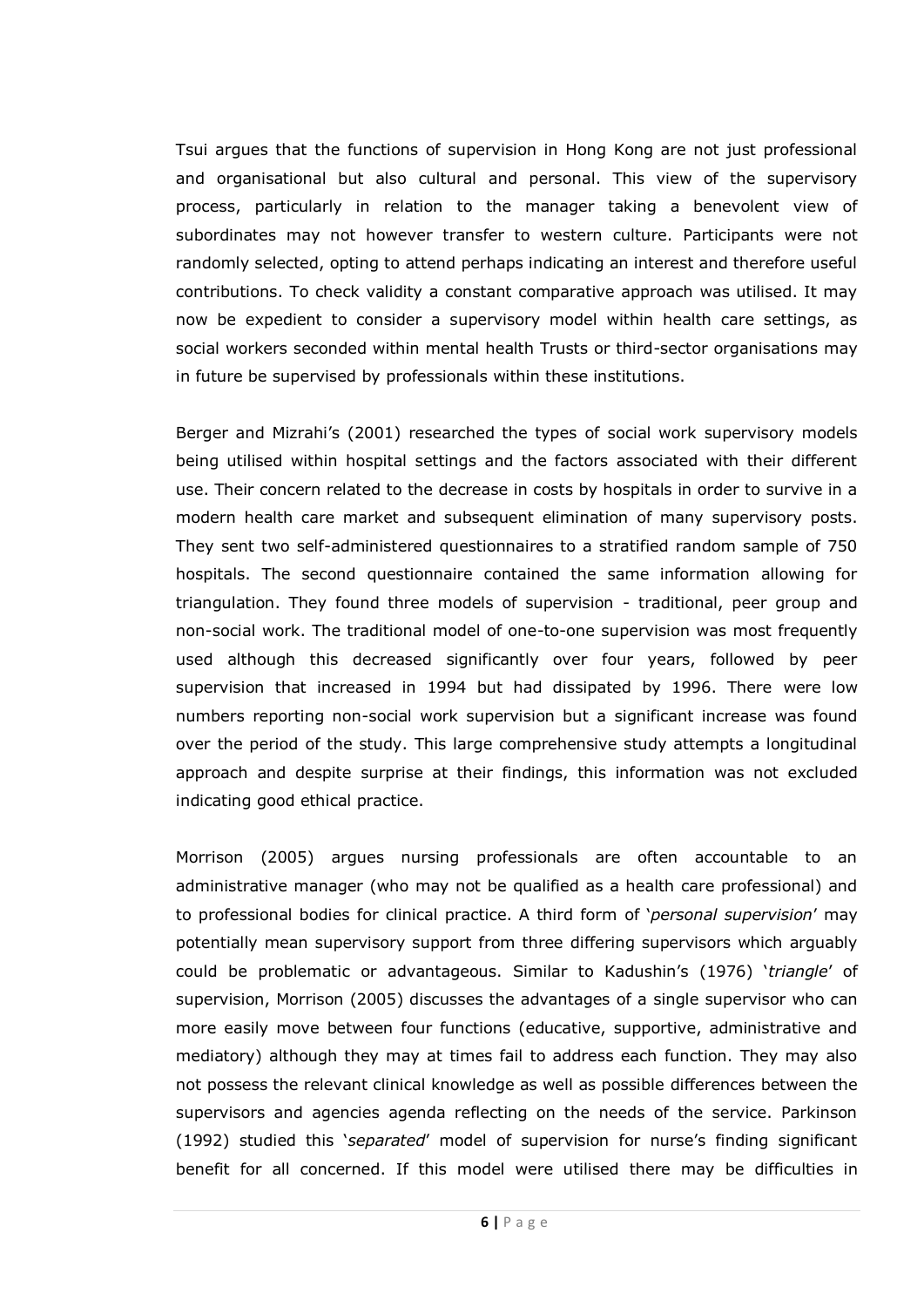relation to meeting the '*needs*' of social and health care staff, particularly if the supervisor is not conversant in their field. Bearing these points in mind, the implications of financial constraints will now be explored.

Friere (1973) promotes for equality between the social worker and service user although as '*agents of social control"* (Alaszewski et al, 1998) this may be problematic. The care workers role may be one of empowerment however this may not sit comfortably with the managerialist preoccupation with targets which are externally set and do not necessarily reflect accurately the quality of service (Winchester, 2000). The NTA's performance management systems and targets were designed to ensure all drug services achieved the aims of policies however as one commissioner commented in DrugScopes' (2007, pg.35) consultation paper,

'*The performance management systems that have been put in place by the Home Office and NTA are acknowledged as outdated and limited."*

The pre-occupation with standards, targets and outcomes as opposed to the '*process*' could therefore be argued to take away from quality service delivery. This is perhaps supported by Richard et al (1990) as cited in Pritchard (1995, pg.6) who argues from an ethical standpoint,

## 'T*o imagine that control and accountability can ensure quality is both short sighted and oppressive".*

The area of risk management is also monitored particularly in relation to mortality rates. Beck (1992) considers the changing culture of society in terms of a '*risk society"*  and argues that modern society no longer seems concerned with reaching a state of '*good*' but in making sure the worst does not happen. This emphasis leads to selflimiting behaviour of individuals and society, rather than one of self-realisation and links with Furedi's (1997) '*culture of fear*'. The work of Maturana (2004, p.13) as cited in Bilson (2007) challenges the commonly held view of what is considered to be a mistake. He argues that if we reflect on our mistakes, '*in the honest acceptance of its validity at the moment that it was done,*' it was not a mistake and it is only later that it can be viewed as a mistake. Within addictive behaviour there is arguably a higher proportion of service users, compared with the wider population, who are at risk of accidental overdose and health related issues. If this is taken into account alongside monitoring there are increased pressures on services to ensure mortality rates remain low. This could possibly lead to overzealous crisis management placing managers in a difficult position.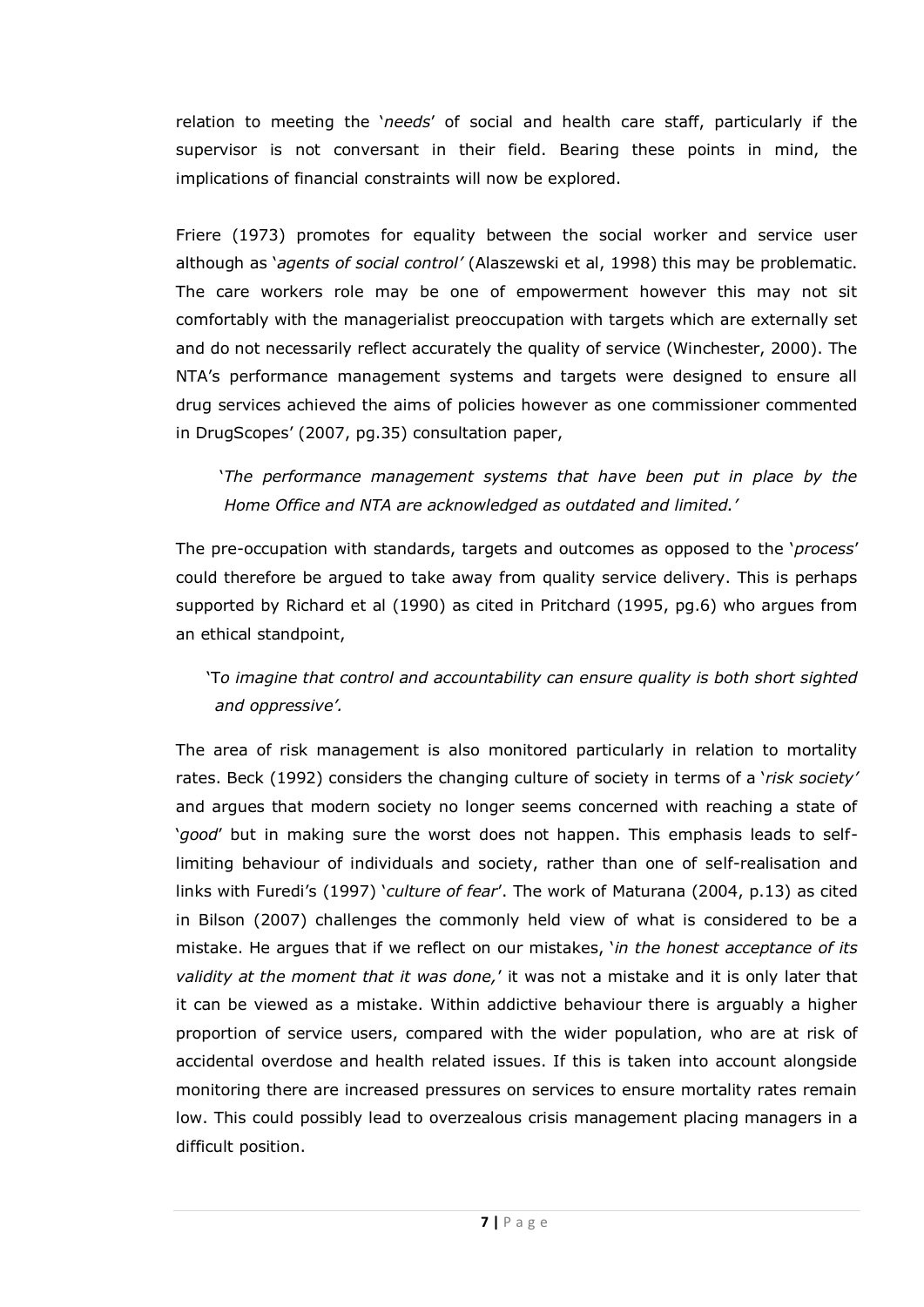Miller et al (2001, pg.30), from their in-depth case studies of six multi-professional teams, identified three types of multi-professional working as integrated, fragmented and core and periphery. The integrated team worked collaboratively with a shared culture and sense of purpose. Fragmented working was often related to aspects of patient care such as management, problem solving and decision-making being held by a single professional group. While core and periphery working combined both integrated and fragmented working with dislocation of the core group from the peripheral groups due to lack of understanding about roles and responsibilities of other professional groups and poor communication. This leads to the area of power and authority.

Thompson (2007) argues that '*power over"* may be viewed as power that can be used to dominate within a personal relationship or at a structural or cultural level. Foucault (1978) refers to discourse as frameworks of language, meaning and behaviour that contain '*power rules"*. From a sociological perspective Lukes (2000, p.26) as cited by Thompson (2007) views power from three dimensions: the behaviour in reaching decisions where there is conflict, concern with decision and non-decision making and the significance of a social context describing social patterns that create sets of power relations.

### **The Educative Function**

In health and social care the increasing tension between what employers want and what practitioners feel is important for advancing their careers, is evident (Eby in Brechin et al, 2000). Professionals in this study argued their education should not be so strongly employer-led. Organisations however have to take into consideration the targets as set by government and educate team members to provide a service that meets targets or risk withdrawal of funding. DANOS, launched in 2002, advise of what is expected from the individual working within the field of addictive behaviour, for both statutory and non-statutory organisations. This may limit an organisation regarding training options for employees although they may become caught-up in performance indicators and targets, forgetting that supervisors also have an important educational function.

Kolb's (1994) experiential learning cycle is a model of individual learning that can be applied to an organisation in order to support exploration of culture to facilitate change and development. This model of reflection could prove useful for individual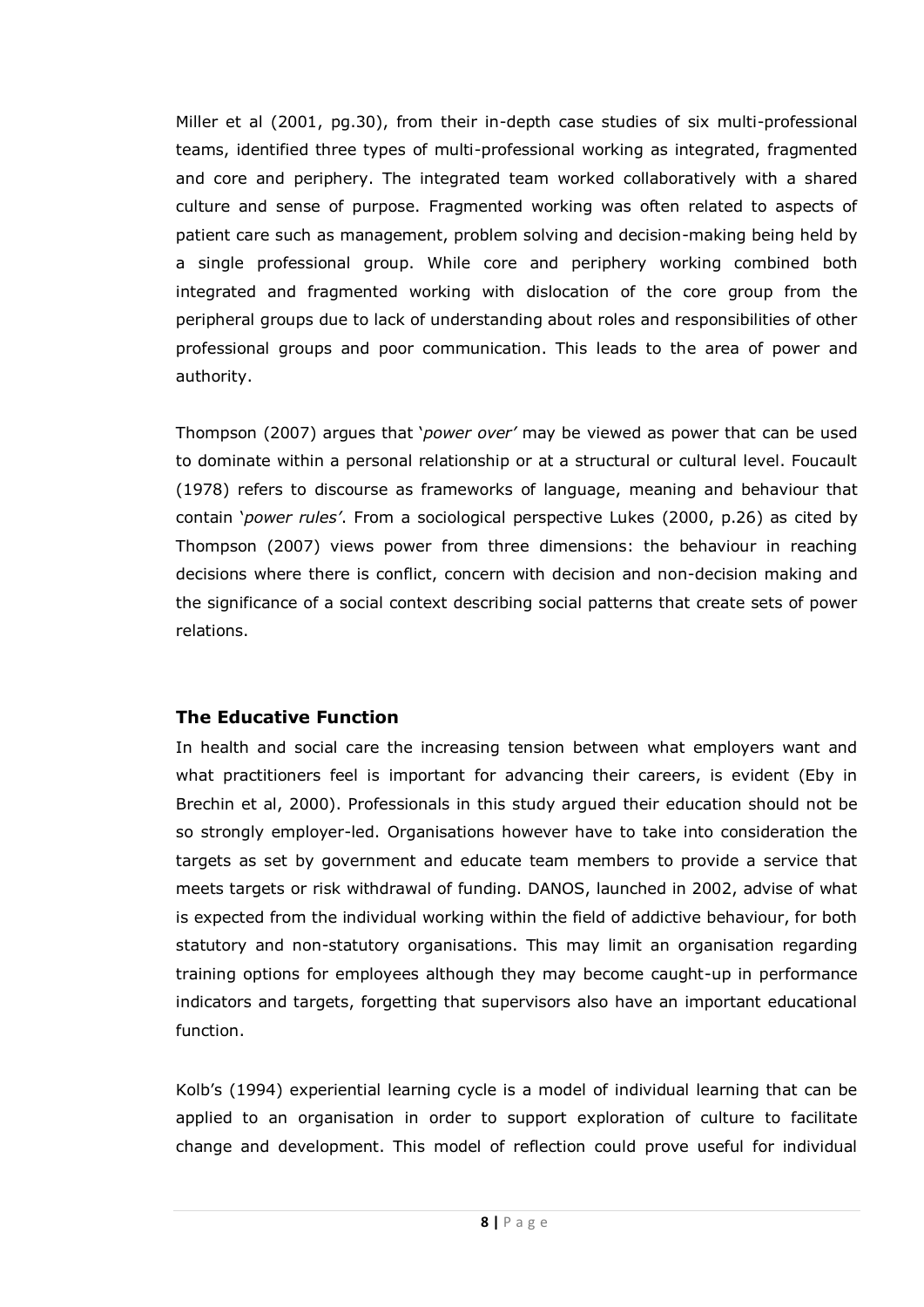supervision sessions. Schon (1994, p.11) argues that for an organisation to solve a problem a collective approach is effective with an outcome to,

'*Become embedded in the organisation"s maps, memories and programmes, the holding environments for organisational knowledge, so that they become accessible – not only to those who are engaged in the process of enquiry, but to those who are beneficiaries of its results*.'

Attempts have been made to identify characteristics of successful learning organisations. Iles and Sutherland (2001) suggest five features – organisational structure and culture, information systems, human resource practices and leadership. Hawkins and Shohet (2000, p.179) observe supervision as flourishing best in a learning culture - that is one whereby an organisation is learning and developing from the top to the bottom. They argue not only will the organisation meet the needs of the service users but also the staff. To do this they advocate the supervision process move beyond Kadushin's (1976) three functions to be practiced in such a way as to afford learning to emerge in the interaction between:

- '*The client situation and context*
- *The supervisees experience and understanding*
- *The supervisors experience and understanding*'

Whereas Argyris and Schon (1996) promote learning organisations as those that transform continuously via the practice-theory loop. Harrison (2002) views this concept as too simplistic as there is no account of politics and power struggles. She argues that managers may manipulate or exercise control in order to '*home grow"* for their teams and organisational needs rather than the individuals learning needs. Education can arguably be said to start within the supervisory relationship although it may not be the only source. The supervisory relationship however may also be dependent on the quality of the manager's knowledge and expertise.

Harris (2003, p.137) discusses how management control tends towards restrictive practice of '*teams*' and their '*leader,*' with the consequences that leadership could be seen as more akin to management or as an additional management tool. However he argues that leadership can also be seen in a positive light, as that of empowering and supporting professional development. Supervision may be described as the interface between managers and workers and ostensibly the most crucial element in the development of a competent workforce. Therefore the relationship between the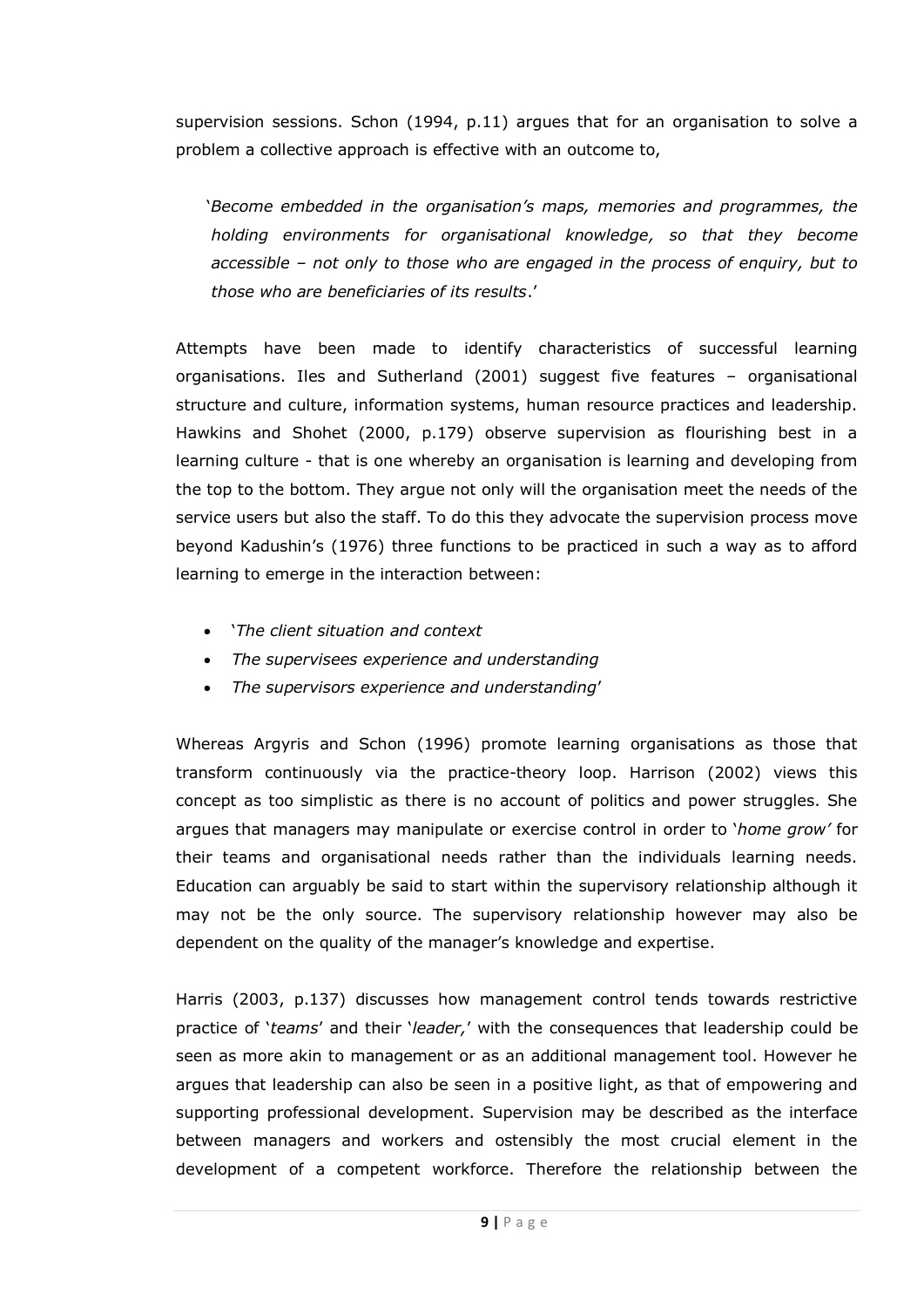manager and worker is essential, if the organisation is to hear the daily experiences of staff and remain '*in-line"* with policies and procedures that promote a positive influence on practice. It can perhaps be argued that improving the quality of supervision has a direct link to the competence, confidence and effectiveness of the workforce.

Caspi and Reid (2002) present a task-centred model for educational supervision in social work offering strategies and steps for '*how to do*'. The focus is on supervisee learning, as knowledge and skill development takes priority over administrative and supportive tasks. They argue that within administrative supervision the learning needs of supervisees are considered to be less important than the functional needs of the agency. Caspi and Reid advise that supervision includes support and by helping with supervisees frustrations and attending to concerns, they are '*sustaining worker morale and giving supervisees a sense of worth as professionals"* (Kadushin, 1992, pg.19). The authors' impetus for this model appears to come from personal experience of practice, supervision and teaching but does not appear to be based on an epistemological framework therefore bringing into question its validity.

There is evidence to support learning via other routes rather than just supervision i.e. experience, peers and case studies. In Finland a study of social workers (Narhi's, 2002) found that knowledge was based on their experience of working with service users, personal experience, peers and case examples including values and moral interpretation. Supervision was seen as aiding the process of '*learning*' via the supervisor supporting the supervisee in the decision-making processes. Munro (2002) divides decision-making processes into analytical and intuitive. Analytical can be associated with an evidence-based approach in which the problem is broken down alongside evidence however it is argued that as social work focuses on engagement with reflexive-knowing it should also include analysis of the decision-making process. Schons' (1983) reflection-in-action relates to intuitive practice relying on experience and knowledge when working with the client. Munro (2002) suggests however there is a good chance of rushing to fix the problem, only taking into account evidence that the worker gives credence to rather than new knowledge.

#### **The Supportive Function**

A critical aspect of supervision is support whereby the supervisee can discuss and critically reflect on their practice without fear of reprisal or ridicule (Azar, 2000). In a survey of 111 social workers, Rauktis and Koeske (1994) found when work demands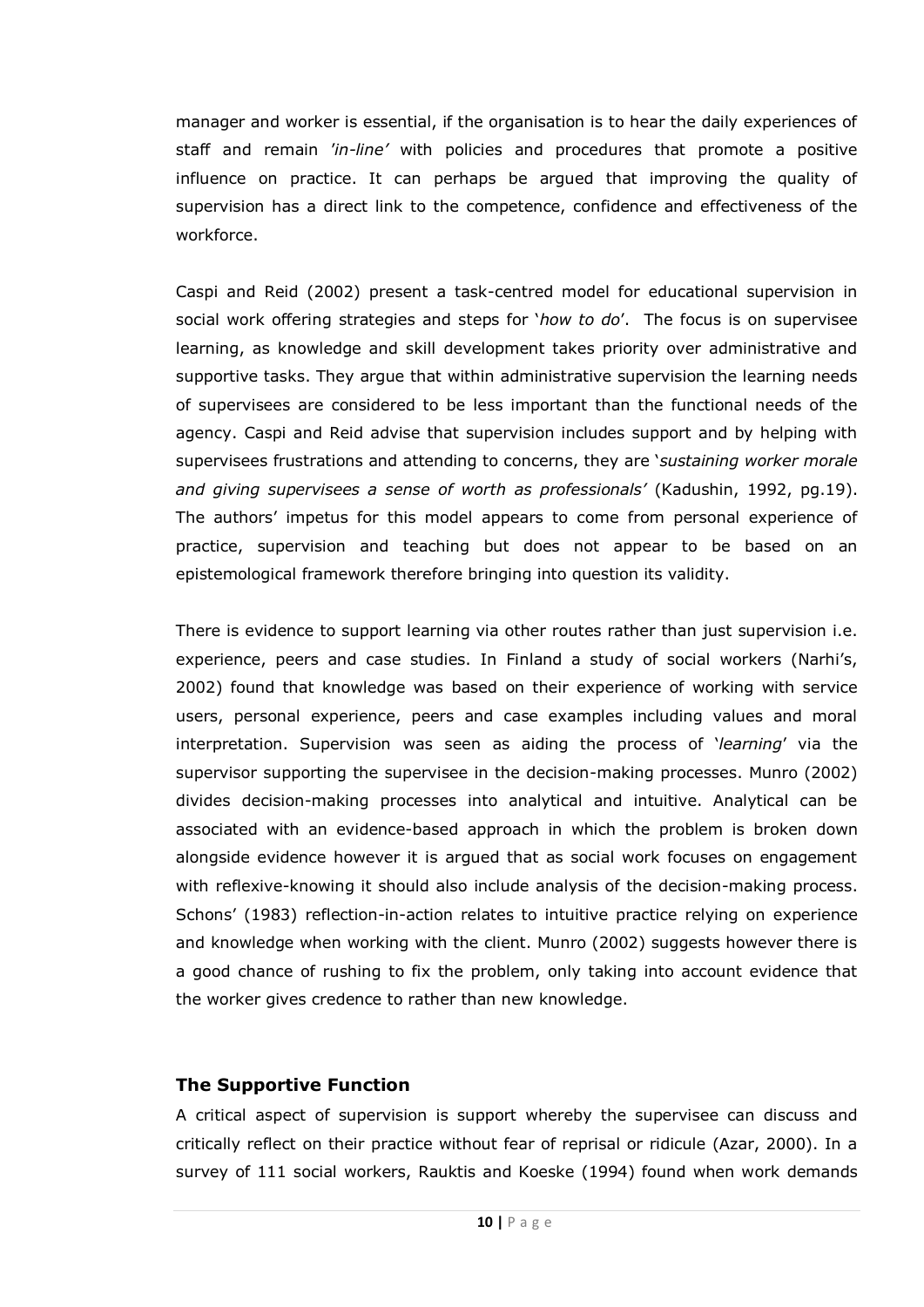were high emotional support in supervision tended to be less beneficial although this was the reverse for job satisfaction. Bowers et al (1999) however found evidence to support different styles in practice approach as having a possible influence on the supervisory relationship. Their research indicated problems occurred when there was a significant difference relating to the degree in which the supervisor and supervisee adopted a client centred-approach.

Azar (2000) argues that a critical aspect of the supervisory process is that of providing a '*safe*' and supportive space in which the supervisee can discuss and critically reflect on their practice. Parallel process, an aspect of psychodynamic theory, may be a useful tool when considering the supportive function as it can be seen as a way in which the relationship with the service user/family and worker can be transferred into professional relationships (Searles, 1995). The supervisor is able to support the supervisee in considering the issues that may be affecting their relationship with the service user. Furthermore, if we consider Granzer and Ornstein (1999) they argue that supervision, which includes parallel processing, should also consider each player as contributing '*expert*' knowledge to explore the dynamics of the scenario. This would perhaps require a highly skilled supervisor and the reality of competing demands and priorities may not allow for this style of supervision. This leads to the area of supervision within a medical setting.

Traditionally in hospital settings supervision is focused on clinical support aimed at improving skills in the delivery of clinical services and administrative supervision that focuses on organisational accountability (Berger and Mizrahi, 2001). Morrison (2005) adopts Kadushin's model with the addition of mediation. He argues that it is essential to recognise the importance of different roles and needs in supervision as there will be times when the needs of the service user, supervisee, supervisor and agency are in conflict. Research in the mental health field (Poertner and Rapp, 1983) found the majority of supervisory tasks were administrative while only a comparatively small proportion were supportive or educational. He further argues the four functions should be interdependent as an imbalance can become problematic.

Menzies (1959) discusses ways in which institutions endeavour to support staff via the supervision process to '*protect*' against anxiety as this is a reality of practice. Menzies research of nursing support systems found certain characteristics of the work including depersonalisation of the patient and denial of the importance of the individual. Furthermore, while these systems were seen to be central in supporting work; nurses' performance was actually impaired as anxiety levels increased. The importance of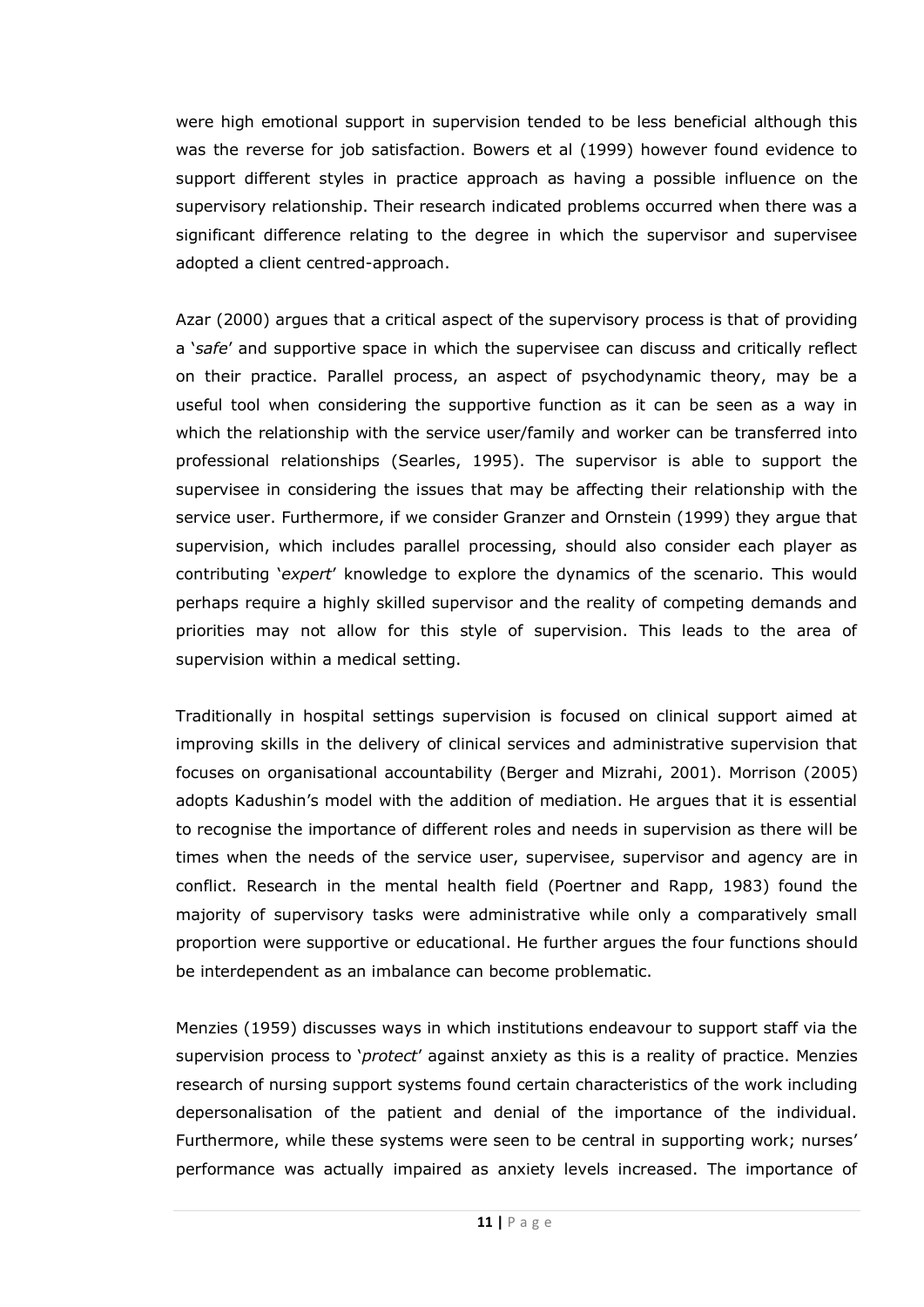peer relations may therefore be significant in offering another avenue of support. (Yoo, 2002)

While there is evidence to show the supportive role of supervision is required there is no clear understanding of how it is actually carried out. A study by Stanley and Goddard (2002, pg.168) discovered that over half of the social workers interviewed spent supervision going through cases and meeting deadlines. This may be due to the possibility that supervisors find it difficult to provide emotional support (Rushton and Nathan, 1996) as well as the contributory factor of their perception of their role within the organisation.

### **Summary of Literature Search**

The review of the literature seems to indicate that the supervisory process not only contributes to personal and professional development but also aims to create an effective and competent workforce.

- **1.** There are many theoretical models of social work supervision although the review found a number of models and studies based around Kadushin's (1976) three functions, which appear to be a generally accepted model with one supervisor (Erera and Lazar, 1994; Hawkins and Shohet, 2000; Morrison, 2005; Tsui, 2005). Parkinson (1992) studied a '*separated*' model of supervision i.e. more than one supervisor, for nurses finding significant benefit. If this model was utilised it could arguably be beneficial and/or problematic.
- **2.** The review indicates that the supervisory functions of social work not only aim to contribute to the professional development of social workers but also to ensure an effective and competent workforce (Kadushin, 1976; Kadushin and Harkness 2002; Morrison, 2005; Tsui, 2005). There was a consensus that the administrative function of supervision tended to dominate with little time left for development (Poertner and Rapp, 1983; Erera and Lazar, 1994b; Caspi and Reid, 2002; Morrison, 2005).
- **3.** The imbalance in supervision could be viewed as oppressive as argued by Richard et al (1990) cited in Pritchard (1995, pg.6). Caspi and Reid's (2002) TCS model of educational supervision contrasts starkly, as the focus is on supervisee learning as knowledge and skill development take priority over the administrative function.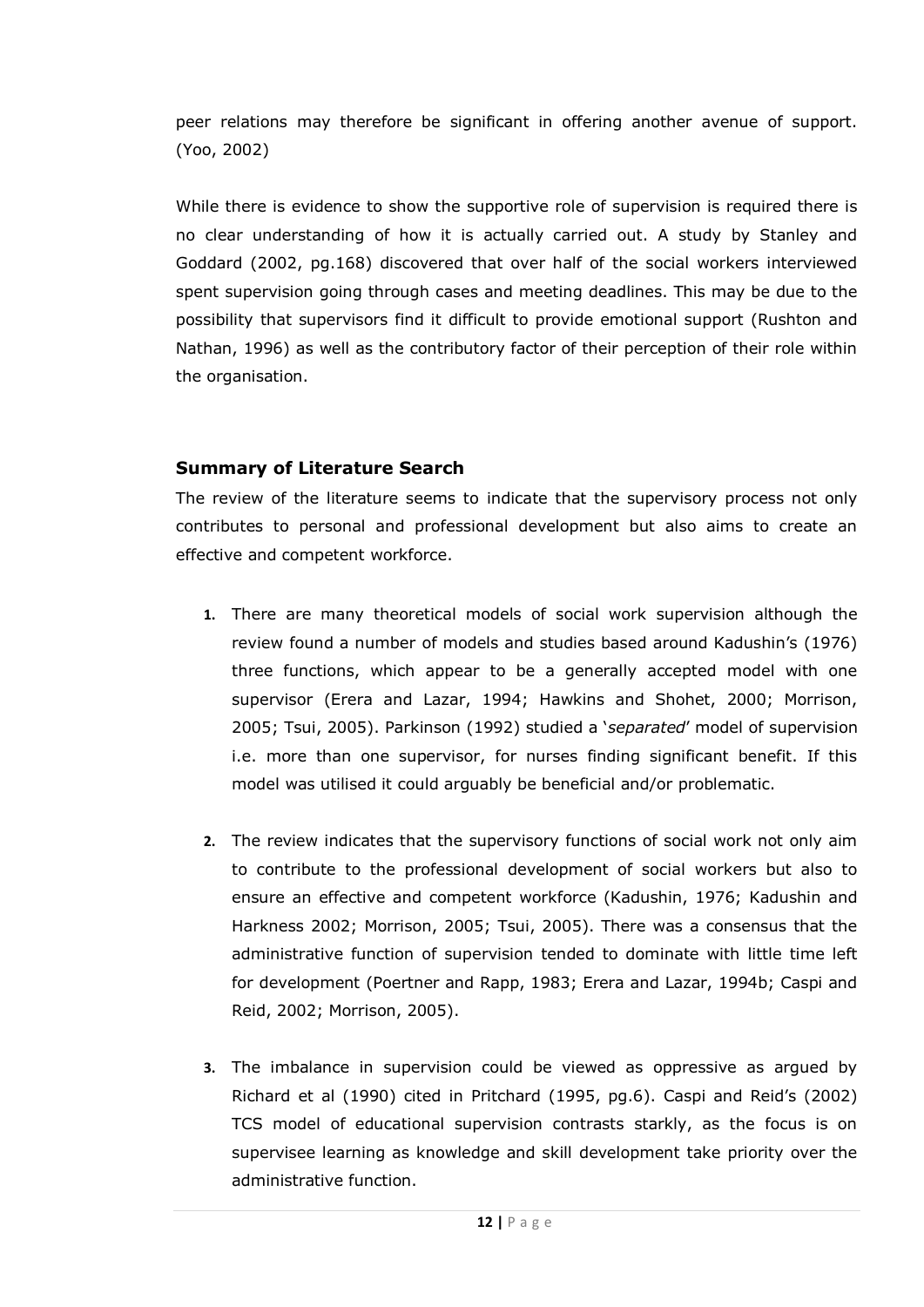- **4.** The culture of supervision and learning is explored (Hawkins and Shohet, 2000; Tsui, 2005). The supervisory functions in Hong Kong are professional and organisational as well as cultural and personal, possibly accounting for supervisees reports of feeling supported and appreciated (Tsui, 2005). Observations from Hawkins and Shohet (2000) suggest there is a '*split*' in culture as supervision policy may say one thing when in reality supervision is the first thing to be cancelled. Narhi (2002) found that supervision was seen as aiding the process of '*learning*' via the supervisor supporting the supervisee in the decision-making processes.
- **5.** The study by Berger and Mizrahi, (2001) show the numbers reporting nonsocial work supervision as low, although a significant increase was found over three years. This may be an indication of future trends for social care workers within medical settings.

### **Conclusion**

In summary, the review of the literature reveals there is evidence to support the importance of Kadushin's three functions of supervision i.e. administrative, educative and supportive however the administrative function tends to be given priority and has become intertwined with accountability. The literature review indicates that supervision is a crucial tool in ensuring effective practice, however decreasing budgets and the complexity of the role of the manager, where traditionally supervisory responsibility is held, have further eroded the supervisory process particularly in terms of the educative and supportive functions. The literature review found supervision as flourishing best in a learning culture and where the supportive function was in place supervisees reported feeling supported and appreciated.

This research aims to find out the views and experiences of practitioners and their managers regarding the supervision process in order to ascertain if there are the same concerns impinging on supervision as evidenced in the literature review. Whether or not it is important to be supervised by a manager from the same discipline will also be explored. Comparison will be made with the literature reviewed to corroborate or disprove findings.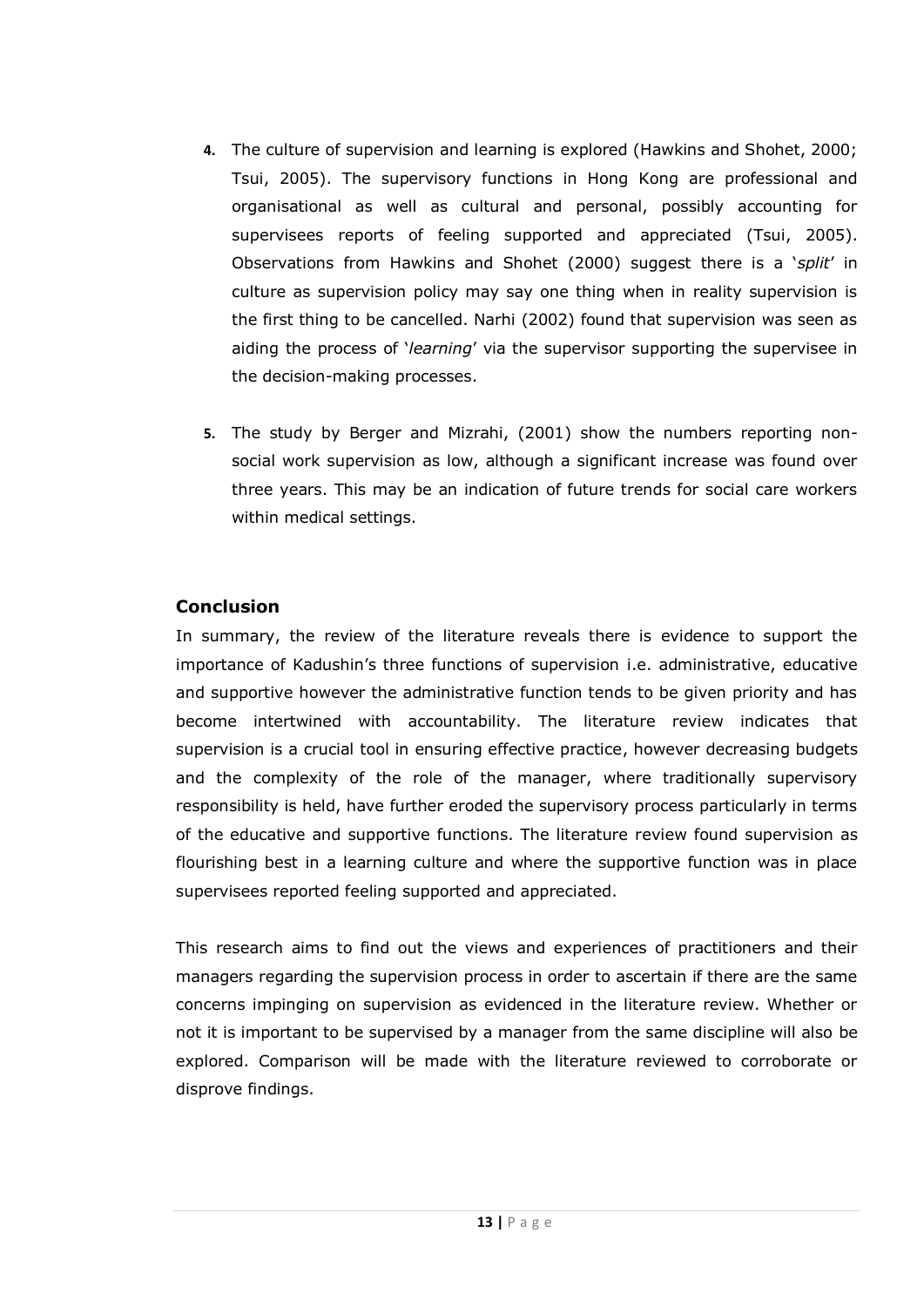### **Chapter 3**

### **Methodology, Methods and Research Design**

#### **Introduction**

The aim of this research is to draw out managers and staff's views regarding supervision and the link with professional and organisational development. The research is based within the epistemology of a constructionist paradigm whereby the focus is '*bottom-up"* encompassing relativism and understanding as opposed to positivism i.e. '*top-down*' with the focus on generalisability and causal explanation.

#### **Methodology**

Qualitative methods were utilised as they enable the researcher to begin with their experience or observations allowing themes to emerge, as well as supporting the researcher in interacting with the respondents (Alston and Bowles, 2003). A major criticism of qualitative methodologies is that of ignoring social structures and the '*macro*' forces that may influence individuals concentrating on the '*micro*' forces. Quantitative research techniques tend to involve large-scale surveys, questionnaires and structured observations, therefore this approach was considered inappropriate, as the techniques of questionnaires, collation and analysis of statistics matched against the facts tend not to suit social research. The methodological approach of this research is to draw out managers and specialist workers' views, utilising qualitative methods over quantitative, with the aim of implementing training.

There is disparity as to whether social research is scientific although Robson (2002) promotes the idea of drawing together the scientific with social research. From a positivist perspective the researcher's presence is minimal, if at all, in order that '*pure*' reality can be studied (Mark, 1996). Subsequently qualitative methodology will be used as this is argued to support the researcher in interacting with the people researched (Alston and Bowles, 2003). This case study does not plan to make '*political*' changes although it is envisaged where discrepancies or concerns are identified, the organisation can implement changes. Action research was therefore not considered appropriate, as it tends to differ from other methods although from the perspective of positivism and interpretivism it may be utilised.

Structured interviews were utilised as they consist of questions about facts, knowledge and attitudes using open/closed-ended and scaled questions. The quantitative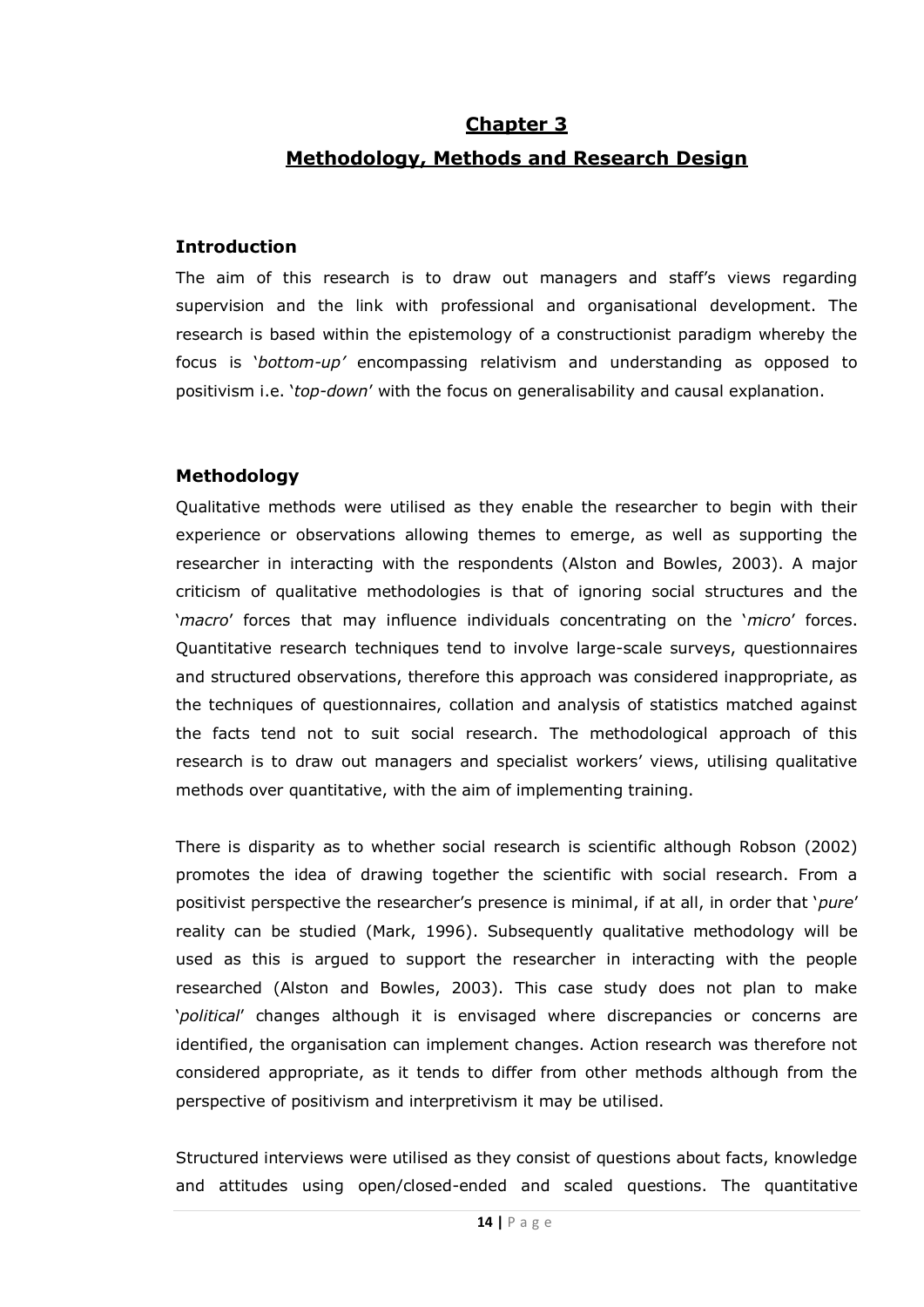interviewer may ask to clarify any misunderstandings but this approach does not allow for '*controlled-non-directive probing*' (Sarantakos, 1998, p.263) as with semistructured interviews. In-depth interviews were considered, as discussion is respondent led as opposed to the open-ended questions of semi-structured interviews. Quantitative experimental design is often not possible or appropriate in social work research nonetheless some of the methods can be used and are derived from experimental design. For example, it may be useful to replicate studies at different times/places. Rubin and Babbie (2001, p25) argue,

### '*It is almost impossible to capture the complexity of human relationships and interventions by experimental means*'

The case study approach was utilised as this enables examination of the whole organisation, to fully investigate and analyse the data, affording insights and does not seek generalisations or comparisons. There are limitations including lack of quantification and ability to generalise to other cases although this is perhaps debatable. If generalisation is not possible why would researchers utilise this approach. Guba and Lincoln (1985, p.124) argue that the variables could never be repeated therefore '*local conditions, in short, make it impossible to generalise*'. This case study however may be of interest to other third-sector organisations and it would be for them to decide on transferability.

The issue of bias in relation to qualitative research pertains to sampling issues and researcher bias. Sampling issues may relate to who will be included and excluded in the research and the area to be enquired into, although there is a need for some flexibility regarding new information. Consideration should be given in relation to the timing of the case study, for example organisations may be experiencing redundancies which could skew the data. Researcher bias is naturally introduced and in order to reduce such bias triangulation should be utilised. Patton (1990, p.464) outlines four different means of triangulation as methods, triangulation of sources, analyst triangulation and theory perspective triangulation.

### **Research Design and Methods to Gather Data**

#### **The Target Group**

The questionnaires (appendix 1 and 2) were hand delivered to 21 actual respondents whose primary task is in managing or working with drug using clients. Respective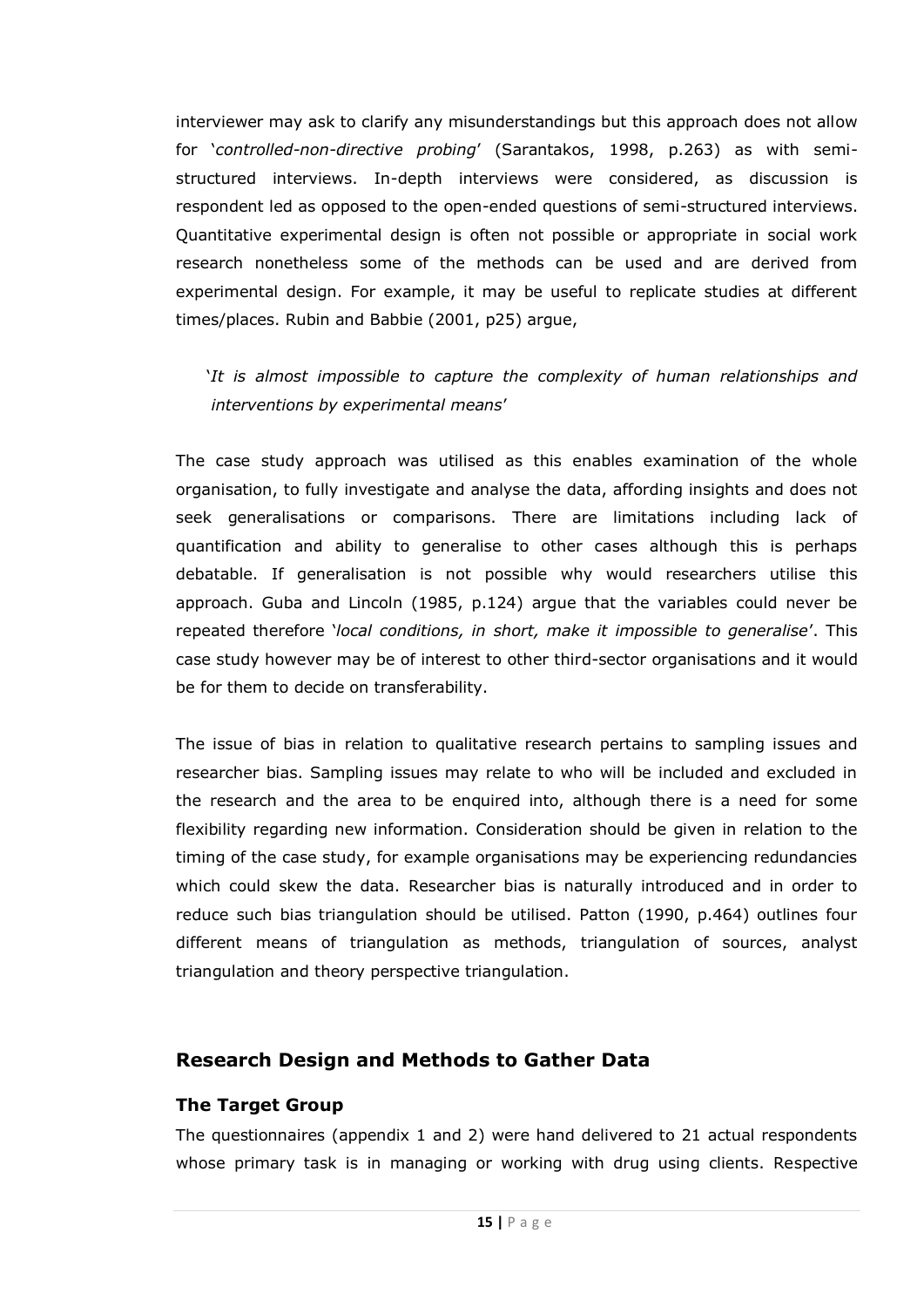respondents were reminded to complete the questionnaire however it was important not to '*hound*' individuals as this could be viewed as coercive therefore contaminating the findings. Out of a possible 21 questionnaires, 15 were returned and 8 were purposively selected for interview. These comprised the service manager and three managers responsible for the medical team, the outreach service and care coordination plus three staff members from the respective teams and a social worker who is based within the medical team. The hostel manager and team were excluded from the research, as their primary role is to offer supportive housing as opposed to substance misuse support.

#### **Data Collection**

The case study research method focused on the supervisory process within the organisation and is defined by Alston and Bowles (2003) as a single case or group, whereby different perspectives are explored to understand a particular area more fully. There are advantages with this approach as it supports the exploration of a complex situation, requiring fewer resources, and can be applied in both quantitative and qualitative research. This approach is flexible enabling a deeper understanding of the issue.

Difficulties can occur as respondents may be afraid to '*speak out"* affecting diversity. In order to try to counteract the researcher borrowed from a feminist perspective by developing a relationship that is based on equality rather than that of '*expert*' (Alston and Bowles, 2003). Semi-structured interviews of managers (appendix 3) and staff (appendix 4) allowed those interviewed to reflect on the issues raised via a set outline of topics. Once a particular question had been asked the interviewer was able to utilise follow-up questions and/or probe. Open-ended questions tend to be the norm while '*probes*' may include '*summary techniques"* and '*controlled non-directive probing*' in which further questions are asked (Sarantakos, 1998 pg.263). A pilot of the questions was undertaken with social workers in a substance misuse setting enabling some adjustments.

### **Reliability**

One method of checking reliability is to ask the same question differently and to increase validity, triangulation was utilised (Berg, 1995). Triangulation may support a finding by the use of independent measures that agree or do not contradict. Different sources to synthesise results included the semi-structured interviews of the service manager, team supervisors and staff. These comparisons proved useful - although the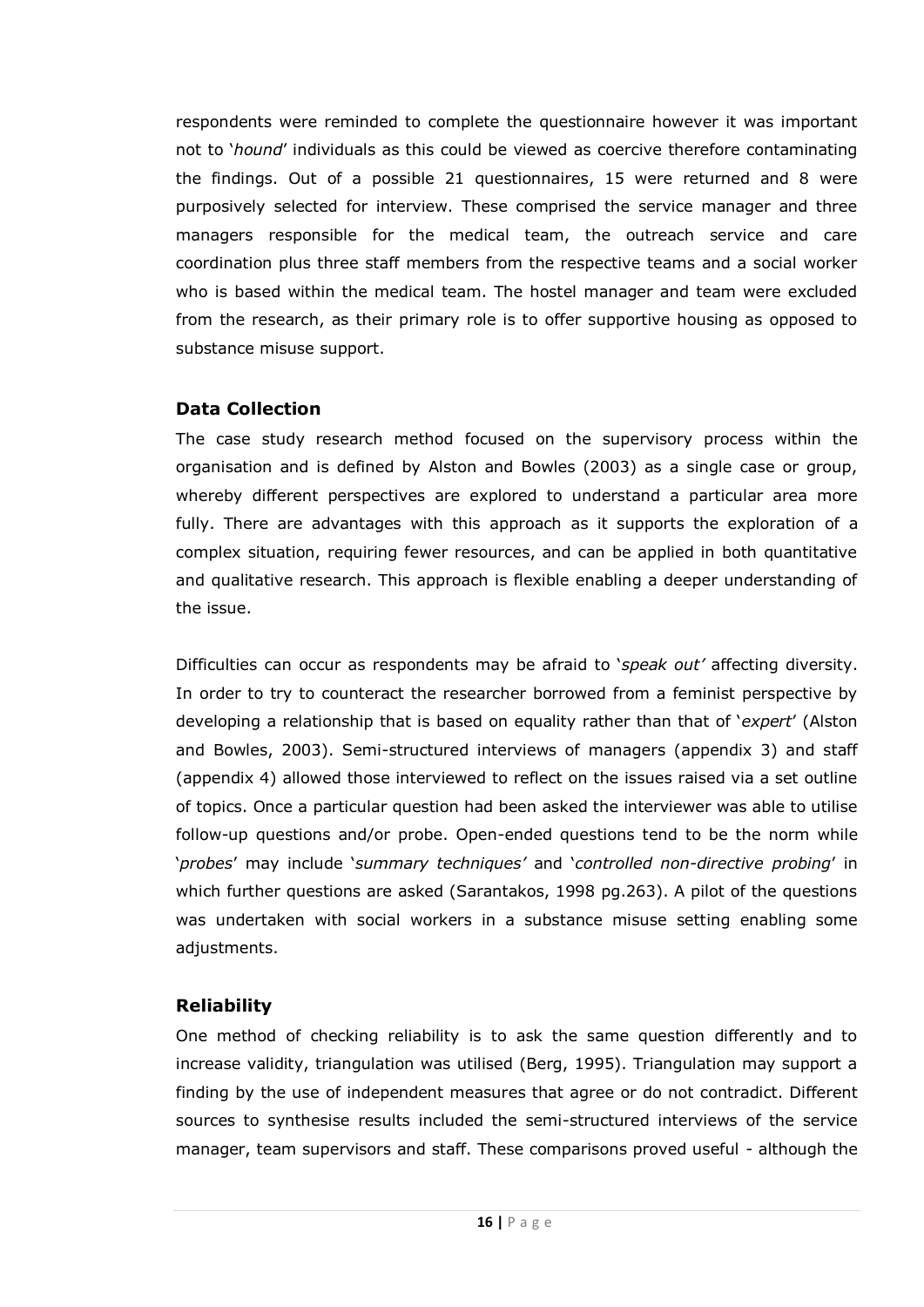teams are housed within the same building, they are '*separate*' with their own identities.

Alston and Bowles (2003, p96) argue there are five important elements regarding questionnaires including the covering letter (appendix 5), the instructions (appendix 6), the actual structure of the questionnaire, the layout and follow-up procedures. Reliability was ascertained via purposive sampling – the researcher chose the completed questionnaires, which indicated insights into the subject area thereby giving the most useful data (McLaughlin, 2007). The four managers were purposively sampled as they have supervisory responsibility. The sampling paradigm may be referred to as theoretical sampling because the respondents have been chosen to support the researcher in understanding the phenomena under study and highlight the emerging theory. As this study is small, random sampling was not utilised.

#### **Data Analysis**

Qualitative analysis of data or the grounded theory approach (Padget, 1998) involves interpretation and logic as opposed to statistics used in quantitative analysis although a system of coding was utilised for respondents. Qualitative data analysis is about finding the meanings respondents ascribe to their experience. There are not the rules in the same way as quantitative researchers – they are less explicit and more subjective allowing for more creativity. Qualitative analysis takes place simultaneously to data collection utilising a variety of methods whereas quantitative data analysis is determined at the start of the research and commences when all the information has been collected.

The method of semi-structured interviews supported the researcher in checking the data between the staff, managers and service manager – if stakeholders were not consistent, this was reflected in the findings with questions designed to clarify discrepancies. It was important for the follow-on questions to include an outline of topics with pre-tested questions and prompts thereby supporting the respondents to reflect on the issues raised.

Data coding and memoing were used throughout the process leading to new data i.e. '*theoretical sampling*' which can be viewed as a technique of triangulation (Ragin, 1994). By using independent information from the questionnaires and interviews, the researcher was able to get a better idea about something that was only partially known or understood. The interviews were audio taped and transcribed with reflections and marginal remarks. Significant themes were identified and coded under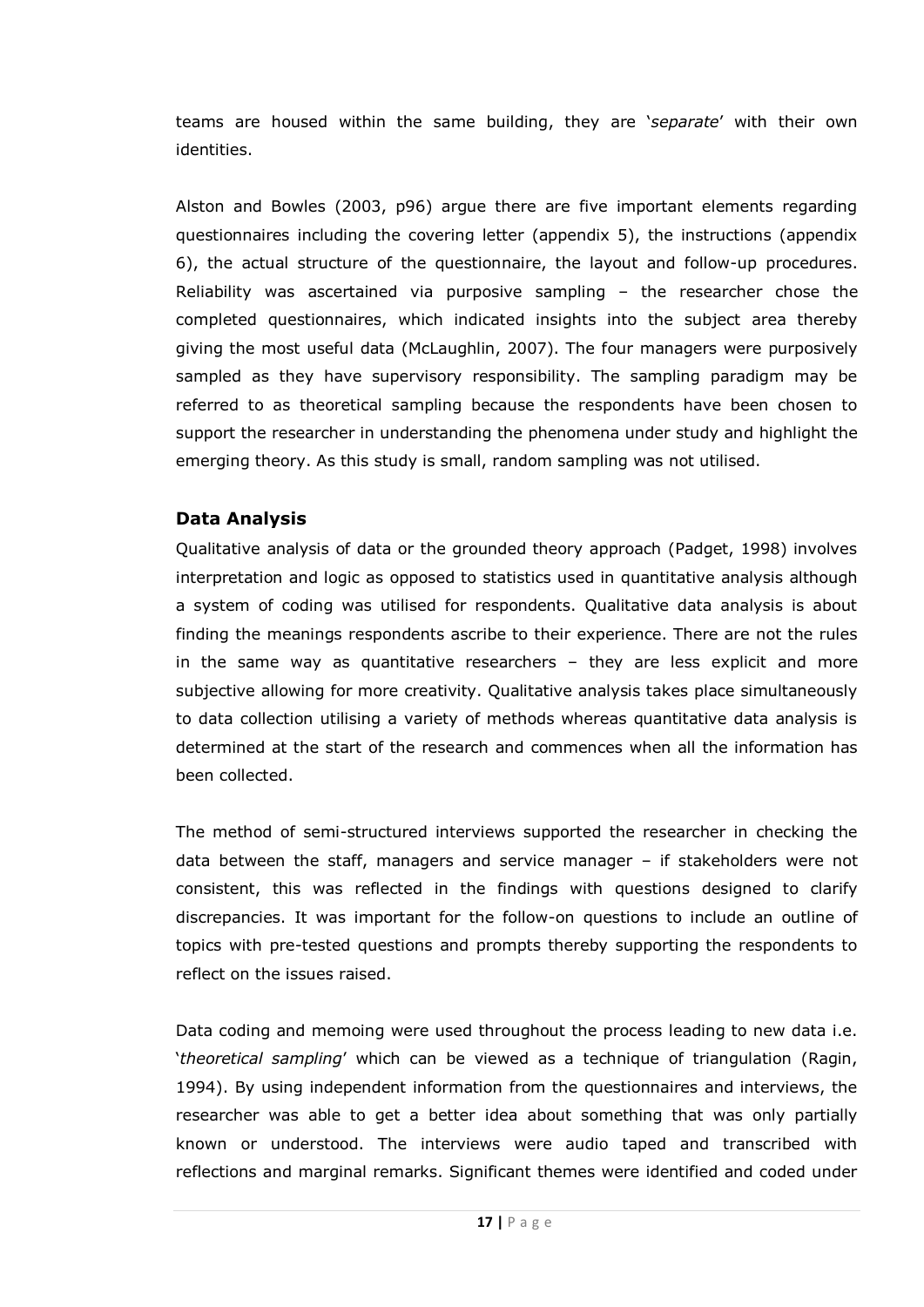categories, using Kadushin's Triangle of administrative, educative and supportive. To further support this process the constant comparative approach was utilised, in order to try and saturate the categories leading to a small set of themes (Creswell, 1998).

The researcher made use of methodological and data triangulation as described by Denzin (1989). Methodological triangulation combines qualitative with quantitative data to seek further explanations and explore unexpected findings.

#### **Practical Issues**

The semi structured interviews were audio-taped therefore the information obtaining consent to take part included reasons for recording ensuring accurate information is obtained. The researcher listened to the recordings and transcribed, storing the document as password protected. Participants were given a transcription of the interview and two weeks in which to make any changes. This was undertaken to ensure participants were comfortable with the reflection of their interview as well as ensuring accuracy. A minority of participants (2) requested changes which were accomplished within the timeframe. As a self-reflective practitioner, the researcher was aware of the implications of the study in terms of unequal power relations challenging constructions of language that disempower (Fook, 2000).

#### **Bias**

Researcher bias is perhaps unavoidable particularly as this is the researcher's field of expertise, the constructionalist researcher's presence could affect the behaviour of respondents who may want to '*please*' or '*contaminate*' the findings. As an employee of the organisation the researcher is familiar with the discourse of addictive behaviour, which was advantageous although this familiarity also meant the necessity to be extra vigilant in order to remain objective and neutral. Discourse of language proved useful for the researcher when approaching the organisation to ascertain their interest and willingness to take part in this study. The gender, age, socio-economic grouping and ethnicity of the interviewer can also influence respondents' answers. Some feminist researchers match the interviewer's characteristics with the respondents as they consider they will be more open and honest if the interviewer is similar to them (Alston and Bowles, 2003). In some ways, the researcher's characteristics match that of the respondents.

### **Ethical Considerations**

Ethics are an integral part of social work practice and research, the researcher followed ethical guidelines as provided by the Federation of Social Work (IFSW), the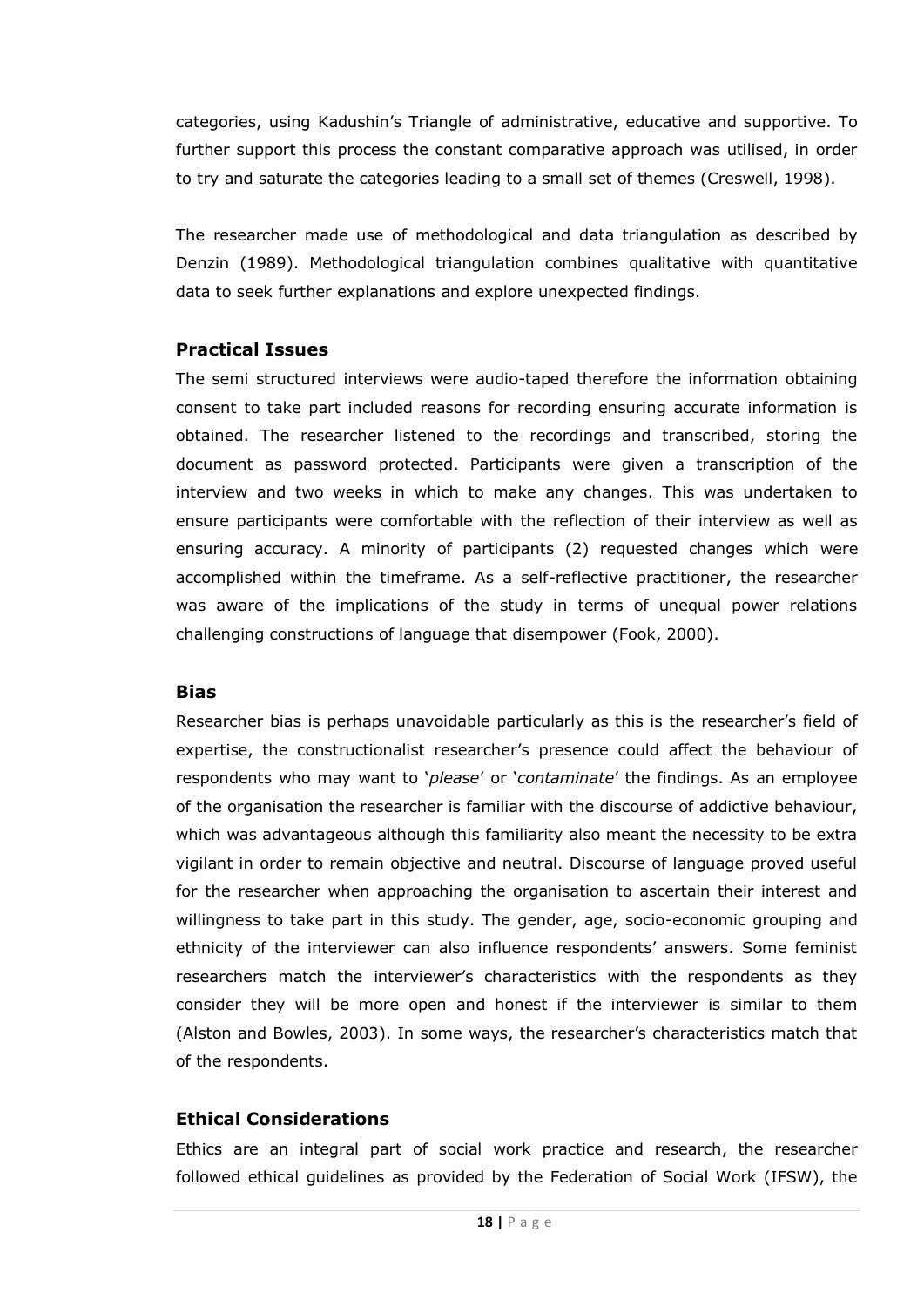British Association of Social Workers (BASW) and the University. Ethical clearance was sought (appendix 7) and agreed by the research ethics committee of KU/SGULS (appendix 8) and the Chief Executive of the organisation.

The UK government requires all social care research to be sponsored which entails responsibility for arrangements, accountabilities are documented, a scientific independent review has been undertaken and there are the necessary resources. Social work history shows there are those who have been unethical in their research methods hence the need for tight controls, in order to ensure the individual is not harmed (McLaughlin, 2007). There are those such as Furedi (2002, p.57) however, who suggest:

'*Research ethics committees are more concerned with protective paternalism and act as bureaucratic gatekeepers using ethics as the new managerial ideology.*'

BASW incorporated Butlers (2002, pg.243) ethical guidelines for research which is based on the principles of '*respect for autonomy, beneficence, non-malevolence, justice and "scope."* This would include respondents being fully informed and having the right to withdraw at any time, which is of particular importance as their contribution is voluntary (Oliver, 2003).

Bogdan et al (1982, p.50) as cited in Blaxter et al (1996) argue there are four principles of research:

- 1. The subjects' identities should be protected so that information collected does not embarrass or otherwise harm them
- 2. Treat subjects with respect and seek their co-operation in the research
- 3. In negotiating permission to do a study you should make it clear to those with whom you negotiate what the terms of the agreement are, and that you should abide by the contract
- 4. Tell the truth when you write up and report your findings

To protect participants' and the researcher from harm, prior to and post interview, informed and signed consent was obtained (appendix 9 and 10). Respondents' were aware of what was expected of them and some assurance of their commitment although they had a right to leave at any time (McLaughlin, 2007). Covert methods were not used as they flout the principle of informed consent (Homan, 1991).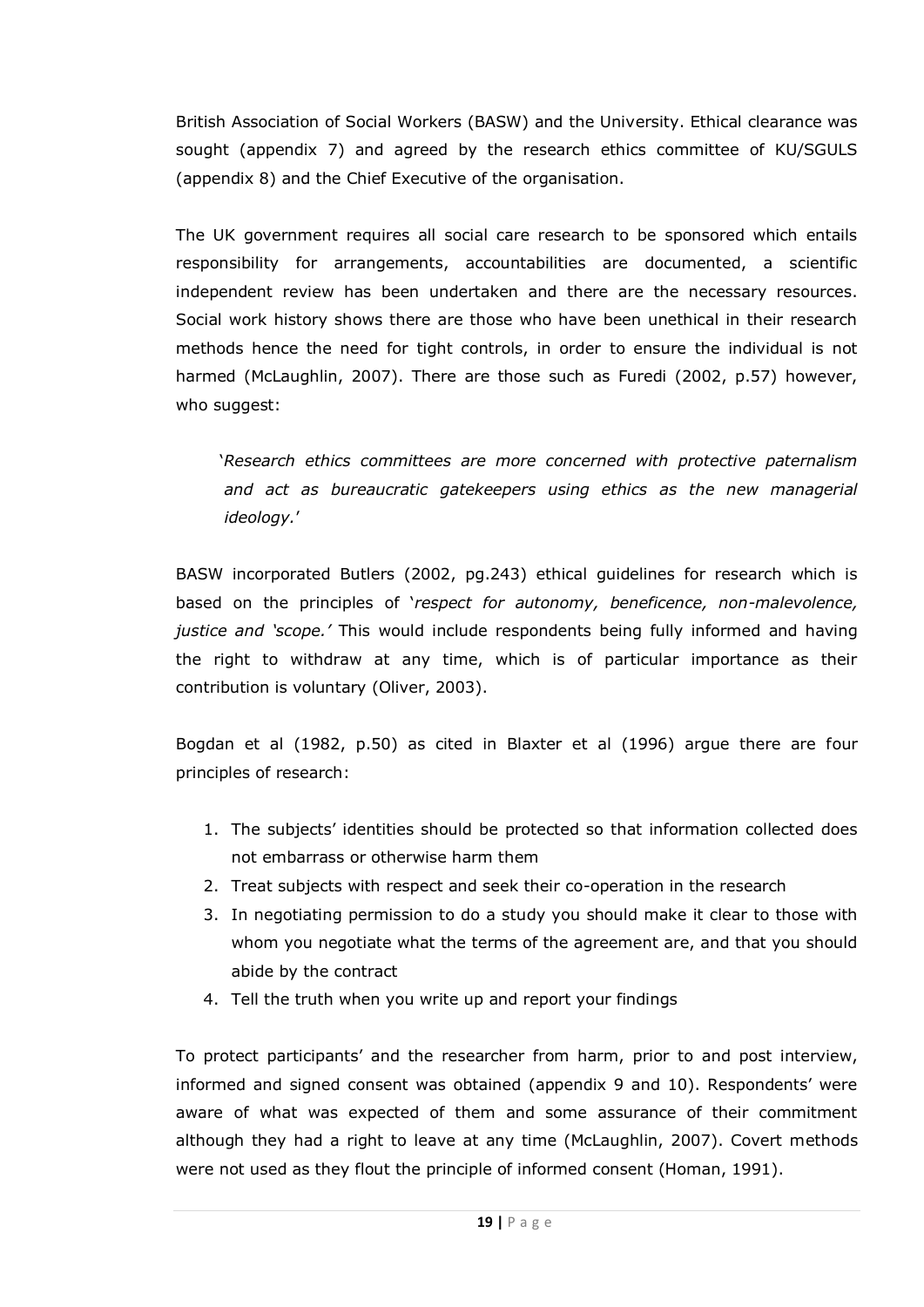The researcher had supervisory support and ethical approval from the University Research Ethics Committee thereby protecting her from any harm. If a complaint had been made the researcher would have directed the respondent to the agency service manager or FREC. Anonymity of respondents has been protected and confidentiality ensures comments presented in the findings cannot be linked to individuals or information divulged. Failure to do this would be unethical as it fails to take into account the '*safety*' of the respondent. The researcher has depersonalised the date by referring to all participants in one gender (female) as the ratio of male to female is 3:12.

The respondents were chosen for ethical reasons, as they are professionals working in the field of addictive behaviour, and subsequently suitable subjects for this area of study. They received written detail of the aims and objectives of the research, an outline of the interview in terms of length of time, venue and topic to ensure they were fully aware of the detail of what was expected.

During interviews, sensitive topics were addressed via clear and direct questions to avoid ambiguity (Lewis, 2003). Some participants felt uncomfortable when discussing certain topics therefore it was important to check that they were able to continue. As an experienced supervisor, the researcher was able to provide immediate support with further help from the manager, if required. Participants indicating poor practice were given guidance on how to raise the concern with their supervisor. If the welfare of service users or colleagues was in jeopardy the researcher would have reported bad practice to the service manager.

The benefits for respondents may include:

- Increased knowledge and understanding of the supervisory process i.e. Kadushin's three functions.
- Increased understanding of the culture of supervision and the link to professional and organisational development.
- **Empowerment of all employees.**
- **Feedback from the findings of the research.**

Respondents may request to check the accuracy of their contribution and request a copy of the tape. This would be inappropriate, as an individual does not have the right to other participant's views, without that person's permission, even though they were part of the same case study. A respondent may reproduce a copy of the tape for purposes that are questionable. As with the conclusion or final report respondents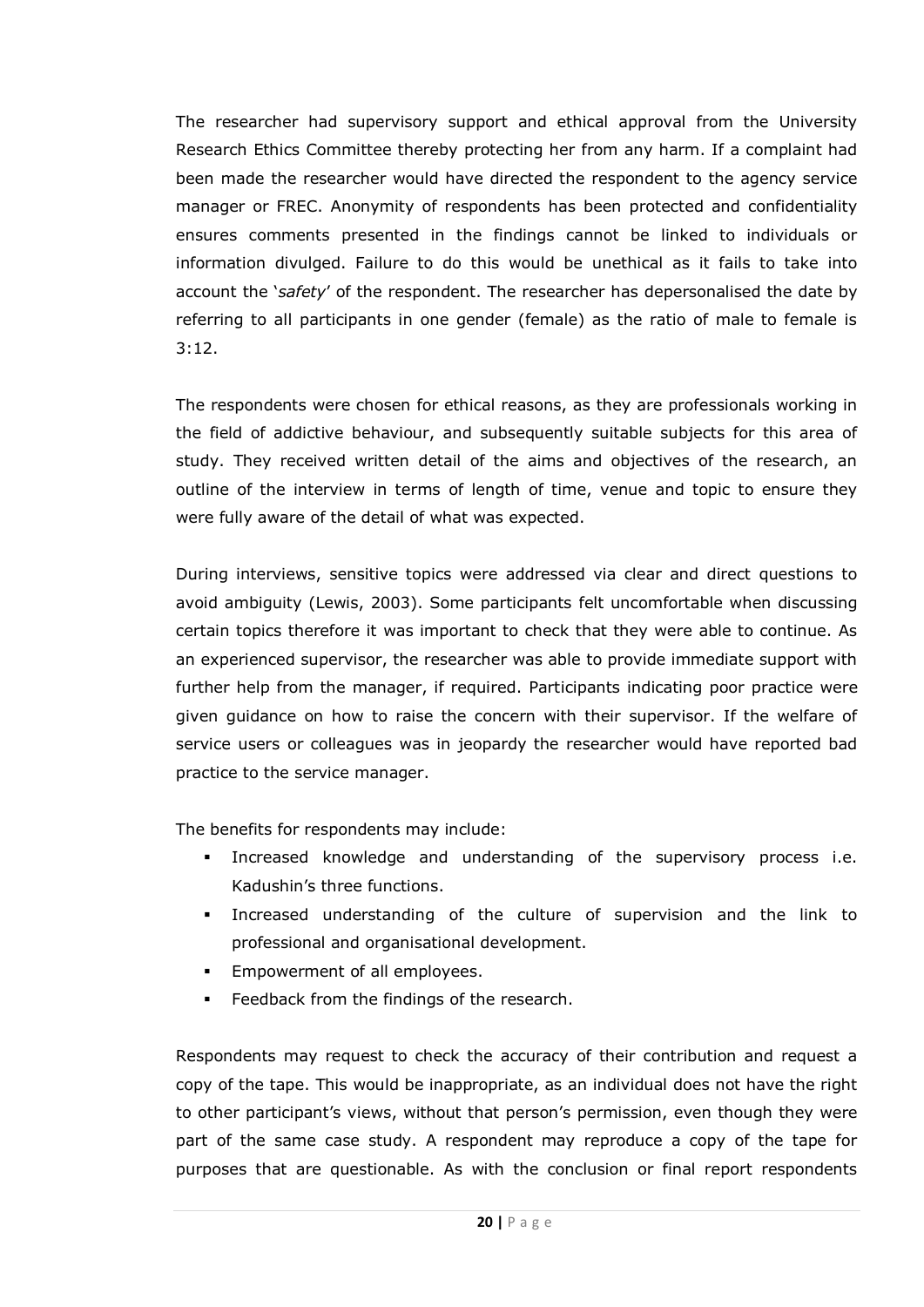must wait until this is in the public domain – the intellectual right's of the report are likely to be that of the sponsor therefore it is not for the researcher to supply anyone with a copy until this time. The report will be circulated to the manager and Chief Executive and be available in the administrative office. The information will be destroyed in 2010, as the researcher plans to undertake further research and will ensure ethical research protocols remain in place to protect the information.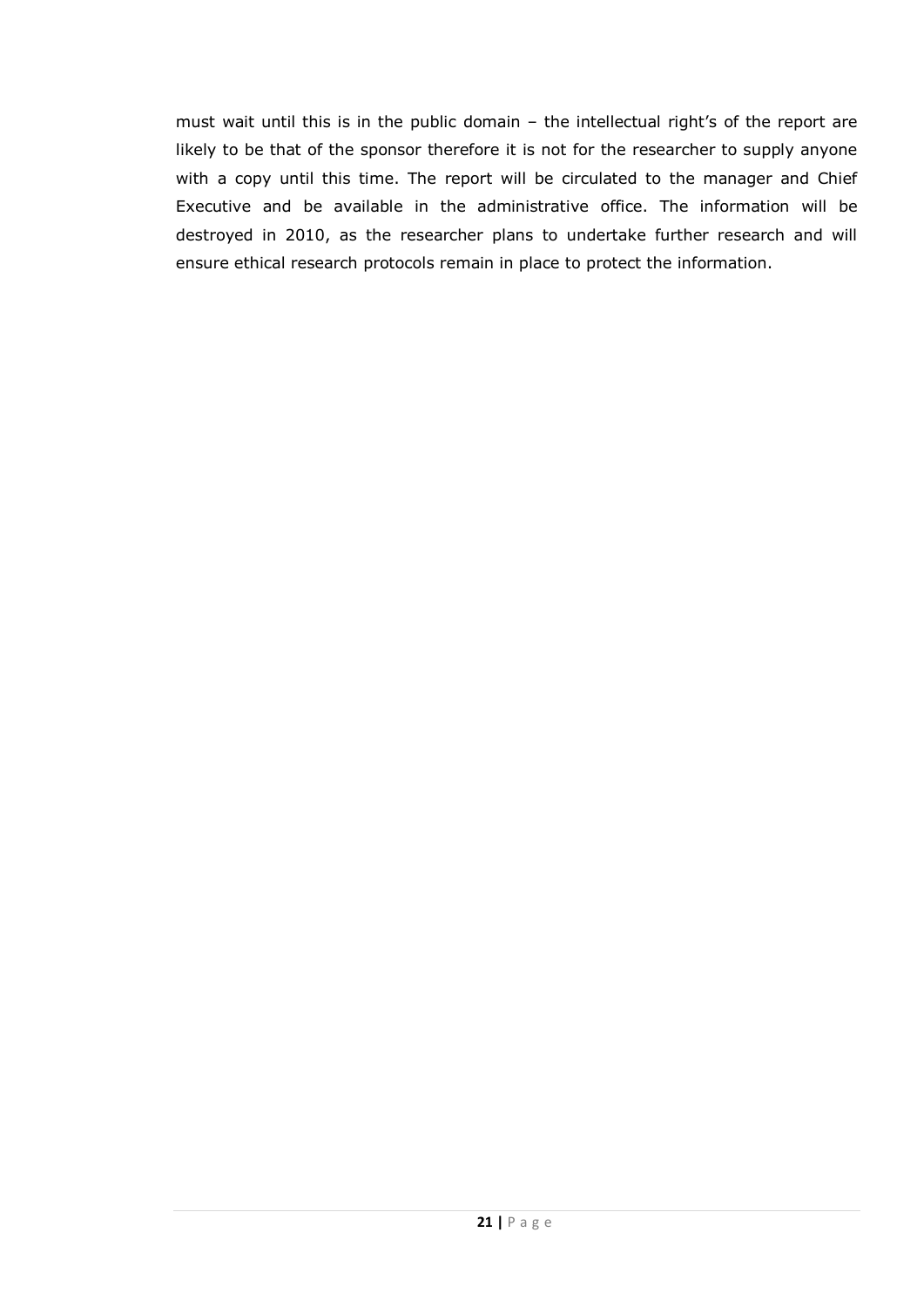### **Chapter 4**

### **Data Presentation**

This chapter focuses on the data collected from the questionnaires and interviews. In order to accomplish this task, the researcher will work broadly within Kadushin's structure of the supervision triangle (1976) i.e. administrative, supportive and educative - the themes in which the data will be presented, analysed and discussed in order to draw from the literature review. This section will follow a structure with the presentation of questionnaire and then interview data inclusive of some analysis and discussion. Chapter 5 will draw together emerging themes with analysis and a conclusion followed by recommendations.

### **Profile of Respondents**

Out of twenty-one questionnaires over half (15) of the population responded of which, 12 agreed to be interviewed (fig.1). Of the 12 respondents who agreed to be interviewed, 8 were purposively selected for semi-structured interviews.

| Team                         | <b>Staff</b> | <b>Managers</b> | <b>Total</b> |
|------------------------------|--------------|-----------------|--------------|
| Project Workers              |              |                 |              |
| Outreach                     |              |                 |              |
| <b>Clinical Medical Team</b> |              |                 |              |
| Dual Diagnosis               |              |                 |              |
| Drug Services Manager        |              |                 |              |
| <b>Total</b>                 | О            |                 |              |

Fig. 1 Professional profile of respondents who agreed to be interviewed.

When selecting respondents for interview the researcher was not trying to get a representative sample, nonetheless, it was considered important to endeavour to ensure a good '*mix*' in terms of age, gender, ethnicity, qualifications and length of service as a true representative sample of the organisation.

Of the total questionnaire population (table 1) 12 were female and 3 male. Selection of the interview respondents (8) was roughly based on this ratio with the selection of 6 females and 2 males. There is some discrepancy with the male sample as the researcher considered it appropriate to endeavour to represent a fairer gender balance.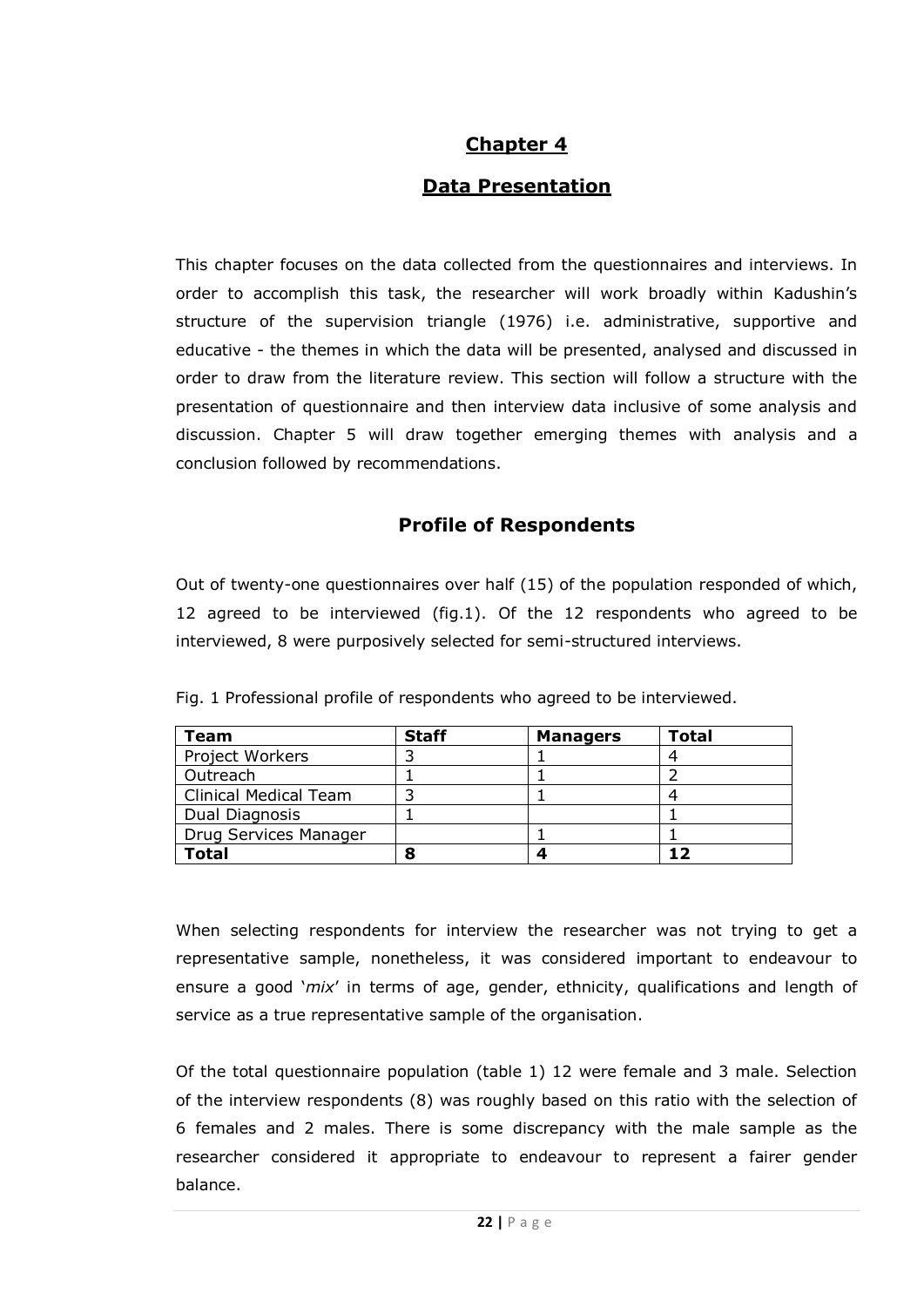The organisation sample is pre-dominantly white European (13) and black African/Asian (2). Of the 8 participants selected for interview 7 are white European and 1 participant is from the non-European sample. Over half (5) of the sample interview group were aged forty plus, of which 2 were in management positions, 3 were thirty plus, of which two were in management positions and 1 was in the twentyfive plus age group (fig.2). This sample accurately represented the age group of the organisation.

Fig. 2 Age of Respondents



The questionnaire showed that all respondents were employed on a full-time basis with the majority (11) working for the organisation between a period of one to seven years. The remaining respondents (4) had been with the organisation from between three to eighteen months. This was reflected in selection of interviewee's - 6 had worked for the organisation between periods of two to five years and 2 had been employed in the agency for one year and four months respectively. This was to ensure that the majority of participants had a good understanding of the agency thereby hopefully, giving the most useful data.

The majority of respondents (13) held recognised qualifications such as BA's in social work, nursing, education, humanities, counselling and NVQ's. One respondent was working towards an NVQ and one respondent did not reveal their qualifications. Attempts were made to mirror this data in the sample interview whereby the majority (7) reported recognised qualifications. Nearly all respondents (10) advised they had not had formal supervision training.

As this case study has been carried out in a relatively small organisation, the importance of protecting participants' anonymity is crucial. All respondents will be referred to as '*she*' as there are considerably fewer males in the sample and therefore more likelihood of recognition. Reference will not be made with regard to an individual's ethnicity or their role in the organisation. The researcher has utilised coding in order to support accurate data collection i.e. questionnaire data will be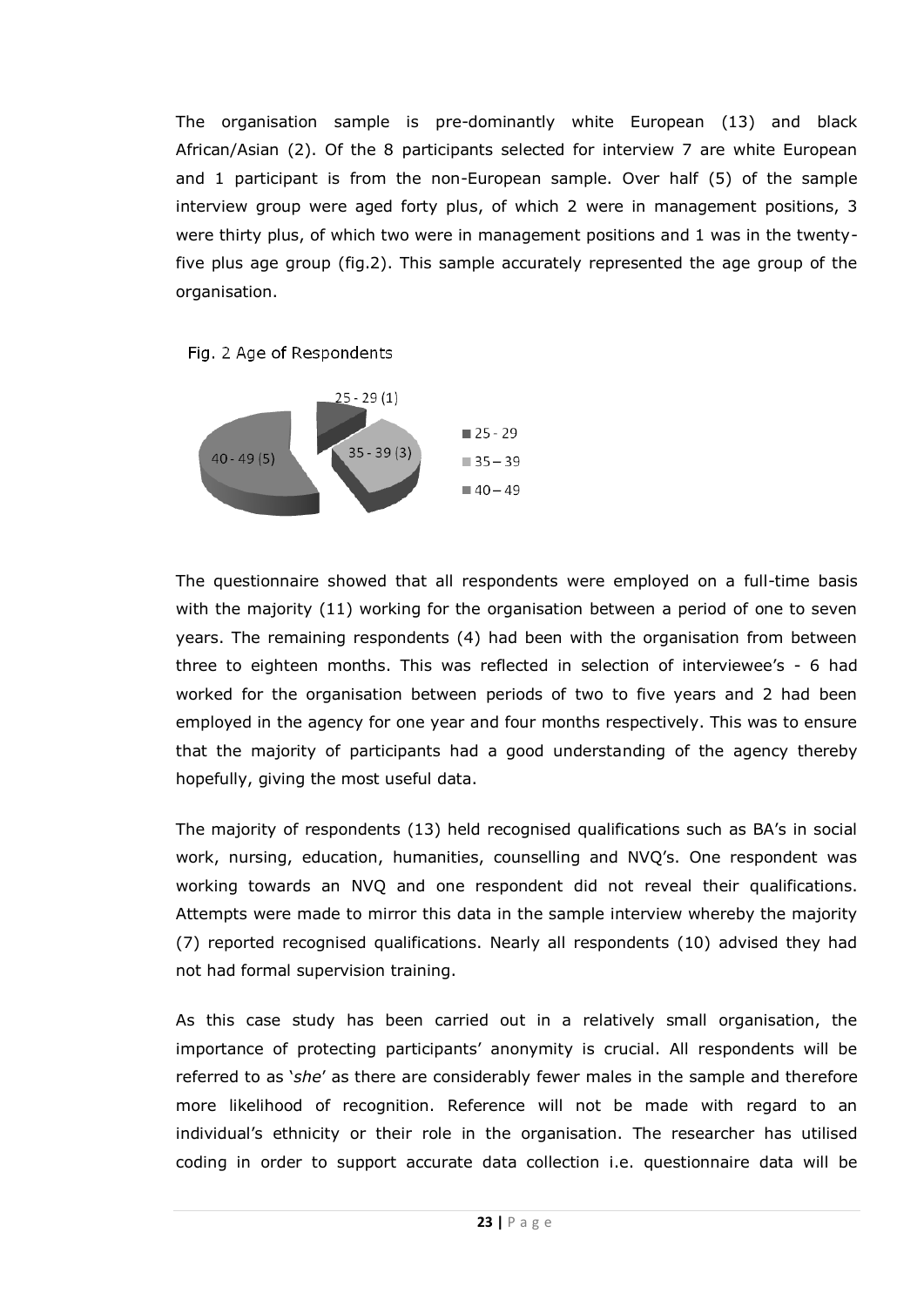referred to as '*QR*' (questionnaire response) and interview data will be referred to as '*IR*' (interview response) (table 2). Permission has been authorised from participants to use quotations from their transcripts.

## **The Administrative Function**

### **Culture of Supervision**

### **Questionnaire Data**

Respondents were not asked about the culture of supervision in the questionnaire but by asking about frequency of supervision (fig.3) and the length of time allocated to supervision (fig.4), the method of triangulation was utilised with responses from the interviews. Under half of the questionnaire respondents (6) reported meeting for supervision on a regular basis ranging from every two weeks, monthly and six weekly while 5 were less regular reporting quarterly and 2 reported from none to twice annually. While under a half of the sample (7) reported dissatisfaction with regard to regularity of supervision.

| Frequency                                 | 1            | 2            | 3 | 4 | 5 | 6 | 7 | 8 | 9 | 10 | 11 | 12 | 13 | 14 | 15 | Total |
|-------------------------------------------|--------------|--------------|---|---|---|---|---|---|---|----|----|----|----|----|----|-------|
| Weekly                                    |              |              |   |   |   |   |   |   |   |    |    |    |    |    |    |       |
| Fortnightly                               |              |              |   |   |   |   |   |   |   | M  |    |    |    |    |    | 1     |
| Monthly                                   |              | $\checkmark$ |   |   |   |   |   |   |   |    |    |    |    |    |    | 1     |
| Six weekly                                | $\checkmark$ |              |   |   | V |   |   |   |   |    | v  |    |    |    |    | 6     |
| Quarterly                                 |              |              |   |   |   | ◡ |   |   |   |    |    |    |    |    |    | 5     |
| Annually                                  |              |              |   |   |   |   |   |   |   |    |    |    |    |    |    |       |
| Other*                                    |              |              |   |   |   |   |   |   |   |    |    |    |    |    |    | 2     |
| $*$ QR7 = twice annually<br>$QR15 = none$ |              |              |   |   |   |   |   |   |   |    |    |    |    |    |    |       |

Fig. 3 Frequency of supervision

The time allocated to supervision indicates sixty minutes for the majority (11), over an hour for 2 participants, thirty minutes for 1 participant and for 1 participant they had not had any time in supervision.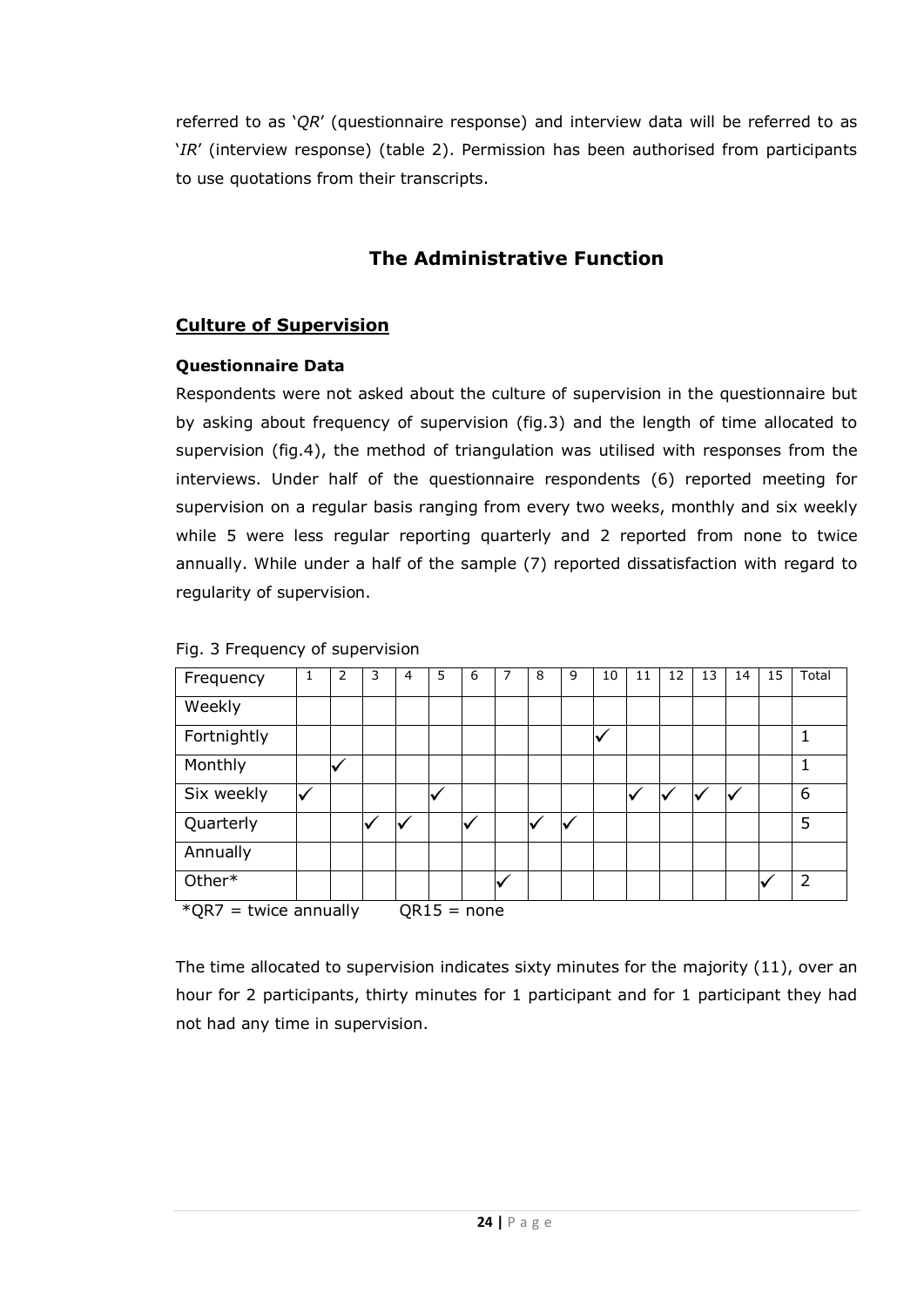| Time        | 2 | 3 | 4 | 5 | 6 | 8 | 9 | 10 | 11 | 12 | 13 | 14 | -15 | Total |
|-------------|---|---|---|---|---|---|---|----|----|----|----|----|-----|-------|
| 30 minutes  |   |   |   |   |   |   |   |    |    |    |    |    |     |       |
| 60 minutes  |   |   |   |   |   |   |   |    |    |    |    |    |     |       |
| 90 minutes  |   |   |   |   |   |   |   |    |    |    |    |    |     |       |
| 120 minutes |   |   |   |   |   |   |   |    |    |    |    |    |     |       |
| Other*      |   |   |   |   |   |   |   |    |    |    |    |    |     |       |

Fig. 4 Time allocated to supervision

\* Not yet had supervision but thinks it is 60 minutes

#### **Interview Data**

Over half of those interviewed (5) considered supervision was not embedded in the culture of the organisation, which seems to support findings from the questionnaire, in relation to priority and regularity. Of the remaining participants (3) there were however varying degrees as to how far the supervision policy had succeeded (fig.5). These ranged from the culture of supervision being embedded in a particular team to comments suggesting it was '*work in progress"*. One respondent realised during the interview that the possibility of offering informal support may in fact be undermining the formal process of supervision.

*"Supervision is embedded in the culture of the team but not in the organisation"*. IR5

'*We"re getting there – there is an open door policy in between supervision therefore the function may become less important or focused*.' IR4

**'***Supervision in 1999 wasn"t embedded in the culture of the organisation. In 2008 we"re definitely getting there***.'** IR14

One participant who considered supervision was not embedded in the culture of the organisation related this to senior management and until they addressed the issue, it would remain the same. While a second participant considered it was not a priority for managers.

'*The culture of supervision needs to be cascaded down from senior management to support front line staff. This will embed the value and importance of supervision in the organisational culture*.' IR1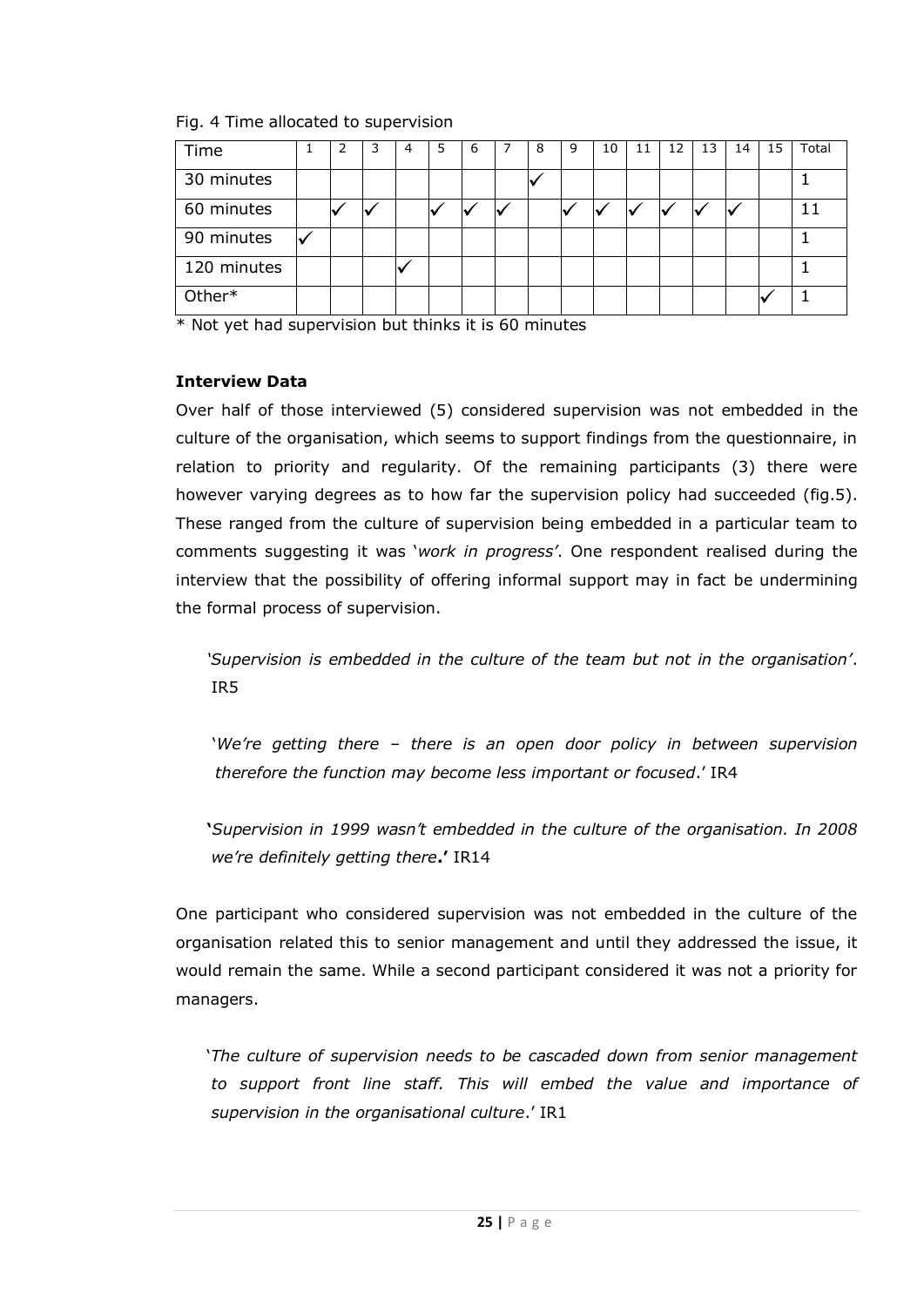'*No, I don"t think it is. It"s not on their (managers) main list of priorities in respect of how often it needs to be*.' IR12



Fig. 5 Is supervision embedded in the culture of the organisation?

### **The Problems and the Solutions for Supervision**

#### **The Problem Areas**

#### **Questionnaire Data**

The data (see fig. 3) indicates that under half (7) of respondents were not meeting regularly for supervision. The data from the interview sample appears to corroborate these findings.

#### **Interview Data**

All interview respondents (8) considered one of the major factors hindering the supervision process was due to lack of time relating this to the demands of busy caseloads. Lack of private space was also cited as a contributory factor, this equation also making it difficult to focus on the agenda (fig.6). Another area that was alluded to by respondents (4) related to the interruptions that occurred, considering this as diluting their meeting and therefore taking away from the importance of the supervision process.

'There is lack of space for supervision; there is no room to meet with people'. IR2

'*Due to over flowing caseloads, having time for supervision has been a constant issue throughout my time at the project. It is difficult for both my line manager and myself to find time in our schedules to dedicate time to it*.' IR9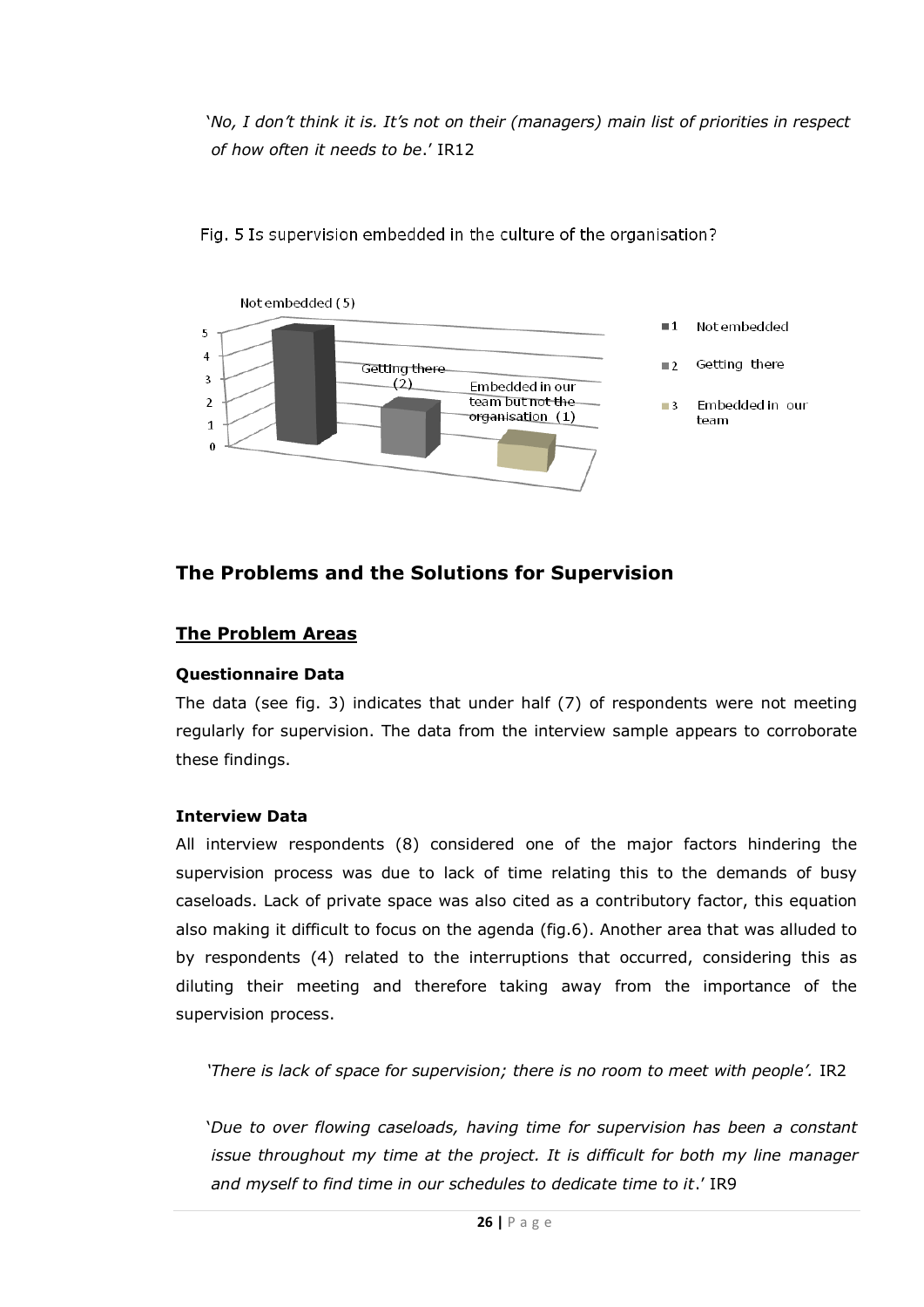'*Supervision should be happening in a quiet room away from the telephone, possibly in another building"*. IR4

The connecting theme of time restraints seems to link directly with casework and the impact of crisis intervention work. This also relates to a point raised by another respondent in relation to crisis intervention whereby it was implied that crisis intervention took priority over supervision. This may be understandable in the context of service users self-harming or possibly overdosing but if we follow this model, the priority of staff supervision may be seen as less important. This theme will be considered more fully in the following chapter.

'*We"re a crisis intervention unit and there will always be a crisis. We"re not good at ring fencing (time)*.' IR4

'*People are busy dealing with everyday crisis and sometimes just can"t fit supervision in*.' IR9

Concern was expressed about the quality and regularity of supervision. Participants considered it was important that all staff should be supported via supervision in order to meet Kadushin's (1976) three functions. Although one participant also commented, that some staff rarely, if at all, received supervision. This finding supports evidence from the questionnaire where some respondents (6) reported irregular supervision or none (1) at all.

*'If the staff team is not fully supported the service provided is not going to be the same*.' IR9

'*I get a sense of disorganisation and chaos as they don"t have supervision. This creates a sense of not knowing what"s happening***.**' IR5

The issue of the quality of supervision was raised by 2 participants who considered that there was not enough structure in terms of an agenda and meetings were not arranged in advance.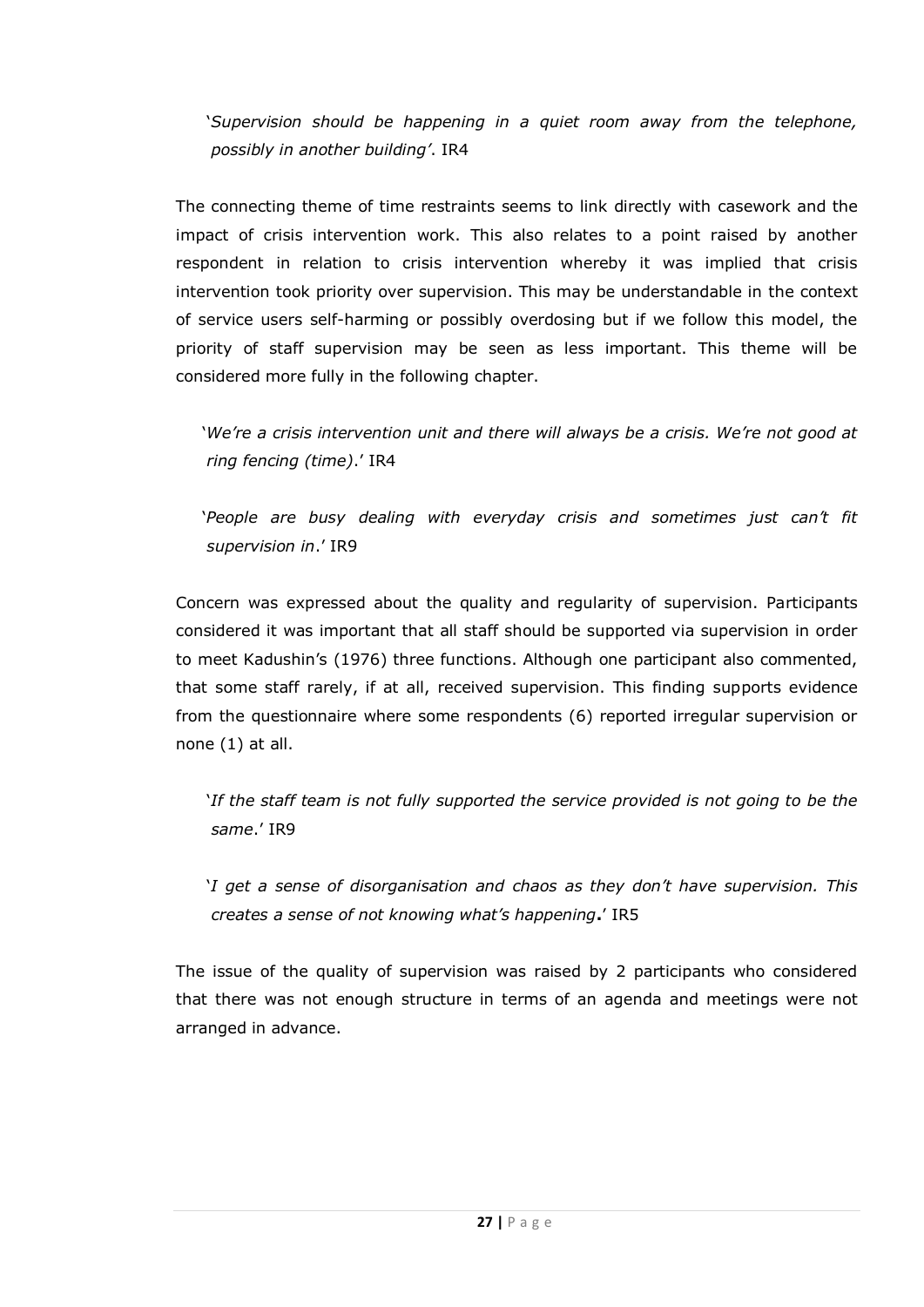

#### Fig. 6 What hinders the supervision process?

### **Solutions for Raising the Profile of Supervision**

#### **Interview Data**

Those interviewed highlighted a number of solutions to improve and raise the profile of supervision. The need for more time and a room in which to meet (6), mandatory supervision training for all staff (5), more focus on casework and less emphasis on managerial aspects (5), monthly supervision meetings (3) and a solid management approach (2)(fig.7).

Participants did not think their needs were always met due to an administrative emphasis. It was suggested this aspect should be kept separate from supervision allowing for a focus on casework, they also muted the idea of counselling support and/or external supervision. Another respondent suggested case study presentations.

'*I"m not getting out of it what I need...it"s become clogged-up with managerial stuff...I haven"t been able to discuss my cases*.' IR12

'*My ideal supervision would be where I can discuss practice issues even if they are not resolved there and then*.' IR9

'*I"ve always promoted external supervision as I have benefitted (in the past) so much. You can"t talk to your manager about concerns about the organisation. It*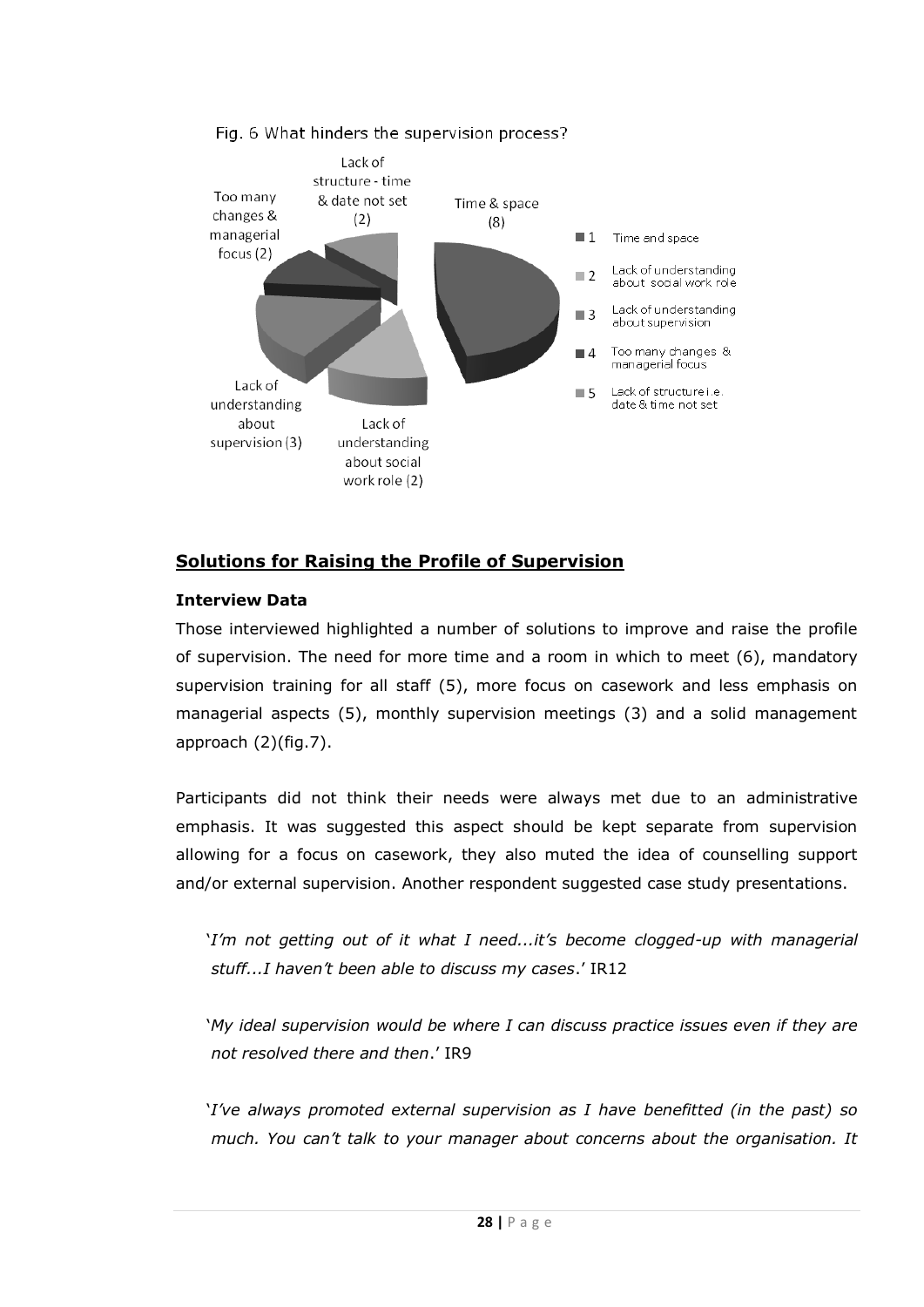*frees you up and is a reflective process as you can bounce ideas off someone*.' QR12

'*One thing hugely lacking here is the discussion of cases...we should do case study presentations that are multi-disciplinary...case study presentations are not about blame but what we can learn."* IR14

All those who responded to the questionnaire and all those interviewed were unanimous in their agreement on the importance of supervision although a small minority (2) considered more structure was required to support the process.

'*There is not much structure around supervision. A date and time should be set for next supervision and take place regardless. Supervision is often cancelled...We can forget what"s important, supervision is the mechanics of what"s keeping us going*.' IR5

*"I would like to see formal time and formal space where both parties feel free to talk and disclose".* IR9

![](_page_37_Figure_5.jpeg)

#### Fig. 7 What would improve supervision?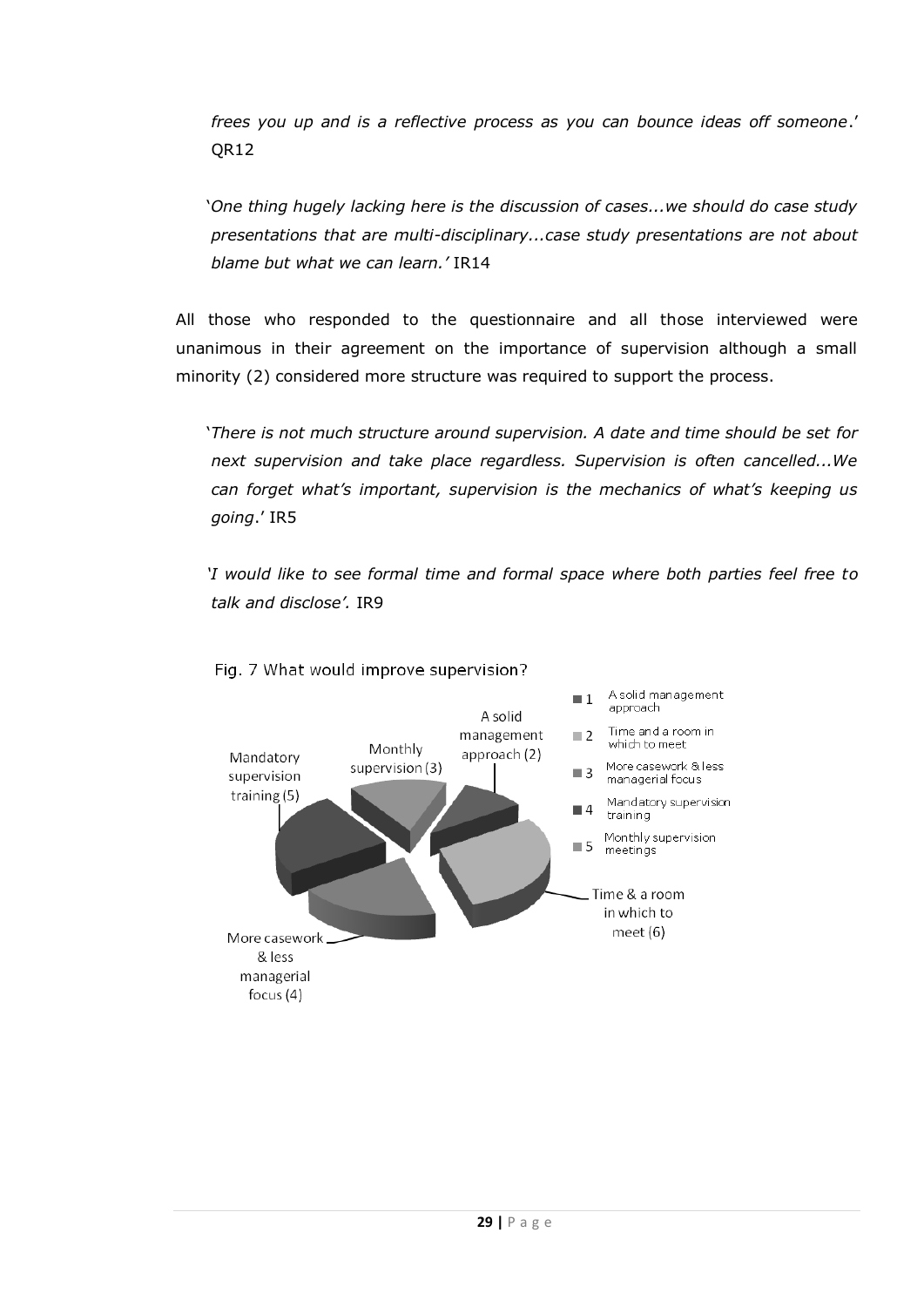### **Manager's Experience of their Supervisory Role**

#### **Introduction**

#### **Questionnaire Data**

The four managers were responsible for supporting varying sizes of teams, which unfortunately is not truly reflected in the chart (fig.8). The researcher utilised a tick box approach, not asking the question '*how many people do you supervisor*?' One manager is responsible for 10 supervisees as well as the induction of new staff members, including students and providing a '*tour guide*' service for visitors. There is arguably a disproportionate distribution of work.

| Code            | 1 - 4 | $5 - 10$ | $11 - 15$ |
|-----------------|-------|----------|-----------|
| QR1             |       |          |           |
| QR <sub>2</sub> |       |          |           |
| QR3             |       |          |           |
| OR4             |       |          |           |

Fig.8 Number of staff supervised

#### **Regularity**

#### **Questionnaire Data**

The data shows all managers (4) reporting to meet with their staff on a six weekly basis, for an hour, although this is not supported by findings from the interviews. This has implications for employees, the organisation and ultimately service users, perhaps indicating concern about transparency in terms of organisational response. One manager reports that her workload often leads to delays in supervision although the plan is to meet six weekly.

'*Earlier lack of clarity in regard to this role and higher than average number of supervisee"s, some of which have been in an induction or probationary period, has led to delays in supervision and has contributed to a generally poor experience for staff members*.' QR2

#### **Interview Data**

The findings contradict the data from the questionnaires. All managers endeavoured to prioritise supervision but reported meetings were not happening on a regular basis. A clue to this anomaly may be found in a fear of transparency whereby there is perhaps a culture of blame. One manager alluded to a '*culture of fear"* (Furedi, 1997) reporting,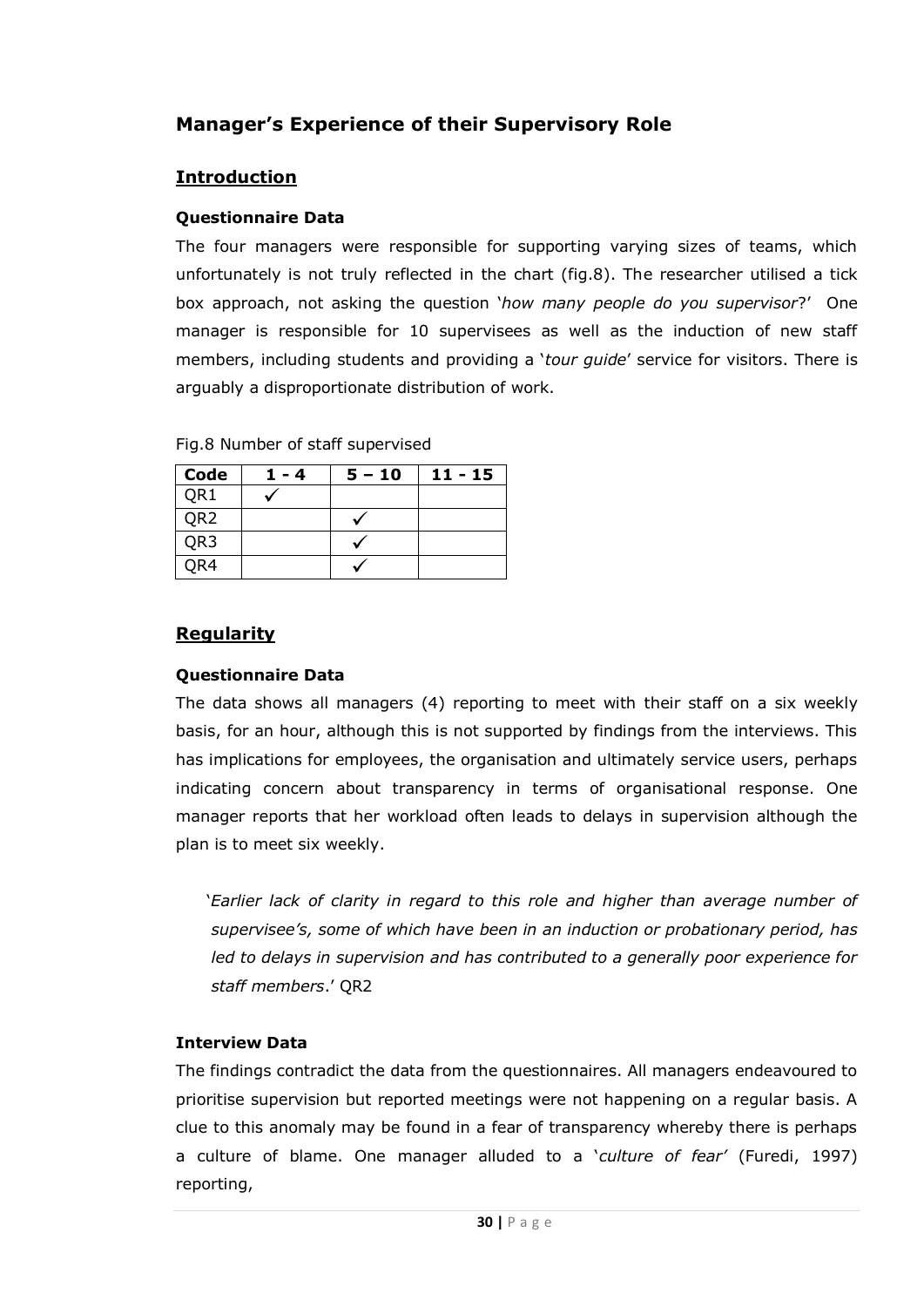*'As managers we need to cover ourselves and this can create a fearful working culture, which is not helpful*.' IR1

The intentions were to prioritise supervision but lack of time, staff management issues and a sense that informal support made up for lack of formal supervision were also cited as the problem areas.

'*I don"t always manage to meet for formal supervision every six weeks but meet with staff informally on a daily basis*.' IR1

'*Meant to be six weekly but has fallen apart from any regularity. Time is an issue*.' IR2

'*It doesn"t happen as regularly as it should and there is tension around managerial and more clinical supervision*.' IR3

'...*supervision does slip*.' IR4

Managers (3) also reported the managerial side of supervision tended to dominate although there is an emerging theme that the majority of the supportive function takes place outside of supervision.

### **Casework**

#### **Questionnaire Data**

Managers were asked, via the use of a Likert scale, about casework support in supervision (fig.9). The findings indicate there is more or less a general consensus of sometimes (1) to sometimes/nearly always (3).

'*Supervision is generally weighted towards management issues rather than caseload, but is still able to inform and support practice in response to service users*.' QR2

*"My supervision is managerial in content. It allows me to float ideas, unpick problems and have guidance.*' QR4

'I have external supervision once every eight weeks.' QR3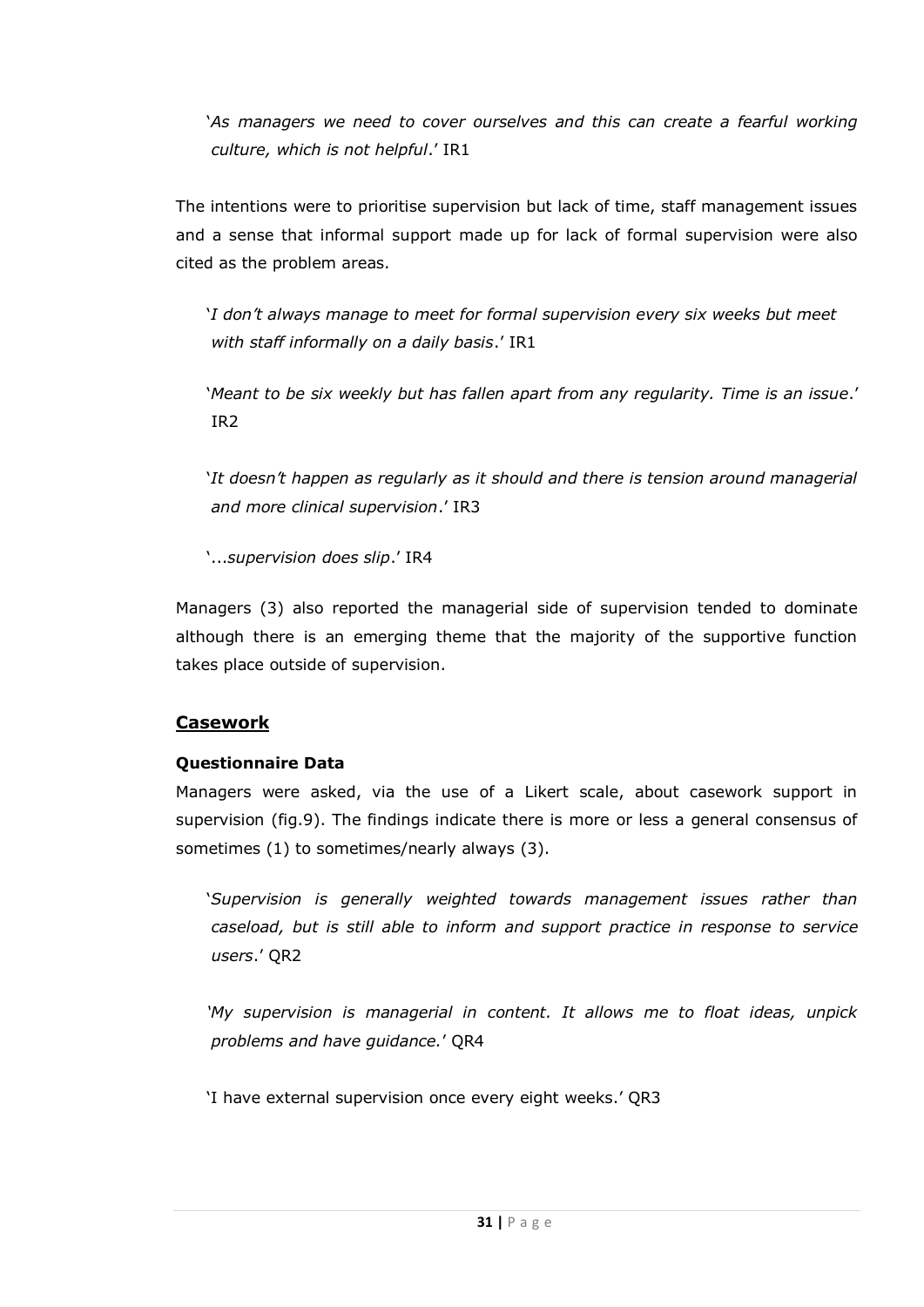#### **Interview Data**

These findings were also reflected in the interviews. The majority (3) of managers reported supervision as managerially focused and although there was a commitment to discuss casework and innovative ideas for freeing-up supervision from the administrative tasks this did not always succeed. As two respondents comment,

'*I can discuss cases but this doesn"t generally happen*.' IR1

'*I asked for a weekly managers meeting...a forum where we can get a different slant on things. Even though the emphasis was to take away the managerial supervision from supervision so much, I think it (the managerial aspect) ends up spreading its self across these two forums*.' IR3

![](_page_40_Figure_4.jpeg)

### **Supervisory Role**

#### **Questionnaire Data**

The questionnaire findings (fig.10) indicate that managers (3) considered supervision adequately supported their supervisory role although 1 manager did not feel she could really comment.

'*Generally happy but supervision is taken over by staffing and HR issues, I can discuss cases but this doesn"t generally happen*.' QR1

'*I have not had enough supervision sessions with the current manager to be able to answer this well. Generally (supervision) has been supportive and helpful*.' QR3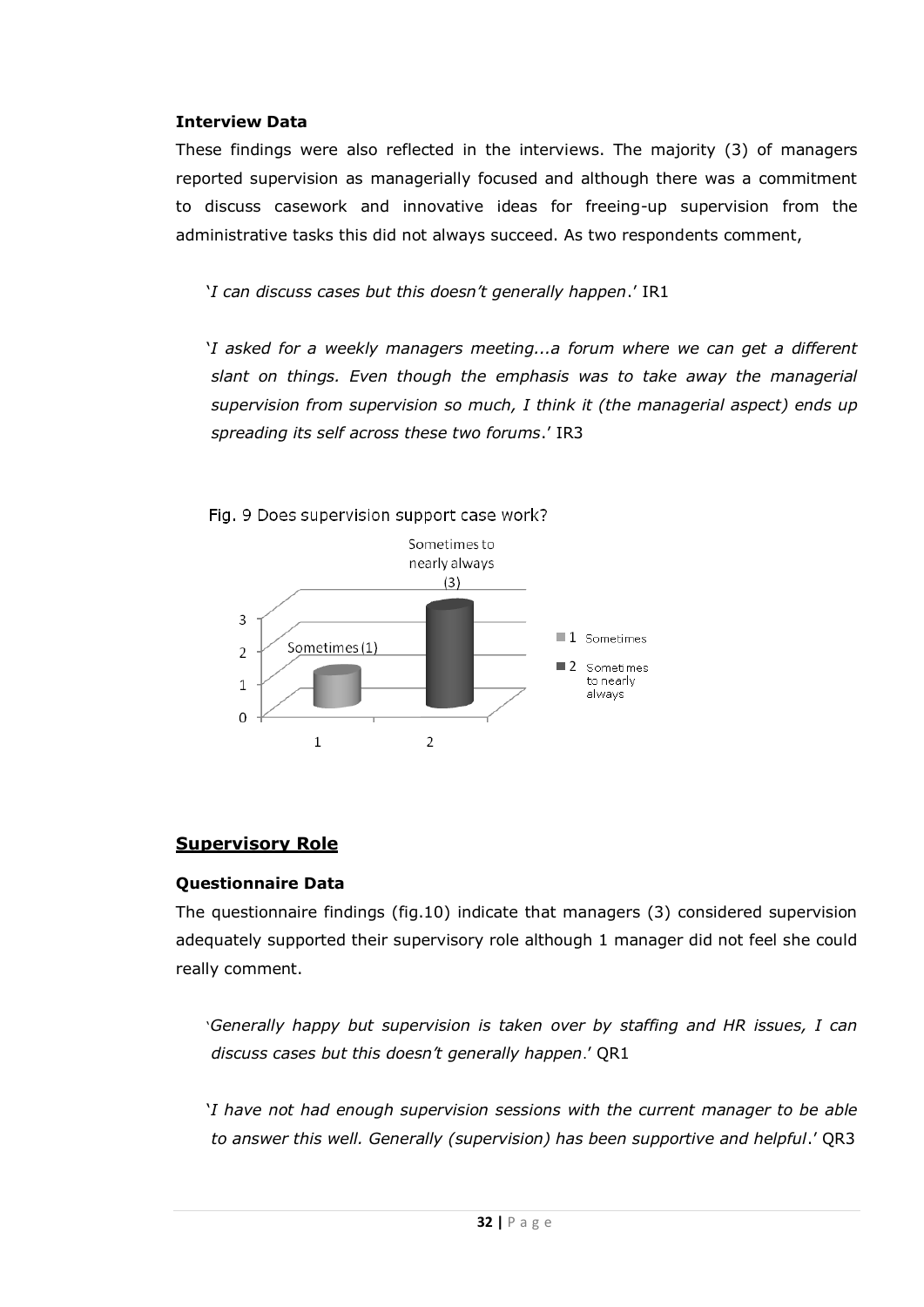#### **Interview Data**

The interview responses did not corroborate this view. All 4 managers considered their supervision was dominated by administrative aspects therefore leading to the assumption that the educative and supportive functions did not occur in the formal setting of supervision meetings. Of the respondent's 3 described this support as adequate and 1 described as adequate to nearly excellent.

'*Managerial based due to targets with the supportive element taking place outside of supervision*.' QR4

Fig. 10 Does supervision support your supervisory role?

![](_page_41_Figure_4.jpeg)

## **The Educative Function**

### **Qualifications**

#### **Questionnaire Data**

Of the questionnaire sample 6 respondents held professional qualifications and 4 interview respondents held non-professional qualifications. Respondents were asked what role their supervisor had in the organisation. The majority (10) of respondents were supervised by managers who did not hold professional qualifications although 1 of these managers held an M.A. Over half (5) of the respondents were supervised by managers with professional qualifications.

#### **Interview Data**

The interview sample consisted of 2 managers with professional qualifications and 1 manager with an M.A. There were also 2 staff members with professional qualifications. Out of this sample, 4 respondents were asked if they considered it was important to be supervised by someone from the same discipline.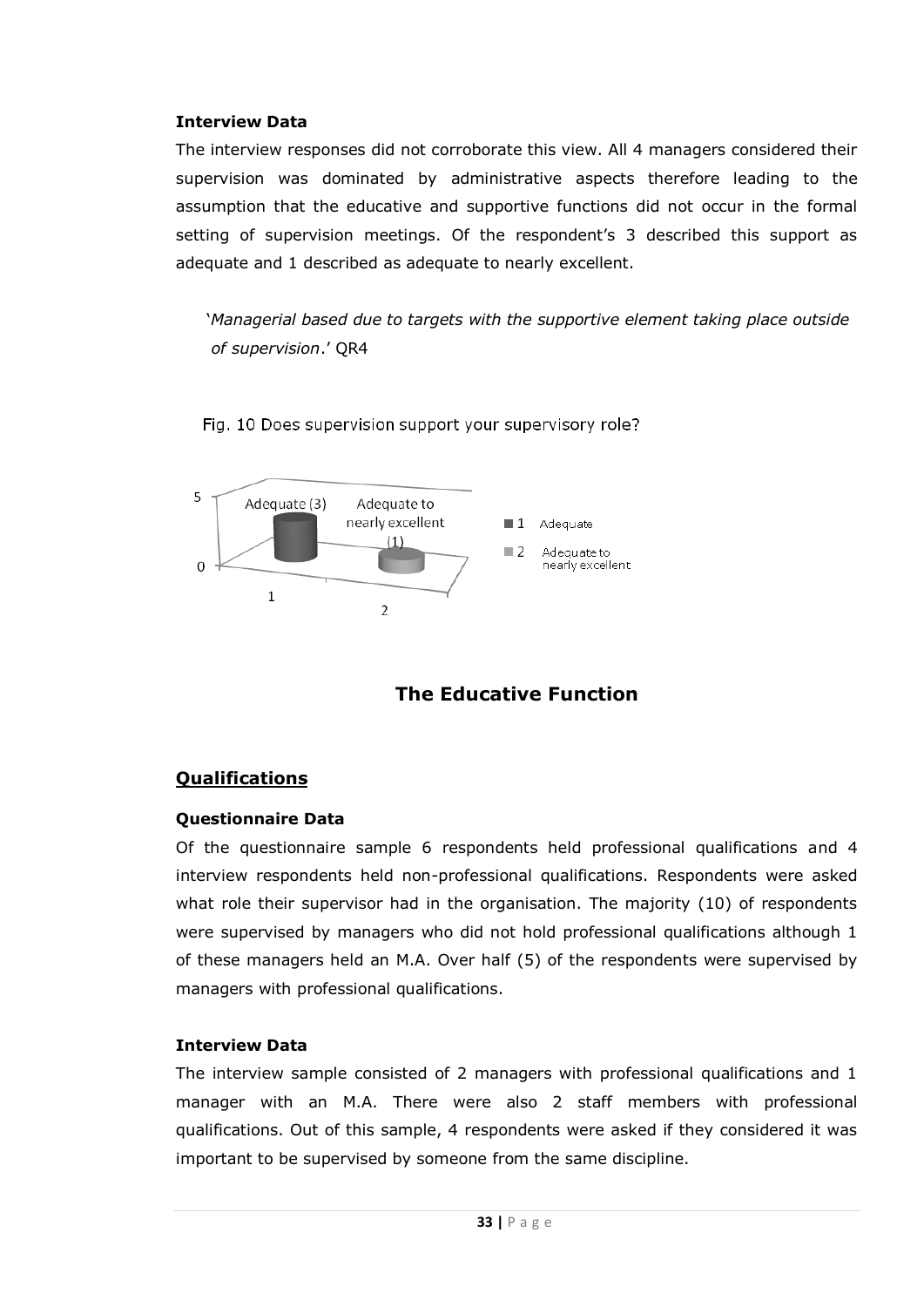This is an area of interest for the researcher who is aware of the possible consequences of isolation, for individuals from their discipline. The question was asked of 2 social work and 2 nursing professionals. The majority of respondents (3) seemed to agree that as long as the supervisor was experienced and knowledgeable, about addictive behaviour; their professional background was not a major consideration. This group however made contradictory statements particularly as one professional has regular outside clinical supervision. While one respondent clearly stated it would be unacceptable to be supervised by a manager from a different discipline.

'*I"ve found it difficult not to be supervised by people who are not trained or grounded in supervision such as my profession*.' IR4

'*I don"t consider this important but the skills in supervision and knowledge in addictions is important*.' IR3

'*There are definite issues about having a nursing supervisor as she"s not that aware of social work issues and that is problematic. She is good at knowing the client"s, at how we work. They (supervisor) need to be somebody who knows the area of work*.' IR5

'*I definitely think it"s important for any professional to be supervised by a manager from the same discipline*.' IR14

### **Professional Development and Training**

#### **Questionnaire Data**

The questionnaire indicated professional development and training were mainly focused via internal training courses. A Likert scale indicated respondents views of professional development as unacceptable (6), adequate (6) and excellent (3) (fig.11). It would perhaps be fair to say that the findings indicate the majority of respondents (12) were not satisfied with internal training. Findings in the comments section however do not seem to corroborate this information as there was a ratio of 8:7 regarding those who gave favourable feedback about both internal and external training.

There were a number of reasons put forward to explain concern regarding professional development and training - lack of finance and rapid changes (2), being a minority discipline (1) and training not relevant (2).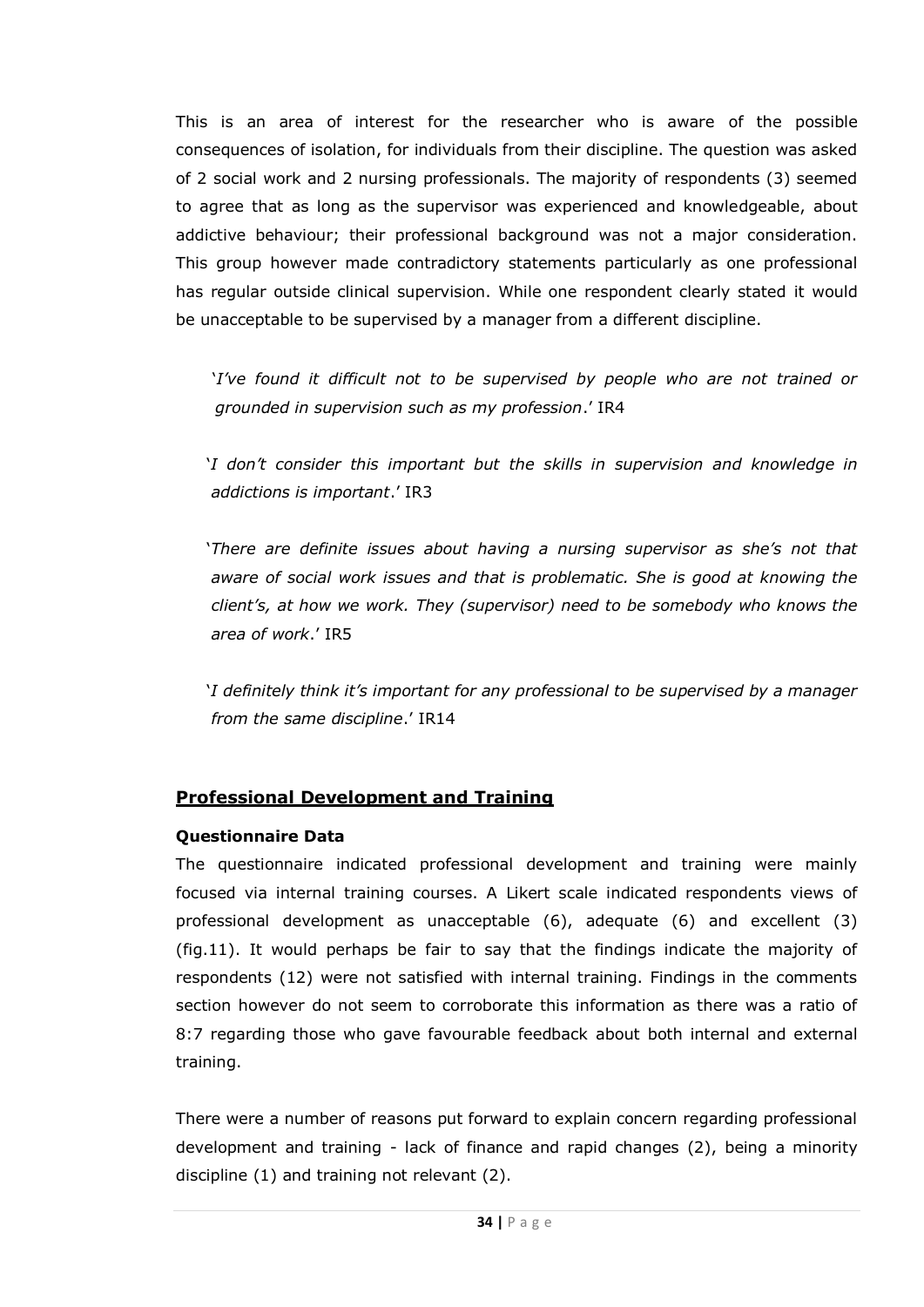'*Management training was requested within each of the roles fulfilled since joining the organisation: but not forthcoming, possibly as a result of rapid changes within the overall management structures at the project*.' QR2

'*Difficulty of being a lone social worker in a team of nurses. There appears to be little professional space for social work professional development*.' QR5

'*Not enough relevant training. There should be more training from outside*.' QR7

A number of respondents (8) however highly rated the training they had received and it would appear that there has been more of an emphasis on training in the last year. As two respondents commented,

'*I didn"t access any training in my first year and a half. With a rationalisation of my role/workload and a greater emphasis on training, I have now identified my training needs and have attended a course provided by the DAAT*.' QR1

'*Professional development has improved greatly – list of courses and we decide who will attend in our team*.' QR10

### **Interview Data**

The interviews revealed the majority of respondents (7) had accessed internal training therefore corresponding with the questionnaire data. There were however concerns about the quality of internal training, 3 respondents considered it was not in-depth enough and there should be improved use of outside provision. While a minority (1) considered time constraints due to high caseloads and staff shortages made it difficult to attend training.

'*I feel there should be more training from outside professionals on relevant subjects. Training should be more regular. I have been offered little relevant training*.' IR7

'*In-house training has not been in-depth enough and managers were not consulted as part of the training needs analysis for the boundary training*.' IR1

'*There is partly however a culture of learning towards in-house training. As an organisation we have not made the best of outside courses.*' IR2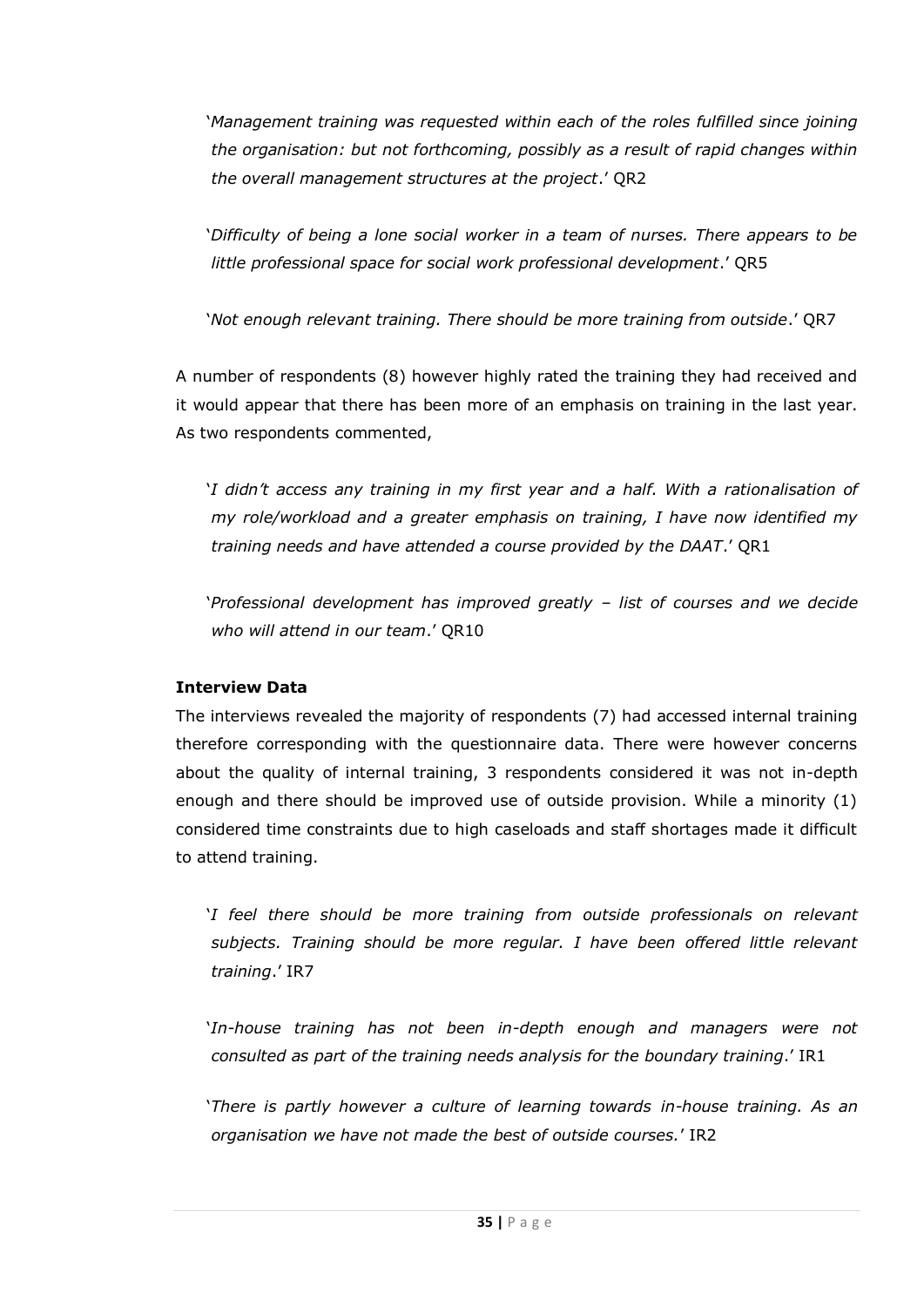'*Due to constant pressure on the staff team (shortage of staff) it has been difficult for staff to attend courses or training. In addition, there hasn"t been a clear coordinating figure in regards to training opportunities.*' IR9

'*The opportunities for growth are being stymied by high caseloads, working practice that we have at the moment and freedom within the rota which is being addressed. Until we address the core issue of not enough staff we are not going to achieve what we want to achieve.*' IR2

Over half of the interview respondents (5) however considered the organisation was providing more training and a number of respondents were very enthusiastic, seeing this as a very positive step.

'*I had more training in the last 12 months than I had in my whole stay with the project. The culture (training) is slightly changing into a more professional structured organisation*.' IR9

'*The professional development situation has improved greatly from when I commenced employment here. We are provided with a list of upcoming courses throughout the year and choose which we are interested in, and decide within the team who will attend*.' IR10

![](_page_44_Figure_5.jpeg)

Fig. 11 Particpants views of professional development

### **Supervision Training**

#### **Interview Data**

Another emerging theme relates to respondents (3) who were concerned there was not necessarily a good understanding, among some staff, of what was expected of them from supervision. The point was raised that managers had been offered supervisory training however, this had not been cascaded down to staff. This raises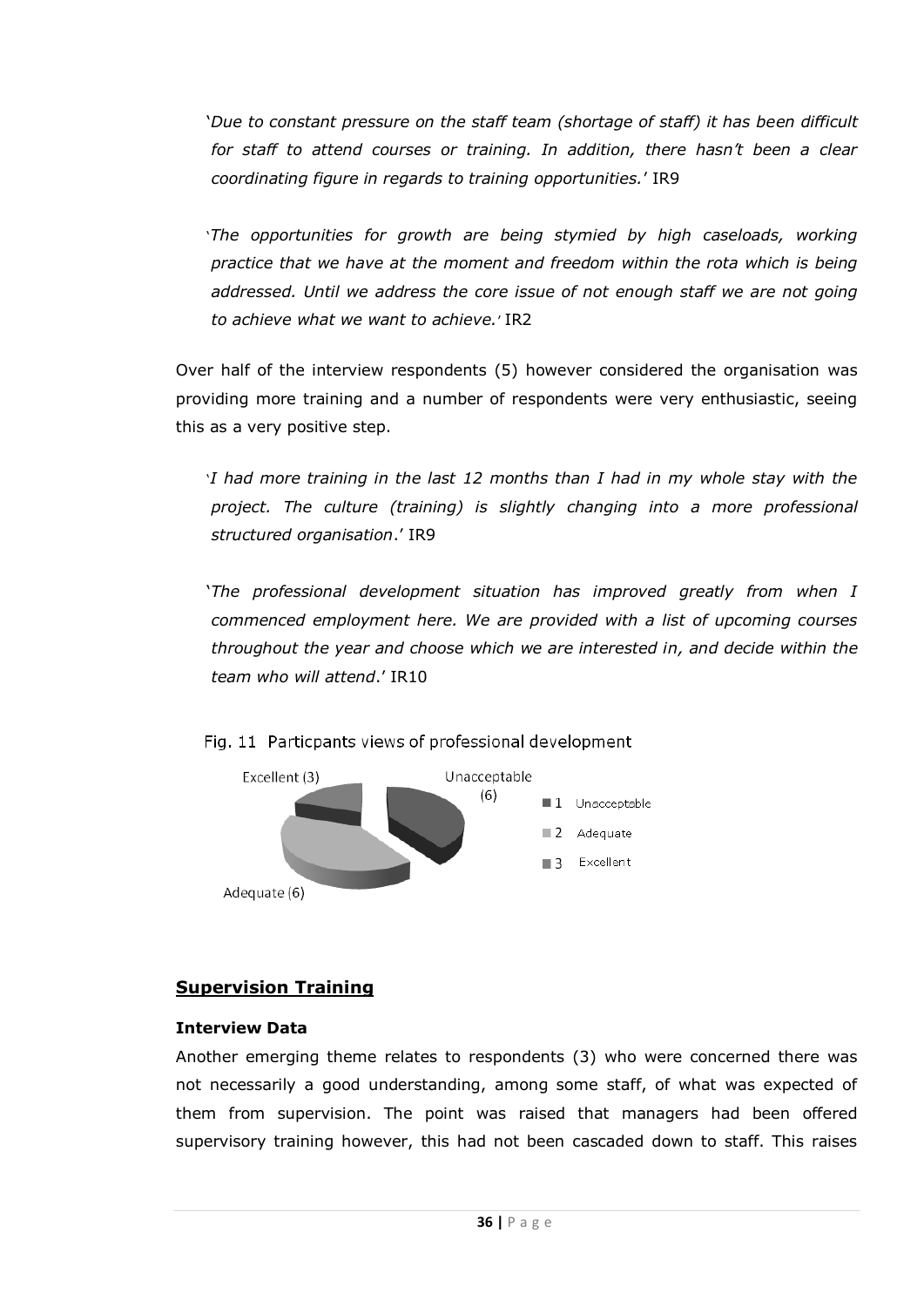the assumption that if supervisee's do not know what is expected of them, they can perhaps not be expected to make the best use of supervision.

*"If you ask the question, have people had training on how to be supervised, I think the answer is no"*. IR3

'*I don"t think people are informed of what is expected of them in supervision or what their rights are in supervision*.' IR9

There was an array of opinion within the organisation regarding professional development and training although there are clearly emerging themes: lack of time due to work pressure and crisis management, lack of coordination from the organisation, the quality of in-house provision and lack of opportunity to attend more formal long-term study/training. Opinion seems to be divided, there are some who are satisfied with the increase in internal training however there are those who do not consider it is in depth enough. This may be a reflection of the different levels of learning needs and suggests a training needs analysis is required.

## **The Supportive Function**

### **Content of Supervision**

### **Questionnaire Data**

Nearly half of the questionnaire population (7) considered the supervision they received was adequate, 2 unacceptable to adequate, 2 unacceptable, 3 adequate to excellent and 1 could not comment due to lack of supervision (fig.12). This related to a number of areas including too much empathise on managerial tasks (3), lack of regular supervision (3), not enough casework discussion (3) and too little structure (3).

'*I think the informal supervision and handovers with my peers better supports the work I do with service users*.' QR14

'*Individual client work is not discussed, support and training needs are not met*.' QR7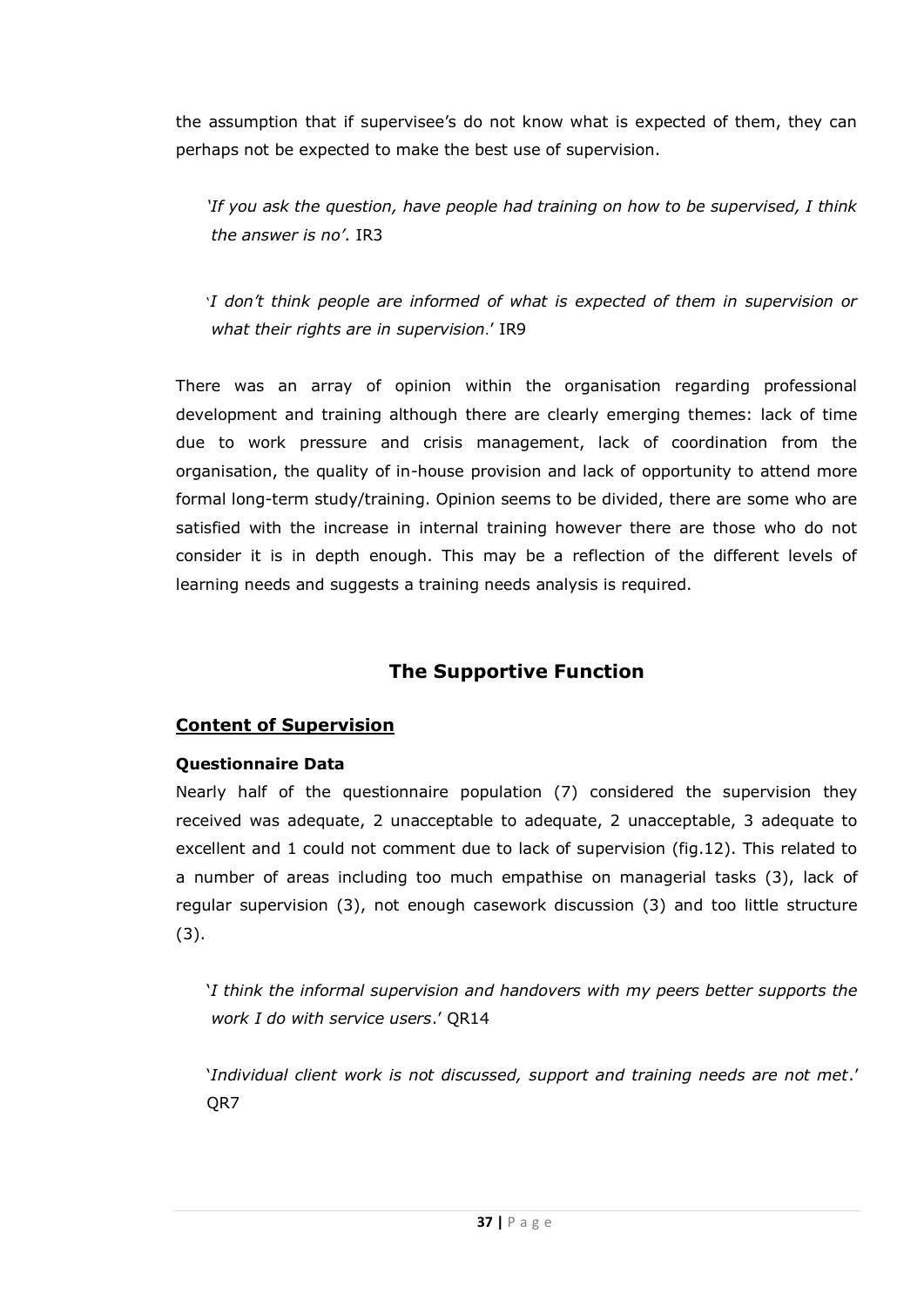While there was a consensus among staff (15) that supervision is a crucial element in their practice there were varying ideas as to what was expected of them as well as what should take place within this process. Medical staff considered social workers had a better understanding of supervision and wanted to make better use of the process.

'*As supervision comes from the social work model I realise that I don"t really know what it is*.' QR14

'*I don"t think people are informed of what is expected of them in supervision or what their rights are in supervision*.' QR9

'*I would like to use supervision more effectively*.' QR14

![](_page_46_Figure_4.jpeg)

Fig. 12 Supervision experience of questionnaire respondents

#### **Interview Data**

The interview sample corroborates the findings obtained from the questionnaire, raising some pertinent areas for the organisation. Findings suggest employees are unsupported via the supervision process in becoming competent professionals, bringing into question the quality of service provision. There are comments in relation to regularity and casework discussion while new themes are emerging in relation to different disciplines and critical reflection. Comments include too much emphasis on managerial tasks (4), lack of regular supervision (3), not enough casework discussion (2), lack of knowledge about professional discipline (1), lack of opportunity to critically reflect (1) and as supervision is evolving it will improve (1). Respondents were clearly not fully satisfied with the supervision process but considered there had been an improvement since implementation of the supervision policy (appendix 11).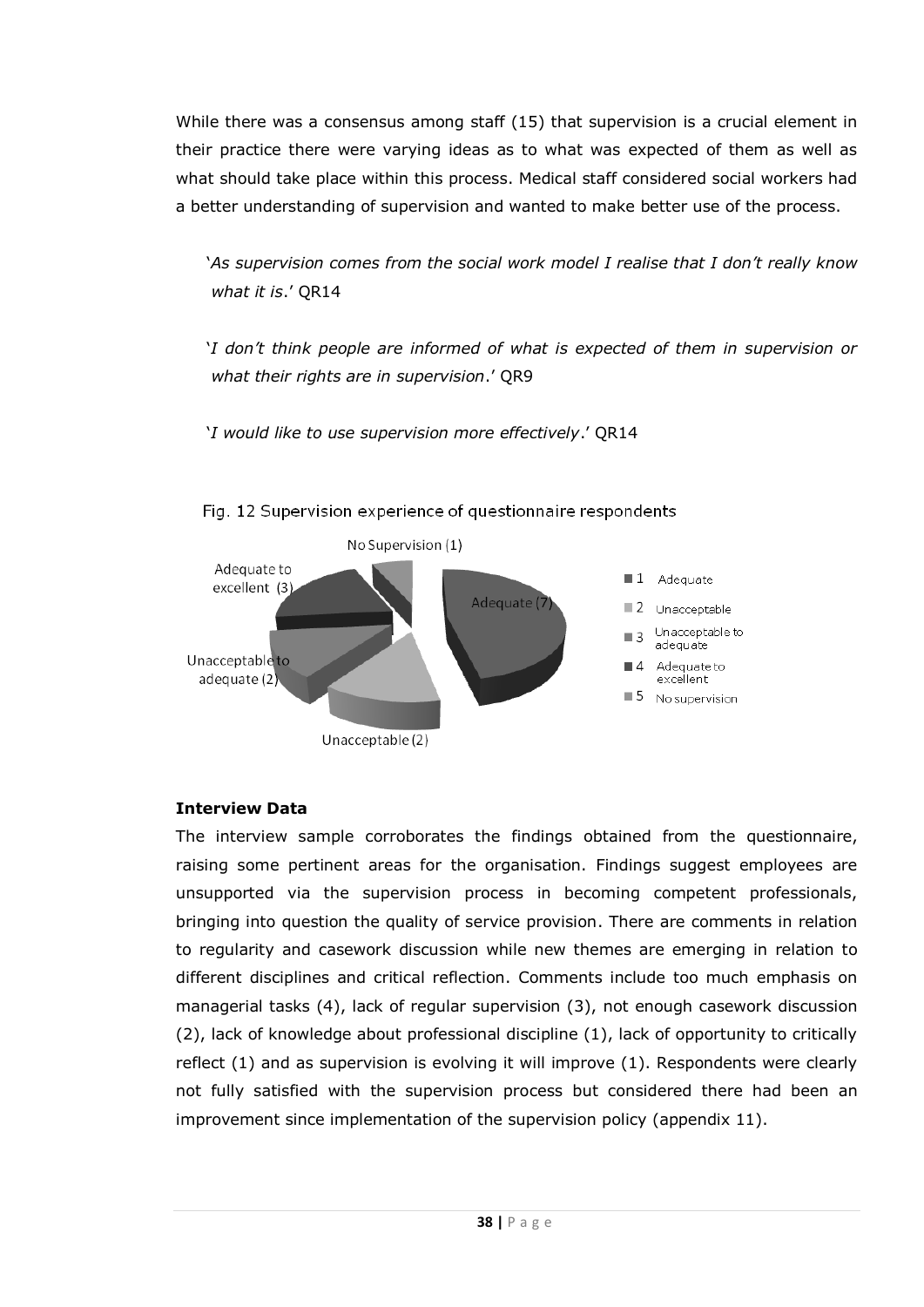*"Since the policy (supervision) was put in place... I have seen an improvement from not having supervision in 2 years, to having supervision every 2/3 months which is still not good enough but an improvement."* IR9

Another respondent also voices her concerns about the impact of irregular supervision,

'*I think I"ve had 3 supervisions since last August, so not regular or really meeting the standards. Saying that the manager is accessible. There is a shame in that...what"s good with supervision is talking about things you"ve had a chance to reflect on.*' IR3

Interestingly the majority (7) felt that lack of regular supervision was counterbalanced by their supervisor's accessibility (fig.13), suggesting that this informal support culture undermines formal structures of supervision.

*"She always makes time (outside of supervision) for me...she sits down and listens*.' IR1

'*Mostly my experience of supervision is eight weekly although there is a lot of informal supervision.*' IR2

![](_page_47_Figure_6.jpeg)

Fig. 13 Informal access to supervision

# **Chapter 5 Emerging Themes and Conclusion**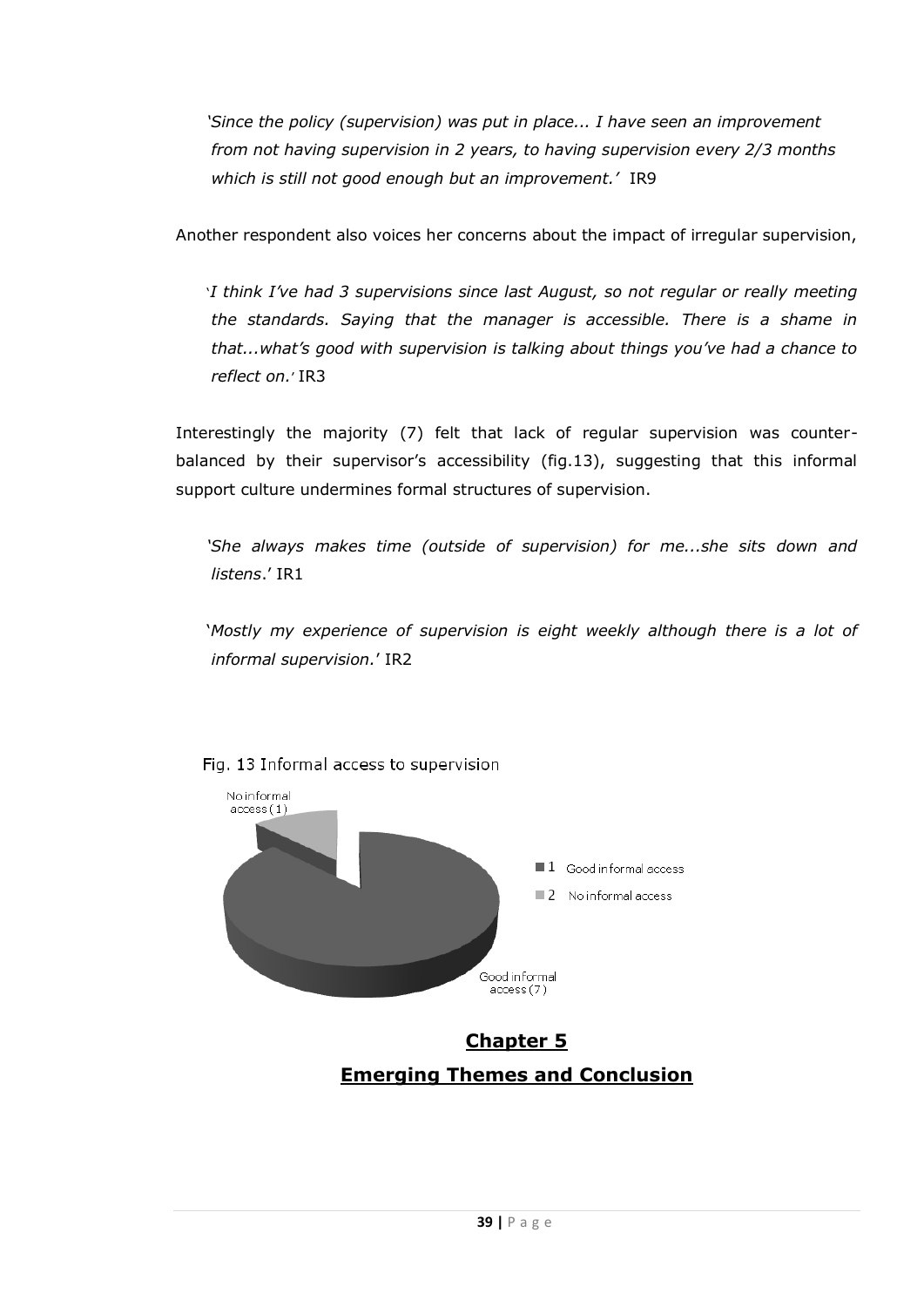The aim of the research was to find out if supervision contributes to professional and organisational development. The goal is to now discuss and analyse the emerging themes, the significance for the organisation and whether or not the research from the literature review supports the findings or not. As in previous chapters, the discussion will focus broadly within Kadushin's Triangle (1976) of administrative, educative and supportive, followed by a concluding summary.

#### **The Administrative Function**

The findings from the case study seem to support evidence from research reviewed in relation to the importance of supervision culture in organisations. As the organisation has expanded becoming increasingly bureaucratic, the necessity for formal support structures has become evident, as has the need to change the culture of supervision. It may be pertinent to discuss this from the perspective of the supervision policy and crisis management. There appears to be a '*split*' in culture, as defined by Hawkins and Shohet (2000), whereby the '*high culture*' (policy) is in place however the '*low culture*' (practicalities) is lacking. The organisation promotes the importance of the supervision through its policy however the inclusion of '*other than emergency situations*' negates this possibly indicating a '*split*' in supervision culture at a higher level (Hawkins and Shohet, 2000).

The policy states the responsibilities of supervisor and supervisee, the frequency, with whom and where, the importance for all i.e. the supervisor, the supervisee, the client and the organisation and stipulates prioritisation. The policy states,

'*The time and space for supervision sessions must be protected. This should be a mutual convenient space and time to meet. It should be free from interruptions (other than emergency situations)*.'

The inclusion of '*other than emergency situations,*' is perhaps ambiguous and may be open to misinterpretation. Supervisors and supervisees may see this as legitimate authorisation to cancel supervision or as a '*get out clause*'. Employees are aware of the policy, implemented in May 2007, and arguably in its infancy. The supervision process takes the traditional form of a one-to-one meeting undertaken by the manager of the respective teams and the service manager for team managers. This model is reflected in the literature (Berger and Mizrahi, 2001) although it is not being muted as the only supervision model. Fundamentally, supervisors oversee the work undertaken by project members (Schein, 1985) however this is not their only task.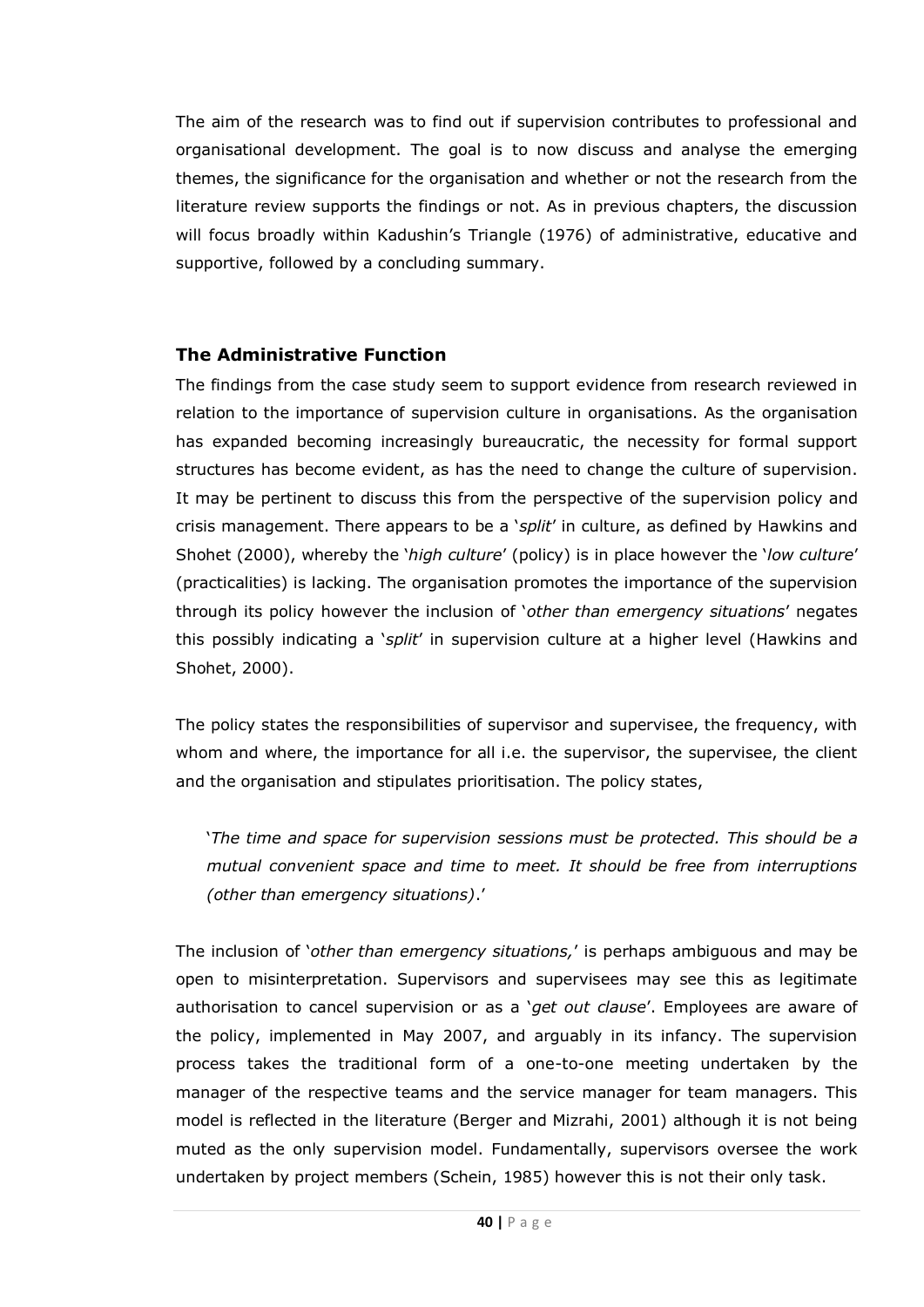The evidence from the literature reviewed seems to support the findings from the case study that supervision is often one of the first things to be cancelled. Hawkins and Shohet (2000, p.129) observed a number of cultural dynamics that could lead to degenerative supervision, one being the theme of '*driven by crisis*' as also evidenced in the findings. They argue that supervision often does not take place as,

### 'T*here is regularly something more important that requires attention and supervision is cancelled*.'

This leads into the realm of Beck's (1992) '*risk society*', a societal-wide phenomenon whereby there is a '*culture of fear*' (Furedi, 1997). Beck discusses the change in societal attitude from that of seeing '*good*' to one in which the focus is on preventing the worst outcome. His emphasis relates to the possibility of future risks therefore bringing this into the '*here and now*' which then impinges on our impartiality, influencing attempts to prevent a risk occurring. Furedi (1997) supports this, arguing that the '*culture of fear*' is not confined to one section of society and permeates. Social carers are often in the position of working with disenfranchised sections of society therefore are arguably at the forefront of working with crisis intervention.

The organisation works with the service users who are not considered ready for statutory service providers as they are too chaotic, finding it difficult to keep appointment times. The organisation subsequently works with some of the most chaotic clients and as one respondent commented, '*we work with the chaotic of the chaotic*', therefore leading to the supposition that much time is spent in managing crisis. This leads to the question of how this may affect the supervision process  $-$  is supervision regularly cancelled due to the need or perhaps a perceived need to manage risk or respond to crisis? If we consider service users as being the '*chaotic of the chaotic*' this could be argued to be a reflection of the teams. Perhaps it is less challenging or '*safer*' to respond to crisis than it is to address care plans with service users and reflect on working practice, within the safe environment of supervision.

Supervision however may not always be viewed as a '*safe*' place particularly if the administrative function prevails possibly leading to an imbalance. This imbalance could be viewed as oppressive (Richard et al, 1990 as cited in Pritchard, 1995, pg.6) and if staff members view supervision as a threat through fear, real or perceived, of their practice being professionally exposed there is perhaps more likelihood of cancellation. The supervisory relationship can generate anxieties as the supervisee may anticipate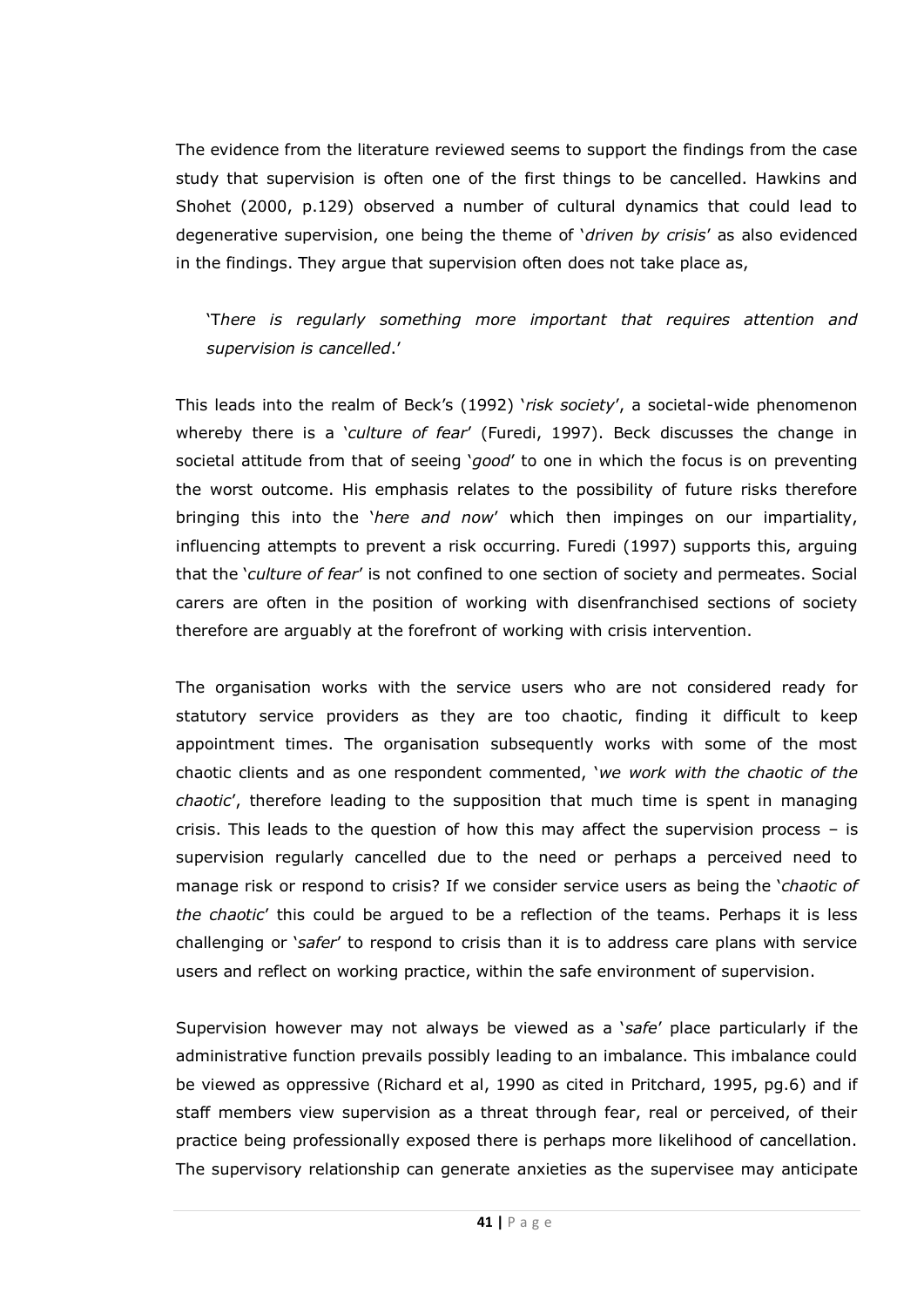challenges to their working practice, values and beliefs as well as issues of autonomy and independence. The supervisor has a challenging role and the need for understanding and planning is crucial.

Maturana (2004, p.13) as cited in Bilson (2007) challenges the commonly held view of what is considered to be a mistake arguing,

'*Mistakes are not faults, mistakes are not failures of our capabilities, mistakes do not show our limitations, mistakes arise as reflections on the course of our doings*.'

There is a dichotomy for the organisation particularly if we relate this view of '*mistakes*' in conjunction with a '*risk society*' (Beck, 1992) and a '*culture of fear*' (Furedi, 1997). The reaction of staff and managers' may be to cancel supervision to divert a critical incident such as concern for a service users mental stability, subsequently supervision is not prioritised and ultimately this may impinge on quality service provision. Supervision is seen to be an increasingly important aspect of social care, as it is said to determine the quality of services clients receive (Harkness, 1995; Harkness and Hensley, 1991; Harkness and Poertner, 1989; Kadushin and Harkness, 2002; Tsui, 2005). If we consider evidence regarding the impact of crisis management, it could be argued the organisation is not offering the best service. There is however an ethical dilemma for the practitioner who may justifiably have difficulty in prioritising supervision over a potentially high-risk situation.

The organisation could be said to be at the stage of fragmented working as there are three teams of which the medical team holds recognised and designated statutory responsibility in terms of prescribing (Miller et al, 2001, p.30). The cultural differences between the medical team, social care team and outreach team are evident. There appears to be an emphasis on the medical model, with a tendency towards a hierarchical model with the consultant at the top, placing medical treatment as the priority. The research did not set out to discuss different types of addiction treatment, as in prescribing practices or cognitive behavioural therapy, however a comment made by one respondent links with the culture of the organisation in terms of what appears to be prioritised. They suggested,

*'We tend to be focused on dispensing and not the addiction, that seems to be one of the biggest issues here and that is to do with care coordination...we tend to be very into the medical model*.'QR5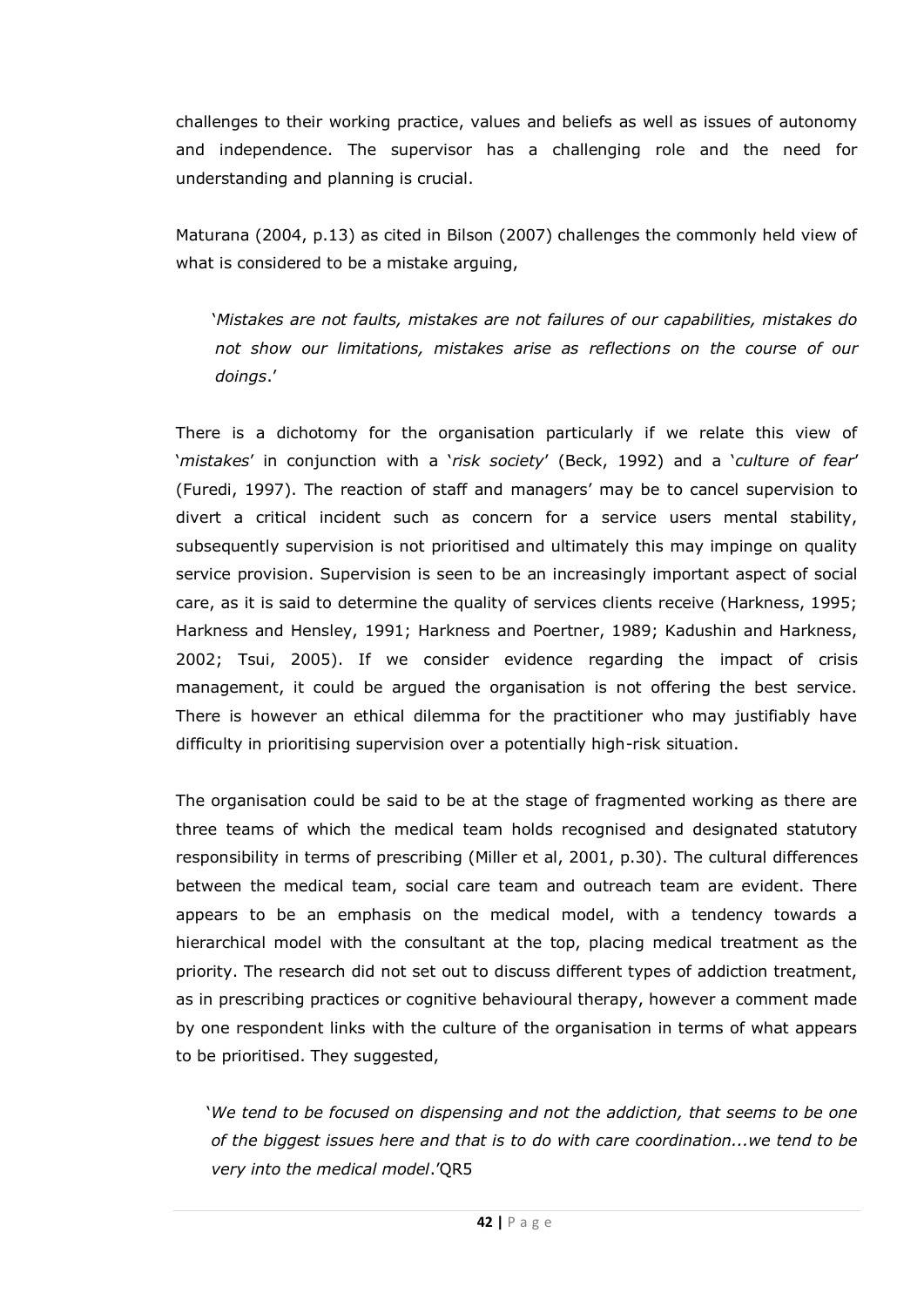Conflicts between different professional values and team member priorities occur in the context of unequal status and power. At a *"micro"* level of analysis these problems can be seen to arise because of a clash between the medical and social care model. At a *"macro"* level, issues such as the learning needs of team members may have something to do with professional and power issues, in the context of how medical and social care are organised. This may have some bearing on the different types of practice in the organisation. It is evident from the research that the medical team were the least dissatisfied with supervisory arrangements reporting to meet on a regular basis, with some opportunity to discuss casework. In contrast, team members in the social care and outreach teams did not report regular supervision and when they did meet considered the majority of time was spent on the administrative function. This may lead to a lack of professional identity among these teams as well as a sense of being '*second class citizens*.' This may be seen as a reflection of the organisations priorities in terms of the medical model i.e. ensuring service users receive their medication as opposed to supporting the staff teams that provide care management.

The majority of managers undertake direct client work, supervise staff, ensure the smooth running of the team and are responsible for meeting targets; they have a challenging role to play. Although respondents were not interviewed about role conflict, the study by Erera and Lazar (1994) is useful in considering the position of managers. They found evidence that where managers perform multiple administrative duties including a supervisory role there was more role conflict and ambiguity than those who did not, and suggest that the administrative function should be separated from the other functions. They also found that it was the administrative function and not the supportive or educative functions that caused the differentiation among supervisors in a number of settings. Although this case study has taken place in one building the teams are managed separately, therefore the findings from Erera and Lazar (1994) are relevant. The case study evidence corroborates this particularly in relation to regularity, length of time and content.

The majority of questionnaire and interview respondents were concerned about regularity of supervision, lack of a private place in which to meet and the need for casework support. Nearly half of the questionnaire sample reported lack of regular supervision which corroborates the interview findings. Over half of the questionnaires returned mentioned the difficulties of finding a suitable space in which to have supervision and even when this did occur there was a high likelihood of interruption.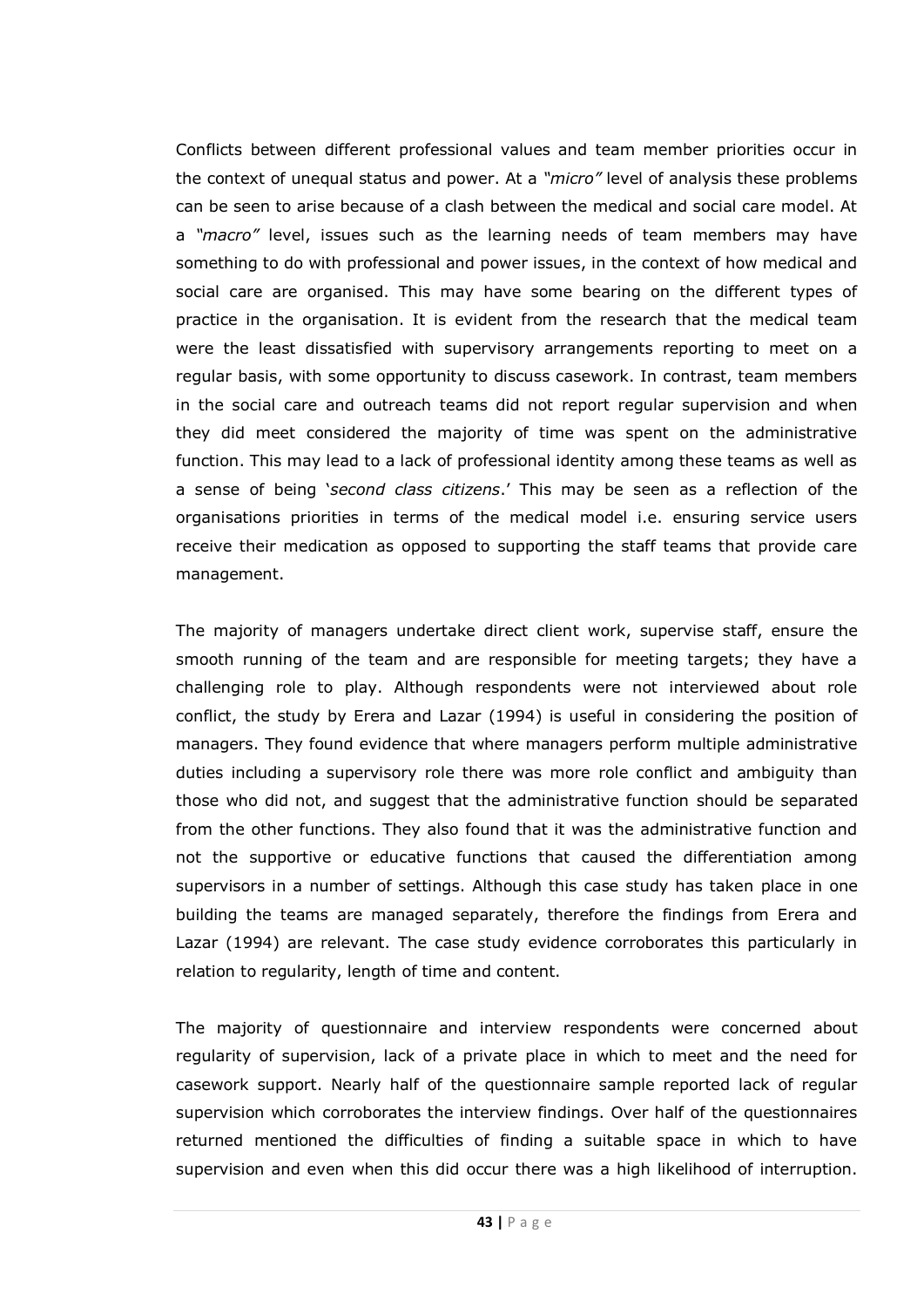The interviews further corroborated this and there was a sense from participants that implied if the organisation could not even provide somewhere to meet, how could supervisees be expected to manage highly complex caseloads? The supervision policy states there should be protected '*time and space...free from interruptions*' but does not appear to have catered for the '*low culture"* (Hawkins and Shohet, 2000).

Case management is also of concern for both questionnaire and interview respondents as the majority considered supervision was taken over by the administrative function. This compares with the research findings from a number of authors (Poertner and Rapp, 1983; Erera and Lazar, 1994b; Caspi and Reid, 2002; Morrison, 2005). Respondents suggested the administrative function should be kept separate from supervision allowing for a focus on casework. Case study presentations, counselling support and external supervision were all muted as ways forward although the latter would be costly and possibly not financially viable.

### **The Educative Function**

Attempts have been made to identify characteristics of successful learning organisations. Iles and Sutherland (2001) suggest five features – organisational structure and culture, information systems, human resource practices and leadership. It may be pertinent to discuss leadership linking this with the managers' supervisory role. If we take our understanding of leadership to be that of a management tool (Harris, 2003), the educative function may be lost leaving little time for learning or critical reflective practice. The case study evidence appears to corroborate this as managers reported that the majority of supervision came within the administrative function. Pressure on managers and a '*fear*' of not reaching targets may negate this function as well as understanding of other teams roles. Miller et al (2001) argues that in fragmented team's communication between team members tended to be brief as far as information is given about a service user rather than sharing professional perspectives. They also found that understanding of different professions roles was superficial and role boundaries were actively protected. This may also be a contributory factor with regard to the content of current developmental training programmes.

Professional development and career progression are perhaps not an uneasy alliance. To a certain extent, it is the employee who decides what courses it will fund and who and when will have access. There are many interrelated themes influencing training, however two primary areas relate to government targets and the educative function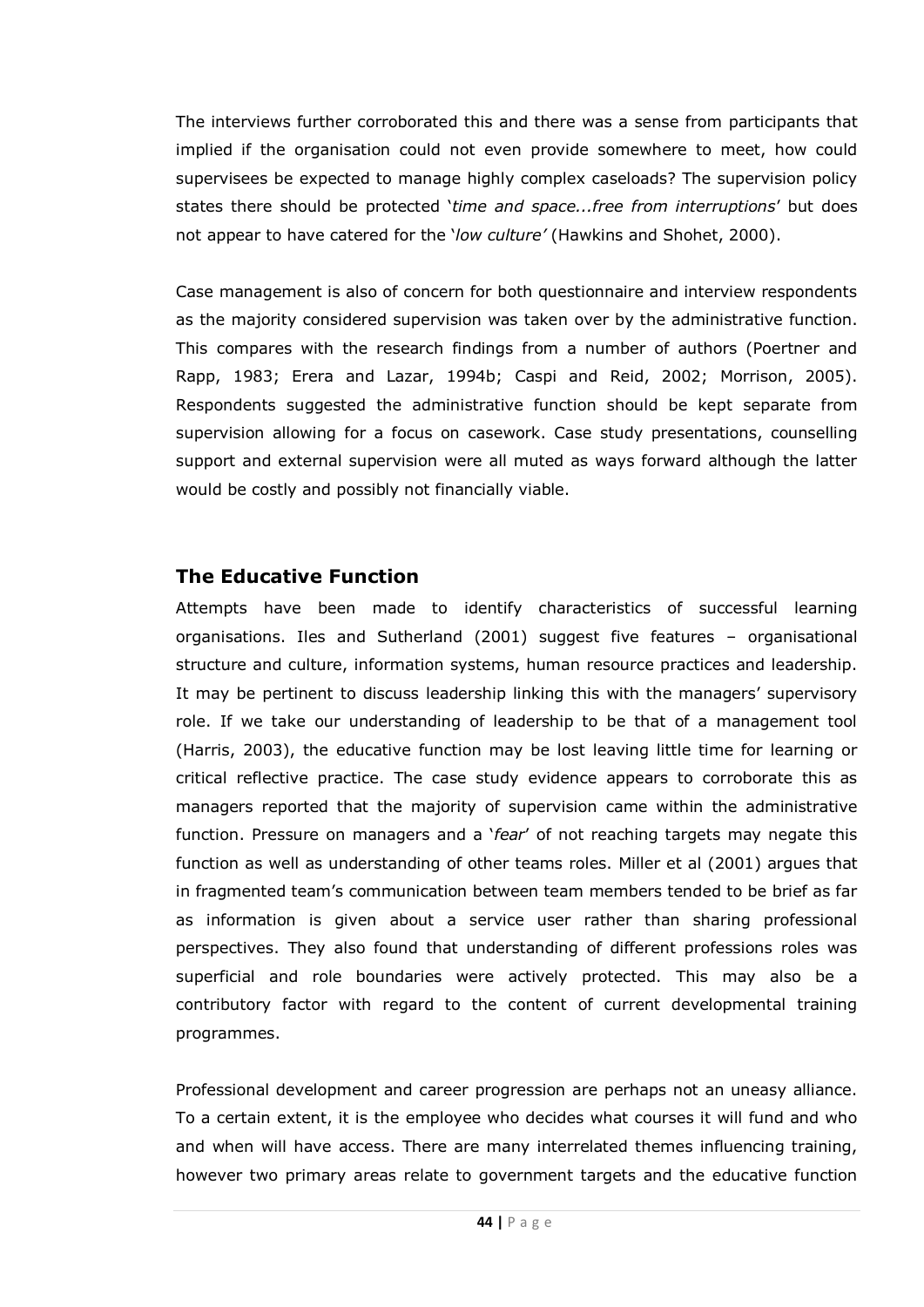within the supervision process. Addiction services work within the standards set by DANOS therefore the majority of training has to be focused on these competencies as failure to do so may result in subsequent loss of funding. Eby as cited in Brechin et al (2000) argues that National Occupational Standards tend to rely on the practitioner to be reflective and proactive in order to maintain these standards.

For managers to support this aspect of development, it is important that supervision take place on a regular basis, to include the educative function, as it is perhaps the ideal mechanism for encouraging reflection and critical practice. Kolb's (1984) experiential learning cycle would perhaps be of benefit to supervisors and supervisees in this process, as would Schon's (1994, p.11) ideas for organisational problem solving whereby there is a collective approach. The latter may be a solution to raising the profile of supervision with a '*whole team approach*' for supervision and training.

The organisation is endeavouring to support staff towards becoming competent practitioners as evidenced in their Staff Development Policy (appendix 12) and appraisal system (appendix 13). The majority of respondents had accessed internal training and a small percentage had been able to undertake longer-term study. Over half of the respondents were pleased to see these changes, particularly if they were longer-term employees, having experienced lack of professional development in the past. The supervision policy was launched with a half-day training for managers although this poses the question as to whether or not this was to meet organisational '*high culture*' (Hawkins and Shohet, 2000) or support supervisors in their role. The anomaly in data collected between the questionnaire and interviews hints otherwise, as there is a sense that managers consider they have not adhered to the policy. This can perhaps be related to time constraints and fragmented working. Time constraints obviously pose difficulties, if however there was a whole team approach in terms of '*standing in*', this may negate the difficulties of attendance.

The majority of respondents expressed concern regarding their professional development, which may link with organisational needs as opposed to individual needs. A minority were concerned about lack of formal training having been unsuccessful in their applications. There were mixed reviews regarding training as well as some contradictory evidence. The majority of respondents reported they were not particularly impressed with internal training but when asked to comment, over half of the sample group commented favourably. A minority considered internal training was not in-depth enough with concern expressed by one manager relating to lack of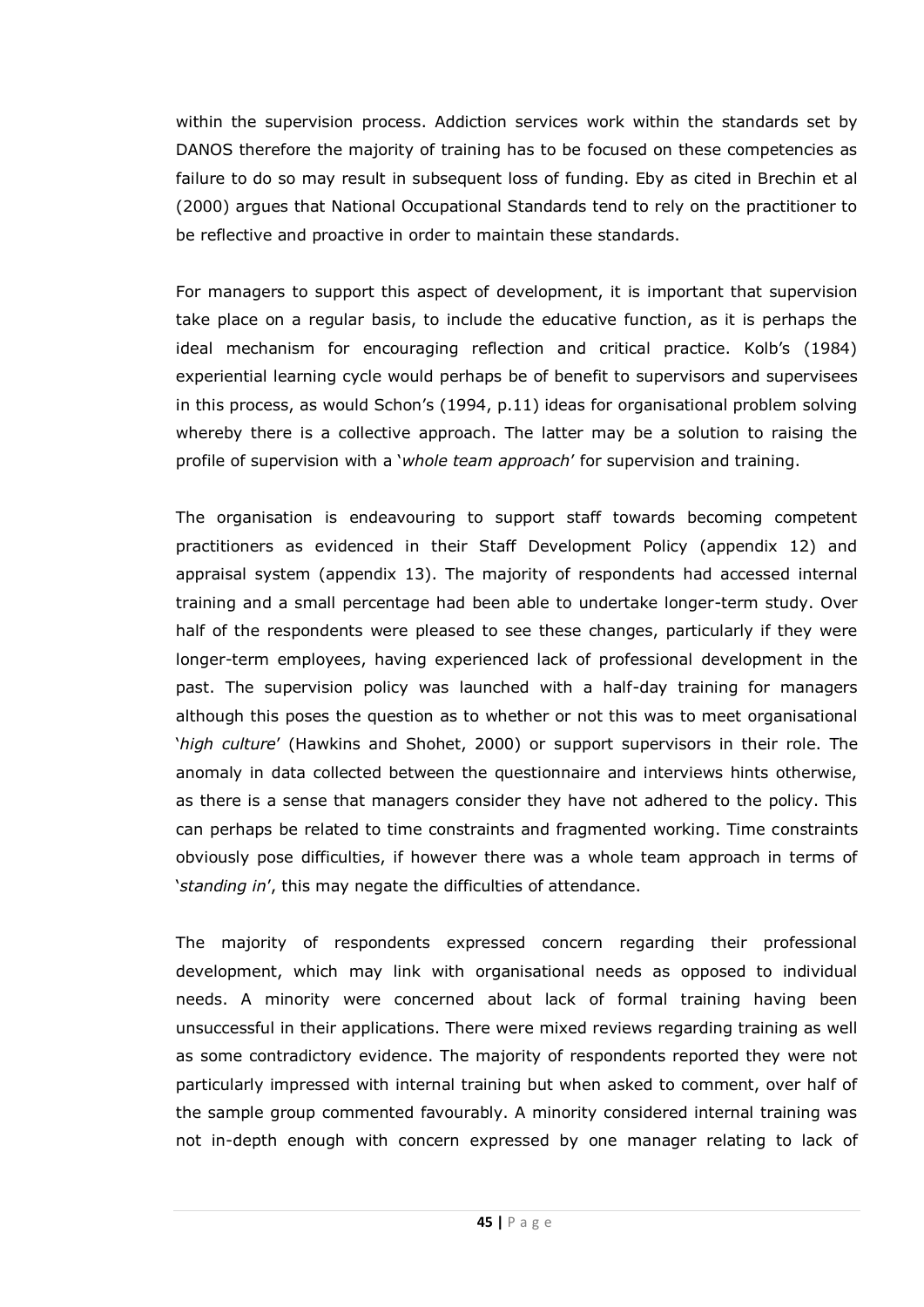consultation leading to a level of training, which she considered failed to teach, at the standard required, for practice with this service user group.

### **The Supportive Function**

The need for support, in acknowledgement of the complexity of cases, was expressed by a number of respondents although there was a lack of clarity as to what was expected of them in the process. This suggests that not all members of the sample had experienced Kadushin's triangle of supervision or perhaps lack of training is the issue. The different management styles were not investigated however there is evidence to support different styles as having an influence on the supervisory relationship (Bowers et al, 1996). Managers had an understanding of the supervisory process but it could be argued that the varying levels of training would perhaps indicate different approaches. Bowers et al (1996) found that problems occurred when there was a significant difference relating to the degree in which the supervisor and supervisee adopted a client-centred approach. A number of the sample group were concerned about the lack of client-centred discussion, often feeling unsupported in their supervision meeting.

The majority however felt that they could approach their manager at any time for support. This is an emerging theme, as there seems to be a culture of an '*open door policy*' in which much time is spent in support. This may be useful and considered helpful, although there is a shame in this as supervisees miss the chance to critically reflect on their work thereby missing a learning opportunity. This may also indicate that supervisees are not making the best use of their supervision. One of the respondents interviewed advised they did not have informal access to supervision, often relying on experienced colleagues for support. Another respondent who sought peer support when her manager was not accessible, often finding this of more benefit, echoed this sentiment. The reviewed research corroborates the importance of peer relations (Yoo, 2002).

The importance of providing a '*safe*' and supportive space, in which the supervisee can discuss and critically reflect on their practice, is considered a critical aspect of supervision (Azar, 2000). Respondents valued the supportive role their managers offered outside of supervision however, the majority did not find supervision met their needs and this was reflected in the interview sample. The need for highly skilled supervisors would seem to be appropriate for the complexity of work that employees are managing. Parallel process as discussed by Searles (1955) enables the supervisee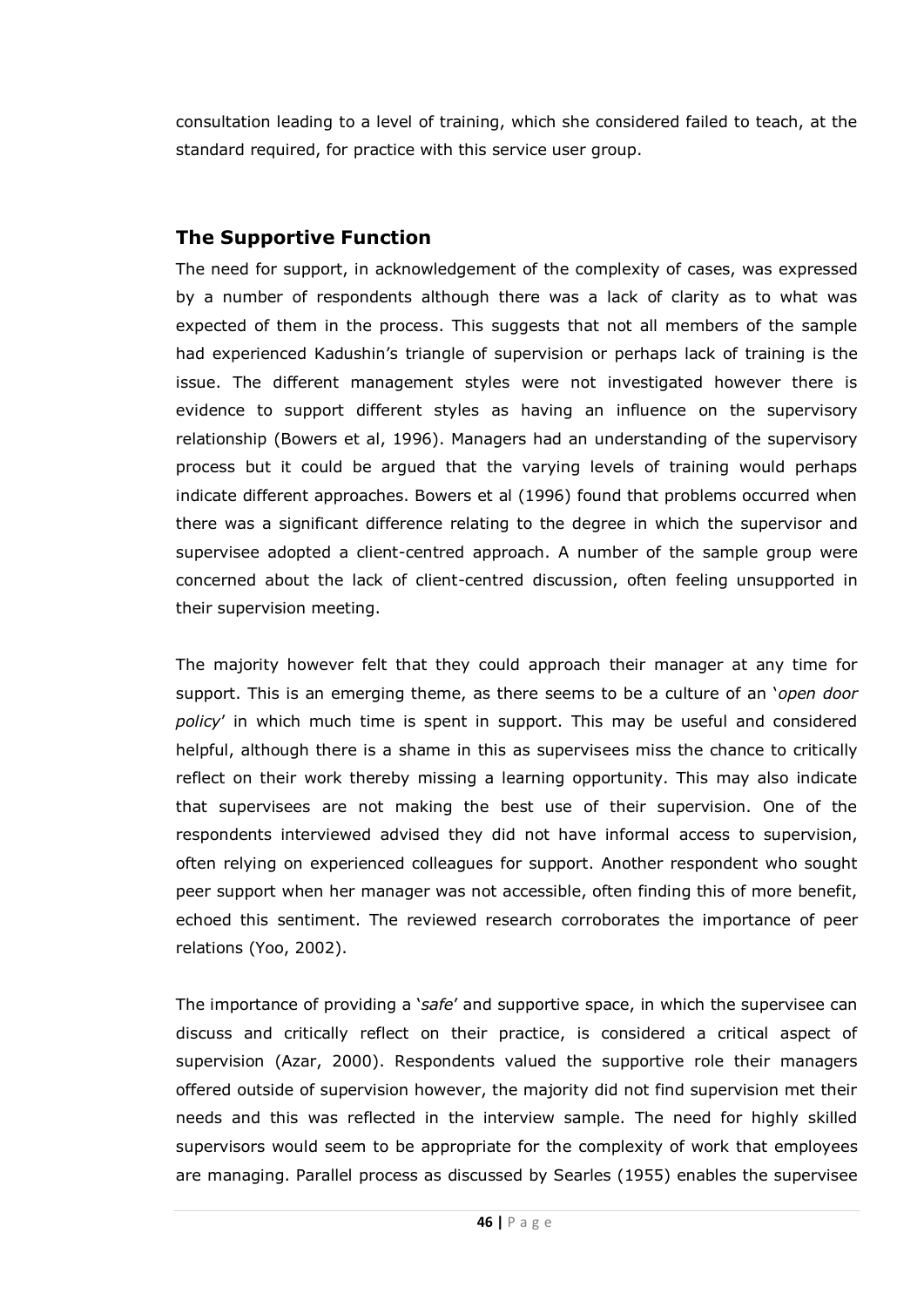to consider the issues that may be affecting their relationship with the service user in order to explore ways forward. Within this analysis both supervisor and supervisee contribute '*expert*' knowledge to explore the dynamics of the relationship with the service user. If however, as the findings seem to indicate, supervision is not taking place regularly this may mean the supportive function of critical reflection is missing in the organisation.

## **Conclusion**

- **1.** The findings and the literature review each support the view that the supervisory functions not only aim to contribute to professional development but also to ensure an effective and competent workforce (Kadushin, 1976; Kadushin and Harkness 2002; Morrison, 2005; Tsui, 2005). The preferred supervisory model in the organisation is based on Kadushin's Triangle (1976) with one-to-one support from a manager (Erera and Lazar, 1994; Hawkins and Shohet, 2000; Morrison, 2005; Tsui, 2005). The manager's role is to support staff in delivering an effective service as well as an educative and supportive element. The literature supports findings from this case study regarding the administrative function as one which tends to dominate with little time left for development (Poertner and Rapp, 1983; Erera and Lazar, 1994b; Caspi and Reid, 2002; Morrison, 2005).
- **2.** There appears to be a '*split*' in the culture of supervision (Hawkins and Shohet, 2000), with the contributory factor of a pre-dominantly medical model possibly adding to the equation. The issue of time and risk management appear to be intrinsically linked particularly as the latter seems to impinge on supervision. Respondents report supervision being regularly cancelled as there is invariably not enough time or a crisis (Hawkins and Shohet, 2000). There is a great shame in this as supervision is perhaps one of the ideal mechanisms for encouraging reflection and critical practice.
- **3.** Lack of a place to meet for supervision fundamentally appears to undermine the whole process. Respondents reported difficulties in finding somewhere to meet and even when successful there was a high likelihood of interruption. There was a sense that implied if the organisation were unable to accommodate supervision how could supervisees be expected to manage highly complex caseloads.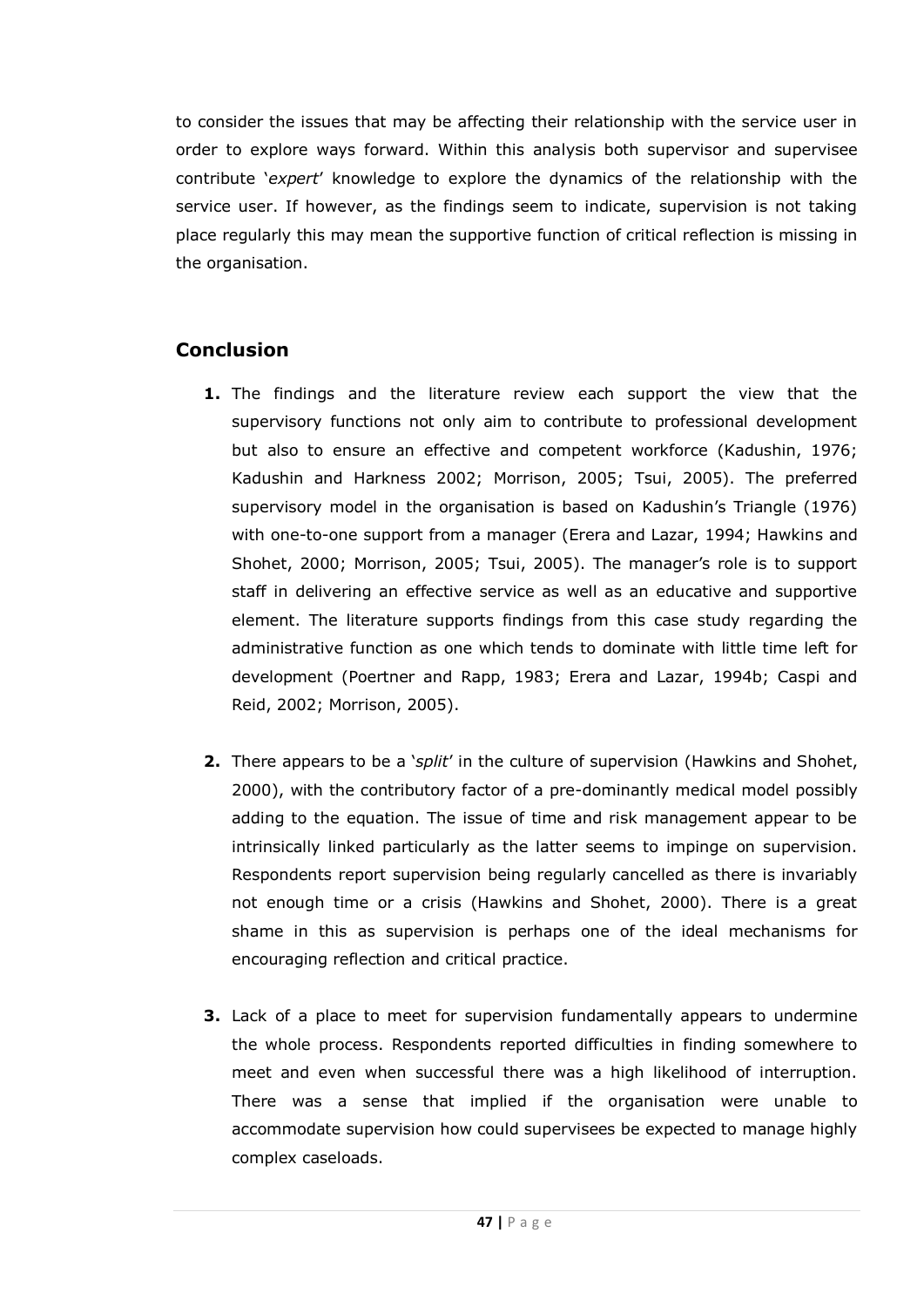- **4.** Respondents valued supervision in order to discuss case management but it seems that lack of time and the dominance of the administrative function negated this from happening. This imbalance could be viewed as oppressive as argued by Richard et al (1990) cited in Pritchard (1995, pg.6).
- **5.** Supervisors report lack of time for supervision as they attempt to '*juggle*' the increasing demands of their role inclusive of meeting standards and targets. Evidence would seem to suggest that the challenge in prioritising supervision indicates role conflict (Erera and Lazar, 1994).
- **6.** The literature review found supervisees reported feeling supported and appreciated as time was spent in supervision talking about casework and personal issues (Tsui, 2005). Respondents reported that supervision was over shadowed by the administrative function, suggesting that the supportive and educative functions are missing which may mean employees do not feel supported or appreciated. This may be linked to the supervisors' experience of supervising or ability to provide emotional support (Rushton and Nathan, 1996), particularly if they are unclear about their role in the organisation.
- **7.** An '*open door policy*' can be argued to be a positive aspect but may link with pre-bureaucratisation of the organisation, when formal supervision practice was not the norm. The '*open door*' culture may lead to supervisees not making the best use of supervision and unstructured supervision cannot support critical reflection. The process of aiding '*learning*' in supervision via the supervisor supporting the supervisee in decision-making processes is therefore lost (Narhi, 2002).
- **8.** The importance of being supervised by a professional from the same discipline corroborated the findings of the literature review whereby the numbers reporting non-social work supervision was low (Berger and Mizrahi, 2001). Respondents gave a mixed response about the importance of supervision from an experienced supervisor although knowledge/experience in addictive behaviour featured prominently. The numbers reporting supervision from a manager of another discipline were low; however, this may be an indication of future trends for social care workers employed in medical or third-sector organisations and may be a pertinent area for future research.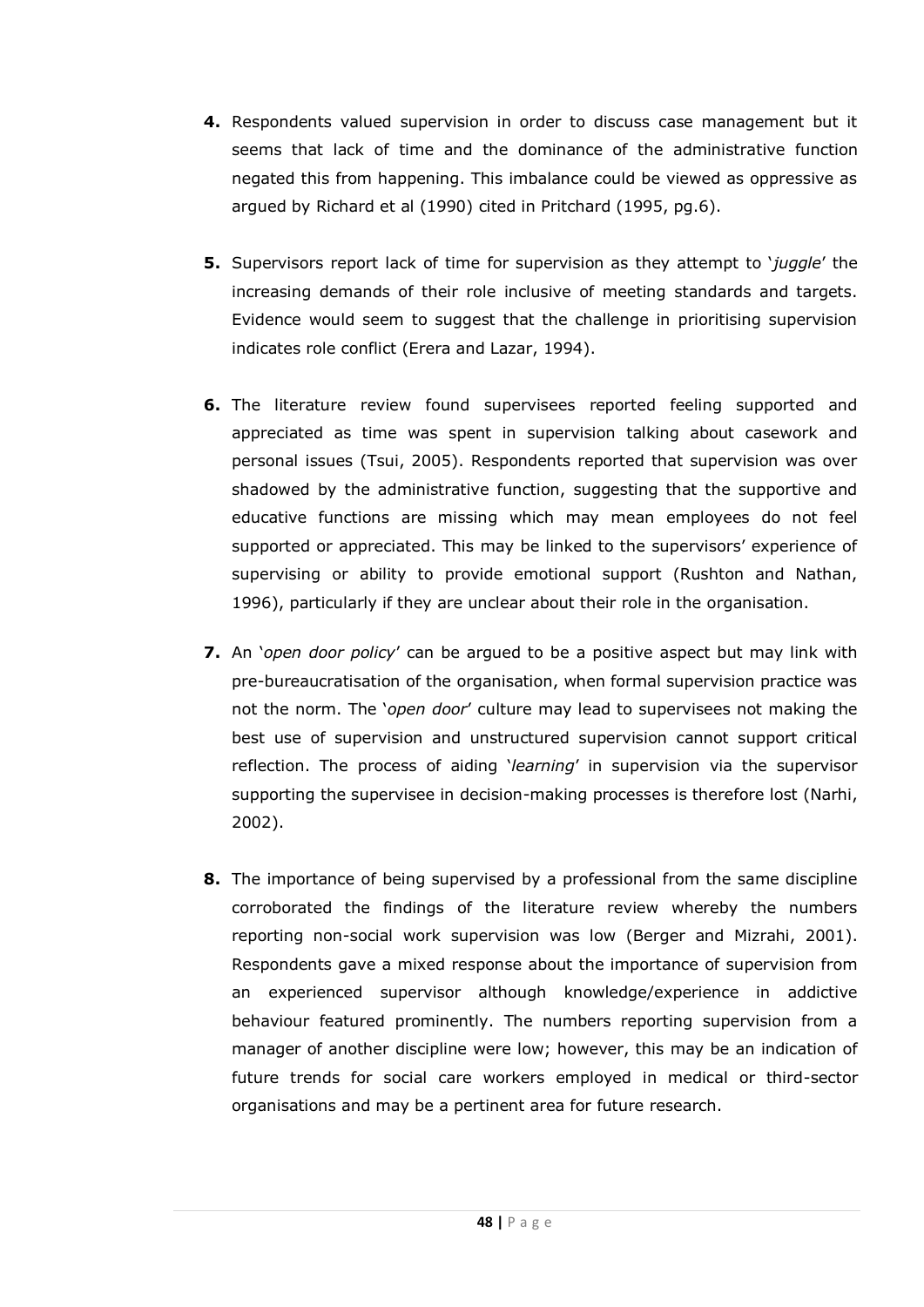**9.** It seems evident that the organisation is attempting to become a '*learning organisation*' (Iles and Sutherland, 2001) via the provision of internal training to support staff in becoming competent professionals. There is however a need to consider the depth of training required as well as training to support a better understanding of the supervision process. Despite this over half of the respondents were positive about the focus on training.

#### **Recommendations**

**1.** The adequate provision of a '*space*' in which to meet is urgently required as without this supervision cannot take place, perhaps giving the wrong message to employees from employers.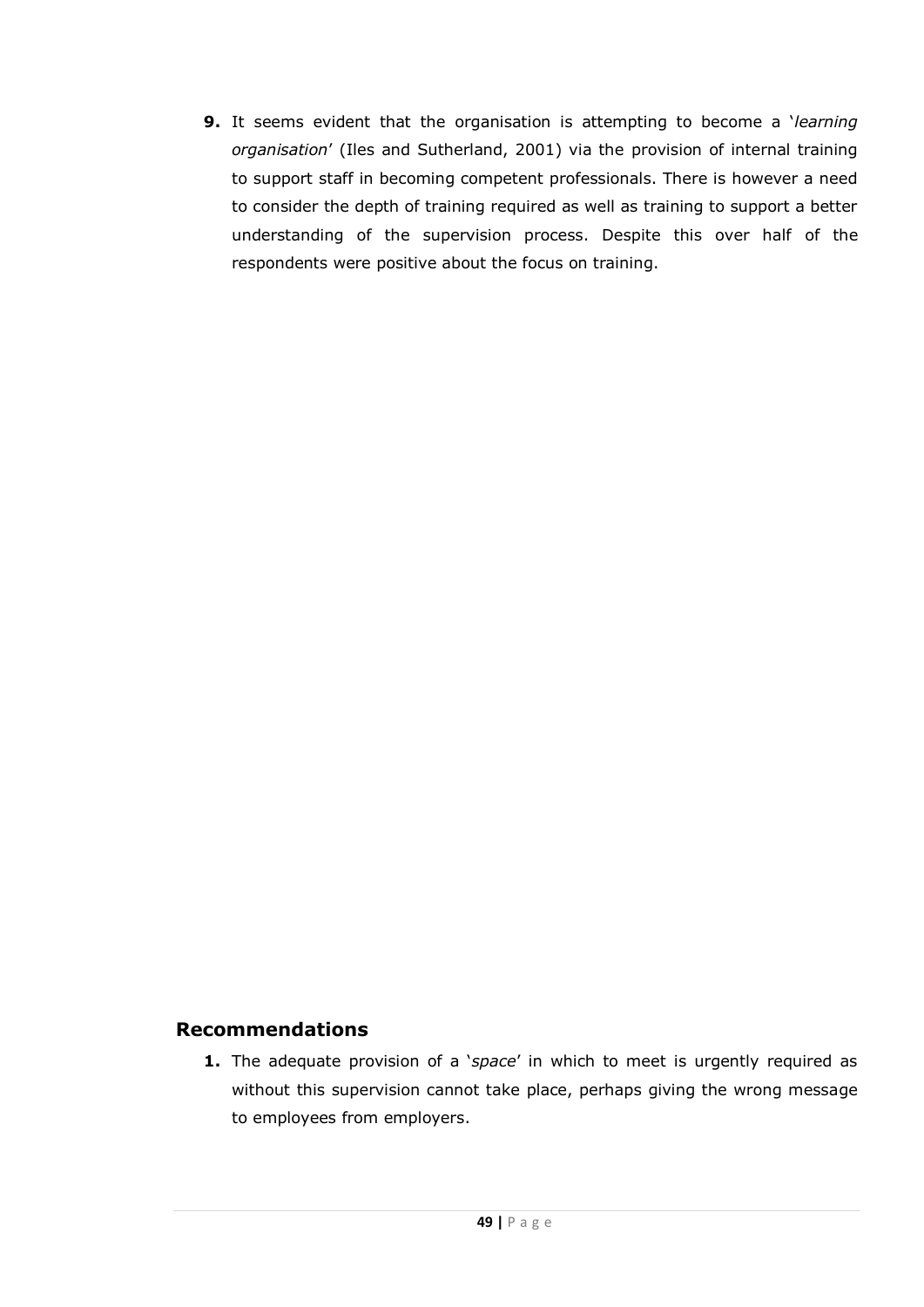- **2.** The Supervision Policy includes a clause '*other than emergency situations*' (p.2 Process of Supervision, point 4) which could be misconstrued or inappropriately used, in order to cancel supervision. Consideration to be given to removing this clause. Supervision meetings should be changed from six weekly to four weekly, for a period of one and a half hours.
- **3.** In order to embed the culture of supervision in the organisation a team training day may support a collective approach to the understanding and the important functions of supervision i.e. administrative, educative and supportive. This would not only emphasise the organisations commitment to the supervision process but also in terms of valuing employees and service users alike. The Staff Development Policy clearly states that supervision training is mandatory however; the majority of respondents have not accessed supervision training. An audit of training perhaps needs to take place.
- **4.** In order to develop managers in their role as supervisors a more advanced level of supervision training is required. A psycho-social approach may be required in order to support supervisors in understanding their role in the process thereby enabling more effective support to employees within the administrative, educative and supportive functions.
- **5.** Consideration needs to be given to the complexity of the role of managers as they have a challenging role in terms of 'juggling' caseloads, managing the smooth functioning of their respective teams, maintaining standards and meeting targets and supervision of team members. There appears to be a disproportionate distribution of work leading to difficulties in prioritising supervision.
- **6.** The content and quality of internal training provision does not appear to support the learning of all employees. While it is recognised that it can be difficult to please all members, consideration should be given to consulting with managers regarding training needs. Recognition of the different levels of learning needs within the organisation is perhaps required. This will support the development of competent professionals therefore improving service delivery.
- **7.** To further support a competent and effective workforce consider prioritising one staff member (per annum) to attend more formal training i.e. Diploma in Addictive Behaviour, Cognitive Behavioural Therapy.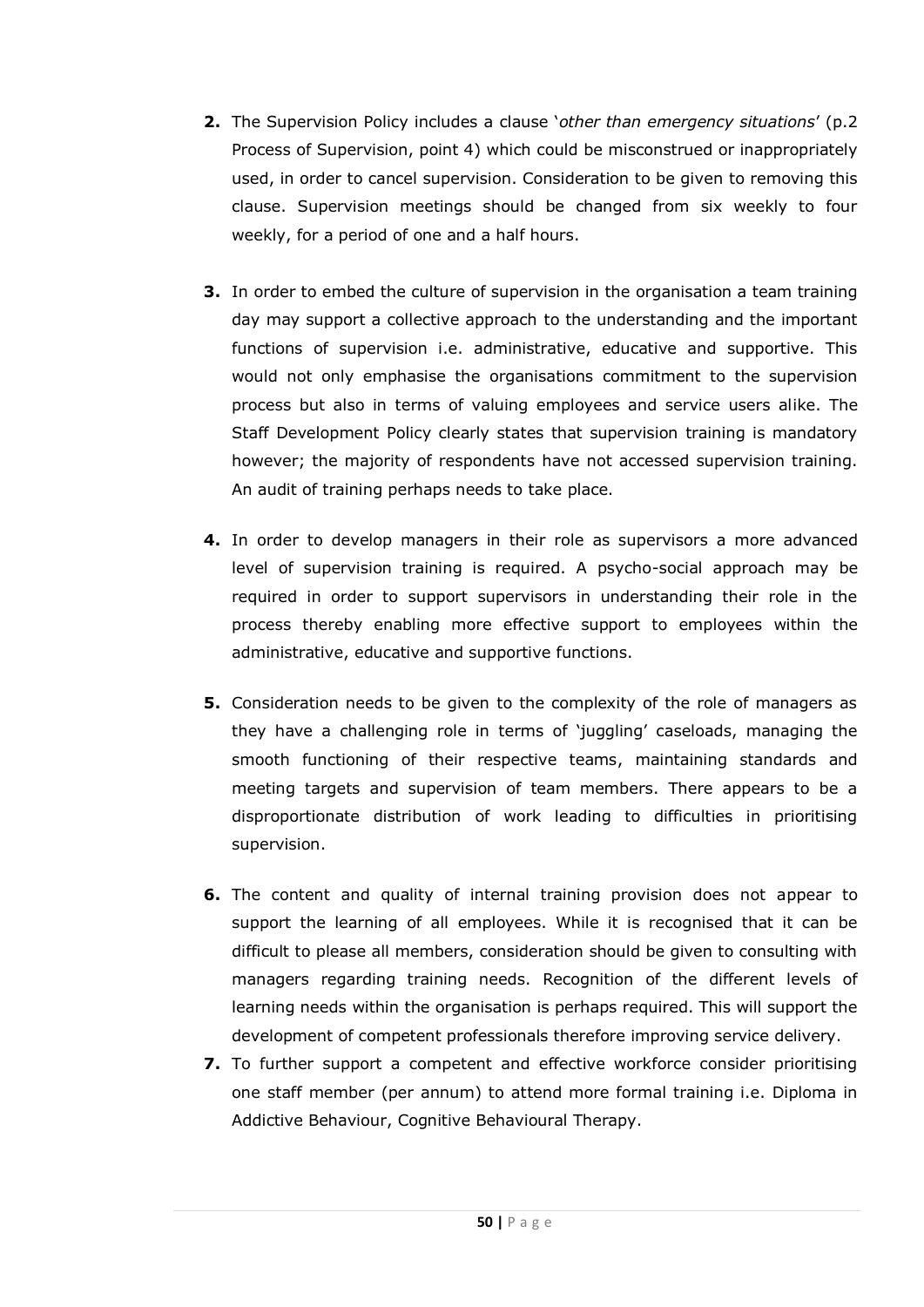**8.** The organisation may consider the possibility of an outside supervisor providing group supervision, on a monthly basis, to further support individual supervision. This will need careful planning and a skilled supervisor who is able to respect confidentiality but also acknowledges the need to keep the organisation informed, on a need to know basis.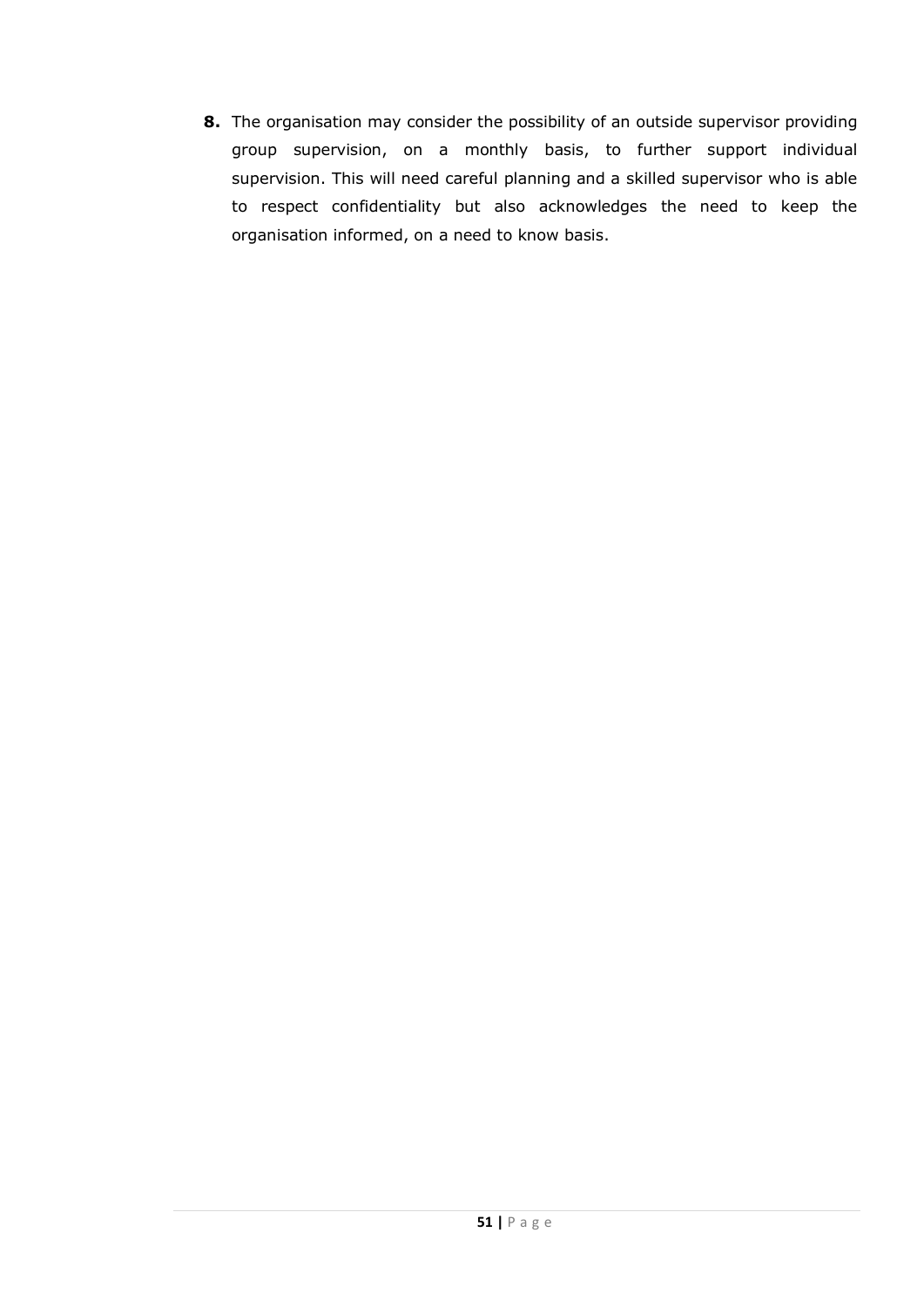#### **References**

Alaszewski, A., Harrison, L. & Manthorpe, J. (1998) *Risk, Health and Welfare*. Open University Press

Alston, M. & Bowles, W. (2003) 2nd edn. *Research for Social Workers: An Introduction to Methods*. Routledge

Argyris C. & Schon D. (1996) *Organisational Learning 11:theory, method and practice*. New York, Addison Wesley

Azar, S. (2000) *Preventing Burnout in Professionals and Paraprofessionals Who Work with Child Abuse and Neglect Cases: A Cognitive Behavioural Approach to Supervision*. Journal of Clinical Psychology 56 (5) pg.643-663

Beck, U. (1992) '*Risk Society, Towards a New Modernity*'. Sage Publications

Berg, B. L. (1995) *Qualitative Research Methods for the Social Sciences*. 2<sup>nd</sup> edn. Allyn & Bacon, Boston

Berger, C. S. (1993) *Restucturing and Resizing: Strategies for Social Work and Other Human Services in Health Care*. Chicago: American Hospital Associations

Berger, C, & Mizrahi, T. (2001) *An Evolving Paradigm of Supervision Within a Changing Health Care Environment*. Social Work in Health care, Vol. 32(4)

Blaxter, L., Hughes, C., & Tight, M. (1996) *How to Research*. OU Press, Buckingham

Bogdan, R., & Biklen, S. (1982) *Qualitative Research for Education: An Introduction to Theory and Methods*. Boston: Allyn & Bacon in Blaxter, L., Hughes, C., & Tight, M. (1996) *How to Research*. OU Press, Buckingham

Bond, M. H; ed. (1996) The Handbook of Chinese Psychology. Hong Kong: Oxford University Press in Tsui, M. (2005) *Functions of Social Work Supervision in Hong Kong*. International Social Work, Sage Publications

Bowers, B., Hughes, C., & Tight, M. (1996) *How to Research*. OU Press: Buckingham

Brammer, A. (2007) *Social Work Law* (2<sup>nd</sup> eds) Essex: Pearson Education Ltd

Brown, A. & Bourne, I. (1996) *The Social Work Supervisor*. Buckingham: Open University Press

Butler, I. (2002) A Code of Ethics for Social Work and Social Care Research. British Journal of Social Work, 32(2): pg.239-48

Caspi, J. & Reid, W. (2002) *Educational Supervision in Social Work: A Task Centred-Model for Field Instruction and Staff Development*. Columbia University Press

Creswell, J. W. (1998) *Qualitative Inquiry and Research Design, Choosing from Five Traditions*. Thousand Oaks, C. A: Sage

Denzin, N. K. (1989) *The Research Act: A Theoretical Introduction to Sociological Methods*. 3rd edition, Englewood Cliffs, NJ: Prentice Hall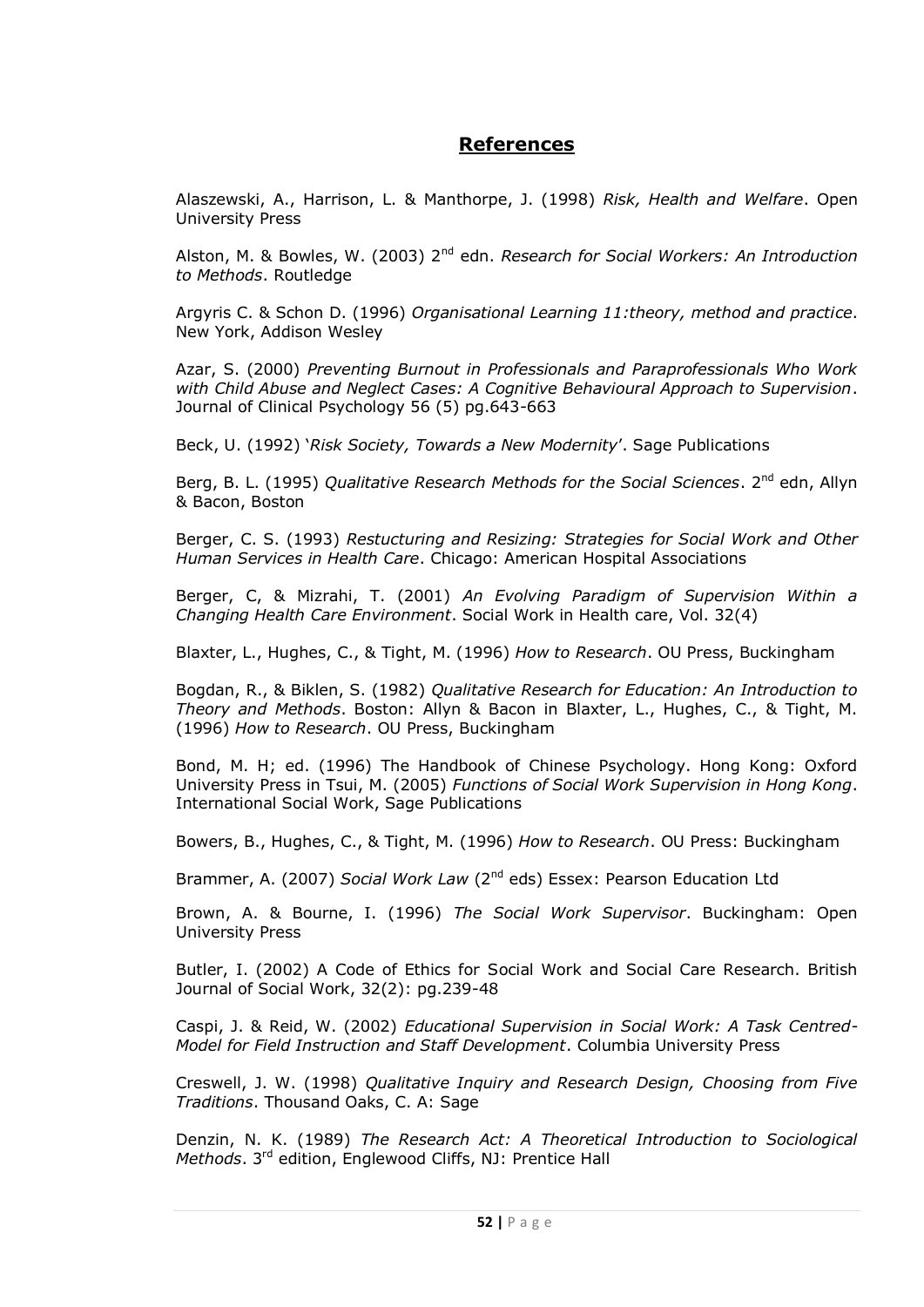Department of Health (2002) *Tackling Drugs, Saving Lives – Delivering the Difference*. Accessed March 2008 <http://www.drugs.gov.uk/drug-strategy>

DrugScope (October, 2007) *Drugs: Our Community, Your Say. A Response to the Government Consultation on the National Drug Strategy*. DrugScope 2007. Accessed 17.03.08<http://drugs.homeoffice.gov.uk/drugstrategy>

Eby, M. Understanding Professional Development in Brechin, A., Brown, H. & Eby, M. eds. (2000) Critical Practice in Health and Social Care. Sage Publications Ltd

Erera, I. P. & Lazar, A. (1994) *Operationalising Kaduchin"s Model of Social Work Supervision*. Journal of Social Service Research, 18 pg.109-122

Fook, J. (2000) *The Reflective Practitioner*. Allen & Unwin, Sydney

Foucault, M. (1978) *The History of Sexuality, Vol. 1: An Introduction (trans Hurley, R)*. New York, Pantheon

Friere, P. (1973) *Cultural Action for Freedom*. Penguin, Harmondsworth Powell. F. (2001) The Politics of Social Work. Sage Publications

Furedi, F. (1997) *Culture of Fear: Risk-taking and the Morality of Low Expectation*. London, Cassell

Furedi, F. (2002) *Don"t Rock the Research Boat.* Times Higher Education Supplement, 11th January: 20 in McLaughlin, H. (2007) *Understanding Social Work Research*. Sage Publications

Granzer, C. & Ornstein, E. (1999) *Beyond Parallel Process: Relational Perspectives on Field Instruction*. Clinical Social Work Journal 27 (3) pg.231-246

Guba, E. & Lincoln, Y. (1985) *Naturalistic Enquiry*. Sage, Beverley Hills

Harkness, D. (1995) *The Art of Helping in a Supervised Practice: Skills, Relationships and Outcomes*. The Clinical Supervisor 13(1): pg.63-76

Harkness, D. & Hensley, H. (1991) *Changing the Focus of Social Work Supervision: Effects on Client Satisfaction and Generalised Contentment*. Social Work 37: pg.506- 12

Harkness, D. & Poertner, (1989) *Research and Social Work Supervision: A Conceptual Review*. Social Work 34(2): pg. 115-118

Harris, J. (2003) *Leadership in Social Work: A Case of Caveat Emptor*? British Journal of Social Work (2007) 37,p.123-141

Harrison R. (2002) Learning and Development 3rd edn, CIPD

Hawkins P. & Shohet R. (2000) *Supervision in the Helping Professions*. Open University, Buckingham

Homan, R. (1991) *The Ethics of Social Research*. Harlow: Longmans

IIes, V. & Sutherland, K (2001) *Managing Change in the NHS*. London, NHS Service Delivery and Organisational Research and Development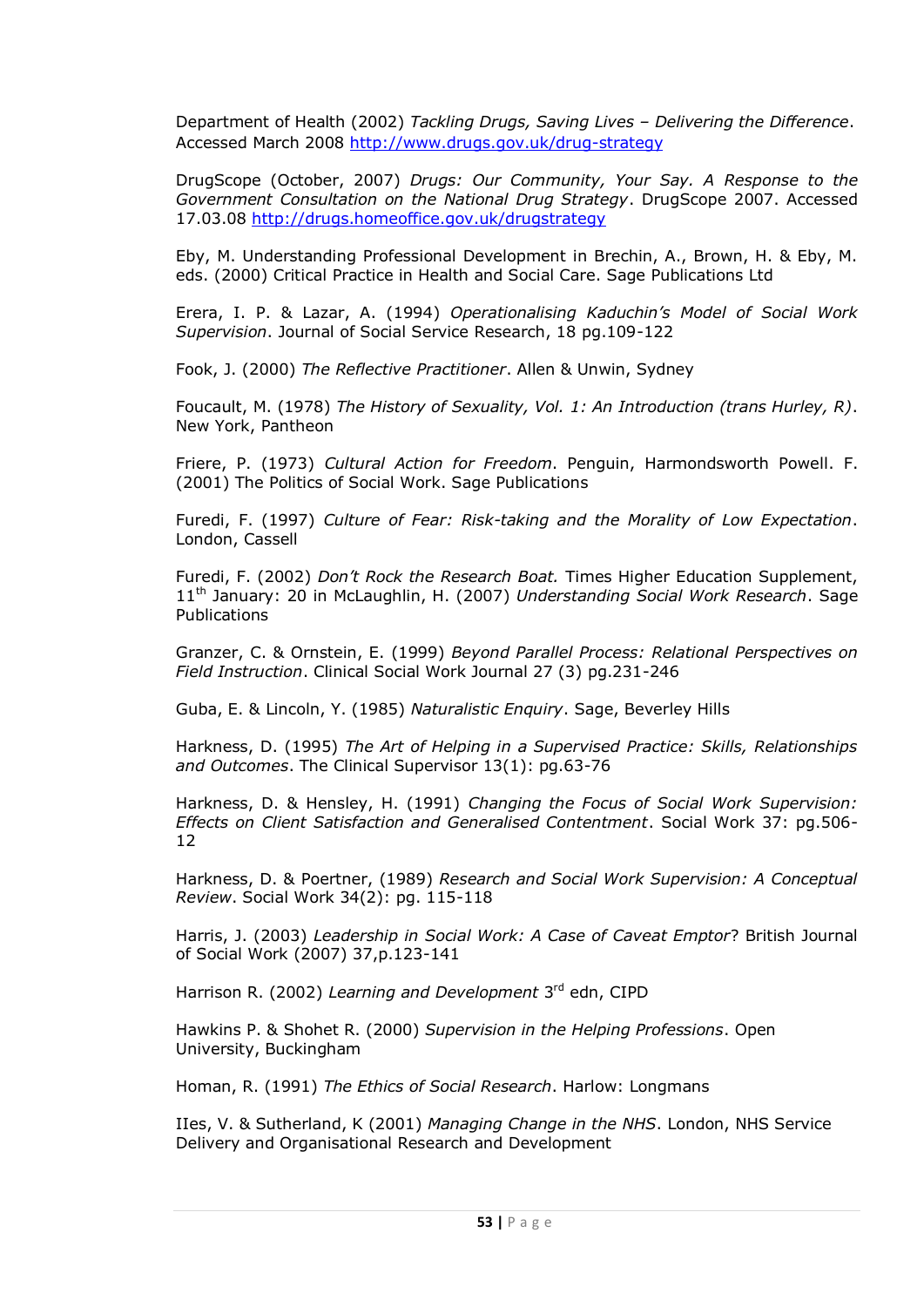Kadushin, A. (1976) Supervision in Social Work. New York, Columbia University Press in Tsui, M. (1997) *Empirical Research in Social Work Supervision: The State of the Art*. (1970-1995) Journal of Social Services Research 23(2) p.39-54

Kadushin, A. (1992) *Supervision in Social Work*. New York, Columbia University Press in Caspi, J. & Reid, W. (2002) *Educational Supervision in Social Work: A Task Centred-Model for Field Instruction and Staff Development*. Columbia University Press

Kadushin, A. & Harkness, D. (2002) Supervision in Social Work. 4<sup>th</sup> Edn. New York: Columbia University Press in Tsui, M. (2005) *Functions of Social Work Supervision in Hong Kong*. International Social Work

Kolb, D.A. (1984) *Experiential Learning*. Englewood Cliffs, New Jersey: Prentice Hall

Leung, J. & Nann, R. C. (1995) *Authority and Benevolence: Social Welfare in China, Hong Kong*. The Chinese University Press in Tsui, M. (2005) *Functions of Social Work Supervision in Hong Kong*. International Social Work, Sage Publications

Lewis, J. (2003) *Design Issues* in Ritchie, J. & Lewis, J. (eds), *Qualitative Research Practice: A Guide for Social Science Students and Researchers*. London, Sage pg.47- 76

Lukes, S. (2005) *Power: A Radical View*. 2<sup>nd</sup> Eds. Basingstoke, Palgrave MacMillan

Mark, R. (1996) *Research Made Simple: A Handbook for Social Workers*. Sage, Thousand Oaks, California.

Maturana, H. R. (2004) *Introduction to the English edition* in Bilson, A. (2007) *Promoting Compassionate Concern in Social Work: Reflections on Ethics, Biology and Love*. British Journal of Social Work, 37, p.1371-1386

McLaughlin, H. (2007) *Understanding Social Work Research*. Sage Publications

Menzies, I. (1959) *The Functioning of Social Systems as a Defence Against Anxiety* in Menzies-Lyth, I. (1988) *Containing Anxiety in Institutions*. Selected Essays Vol.1 London: Free Association Books

Miller, C., Freeman, M. & Ross, N. (2001) *Interprofessional Practice in Health and Social Care: Challenging the Shared Learning Agenda*. Hodder Arnold

Mitnzberg, H. (1979) *Structure in Five: Designing effective organisations*. New Jersey USA: Prentice Hall International editions

Morrison, T. (2005) *Staff Supervision in Social Care: Making a Real Difference for Staff and Service Users*. Pavilion

Munro, E. (2002) *Effective Child Protection*. Sage, London

Narhi, K. (2002) *Transferable and Negotiable Knowledge: Constructing Social Work Expertise for the Future*. Journal of Social Work 2 (3) pg.317-336

Oliver, P. (2003) *The Student"s Guide to Research Ethics*. Maidenhead: Open University Press in McLaughlin, H. (2007) *Understanding Social Work Research*. Sage Publications

Padget, D.K. (1998) Qualitative *Methods in Social Work Research: Challenges and Rewards*. Sage, Thousand Oaks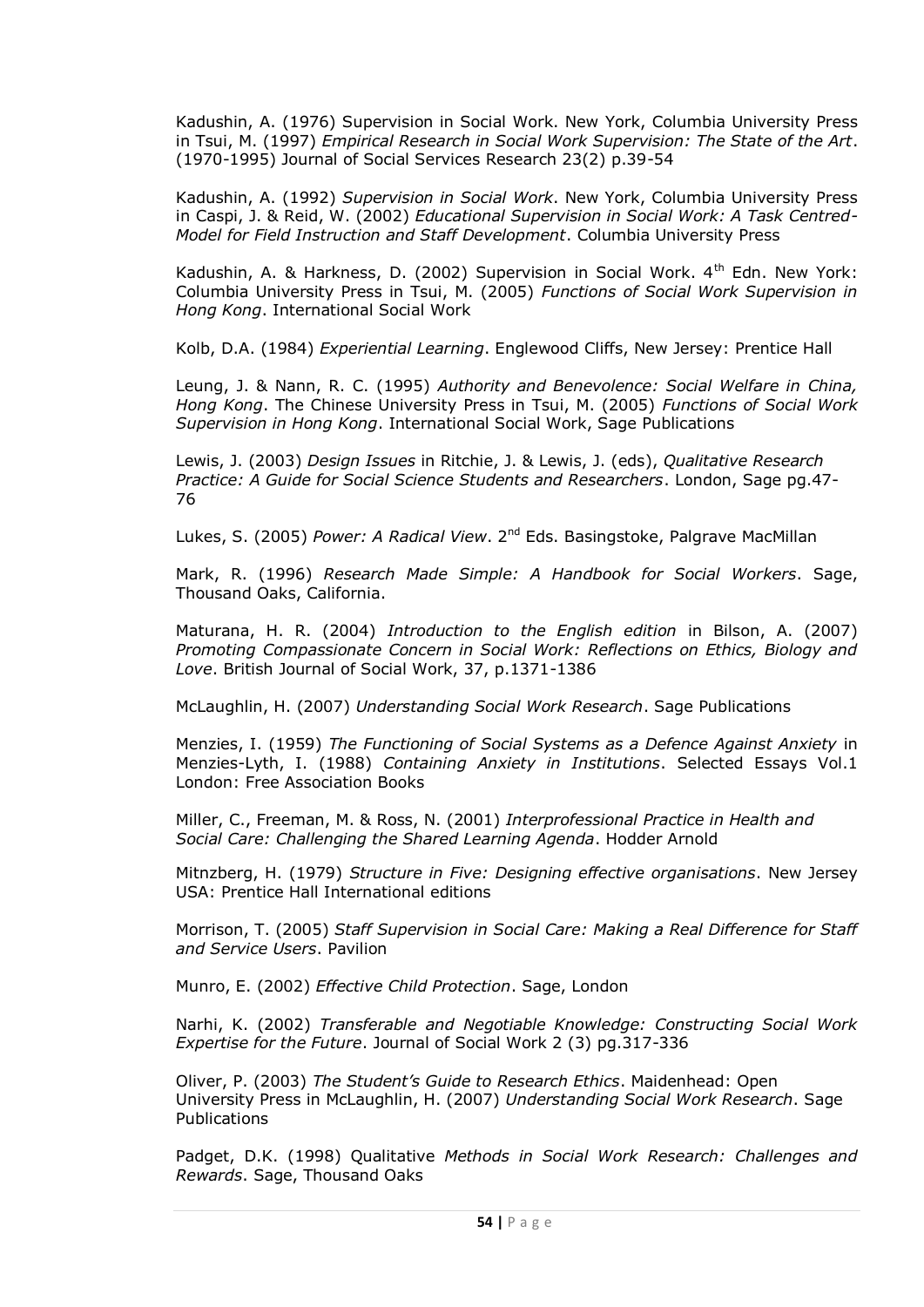Parkinson, J. (1992) *Supervision Versus Control: Can Managers Provide both Managerial and Professional Supervision?* in Morrison, T. (2005) Staff Supervision in Social Care: Making a Real Difference for Staff and Service Users. Pavilion

Patton, M.Q. (1990) *Generalizability of Qualitative Research* in Hammersley, M. (ed) (1993) *Social Research: Philosophy, Politics and Practice*. Sage, London p.200-225

Poertner, J. & Rapp, C.A. (1983) *What is Social Work Supervision?* The Clinical Supervisor, 1(2), pg.53-67 in Tsui, M. (2005) *Social Work Supervision, Contexts and Concepts*. Sage Publications

Ragin, C. (1994) *Constructing Social Research: The Unity and Diversity of Method*. Pine Forge Press

Rauktis, M. & Koeske, G. (1994) *Maintaining Social Work Morale: When Supportive Supervision is not Enough*. Administration in Social Work Vol. 18 (1) pg39-60

Richard, M., Payne. C., & Shepherd, A. (1990) *Staff Supervision in Child Protection Work*. N.I.S.W. London in Pritchard, J. (1995) *Good Practice in Supervision*. J. Kingsley, London

Robson, C. (2002) *Real World Research*. 2nd edn. Reprint 2004, Oxford, Blackwell

Rubin, A. & Babbie, E. (2001) *Research Methods for Social Work*. 4th edn, Wadsworth, California in Alston, M. & Bowles, W. (2003) 2nd edn. *Research for Social Workers: An Introduction to Methods*. Routledge

Rushton, A. & Nathan, J. (1996) *The Supervision of Child Protection Work*. Bristish Journal of Social Work 26, pg357-374

Sarantakos, S. (1994) *Trial Cohabitation on Trial in Australian Social Work*, 47, 3, pg.13-25

Sarantakos, S. (1998) Social Research. 2<sup>nd</sup> eds, MacMillan, Melbourne in Alston, M. & Bowles, W. (2003) 2<sup>nd</sup> edn. *Research for Social Workers: An Introduction to Methods*. **Routledge** 

Schein, E. (1980) *Organisational Psychology*. USA: Prentice-Hall INC

Schon, D. A. (1983) *The Reflective Practitioner*. London: Temple Smith

Schon, D.A. (1994) *Organisational Learning: the core issues*. Organisational Learning. London: Office for Public Management

Searles, H. F. (1955) *The Informational Value of the Supervisor"s Emotional Experience*. Psychiatry 15 pg.135-146

Stanley, J. & Goddard, C. (2002) *In the Firing Line: Violence and Power in Child Protection Work*. Chichester : Wiley

Thompson, N. (2007) *Power and Empowerment*. Russell House Publishing

Tsui, M. (1997) *Empirical Research in Social Work Supervision: The State of the Art*. (1970-1995) Journal of Social Services Research 23(2) p.39-54 Tsui, M. (2005) *Functions of Social Work Supervision in Hong Kong*. International Social Work, Sage Publications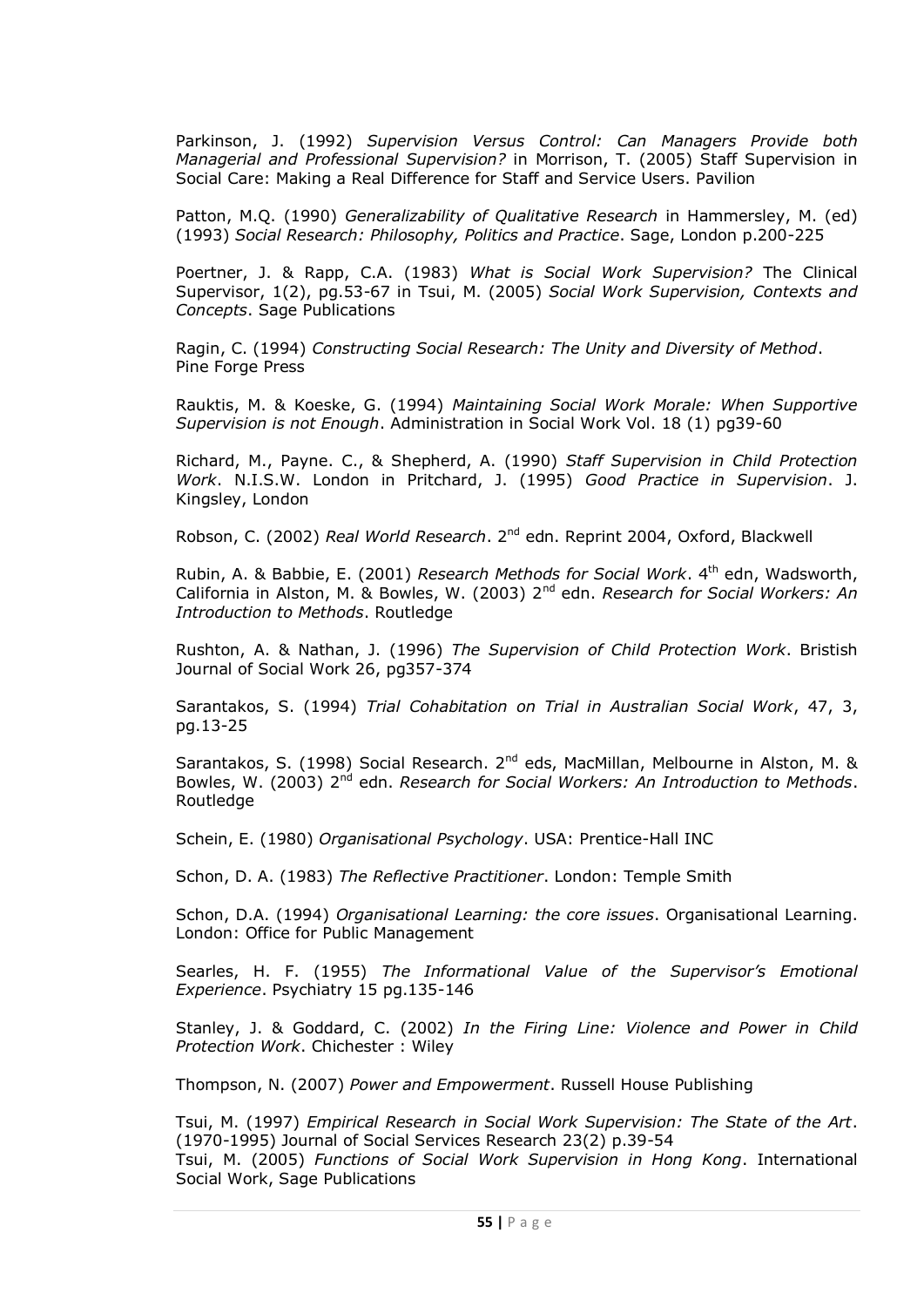Tsui, M. (2005) *Social Work Supervision, Contexts and Concepts*. Sage Publications

Whelan, R. (1999) *Involuntary Action, How Voluntary is the "Voluntary" Sector?* London: The IEA Health and Welfare Unit

Winchester, R. (2000) *Assessing the Dilemma*. Community Care 23/09/2000

Yoo, J. (2002) *The Relationship between Organisational Variables and Client Outcomes: a case study in child welfare*. Administration in Social Work Vol.23 (2) p.39-61